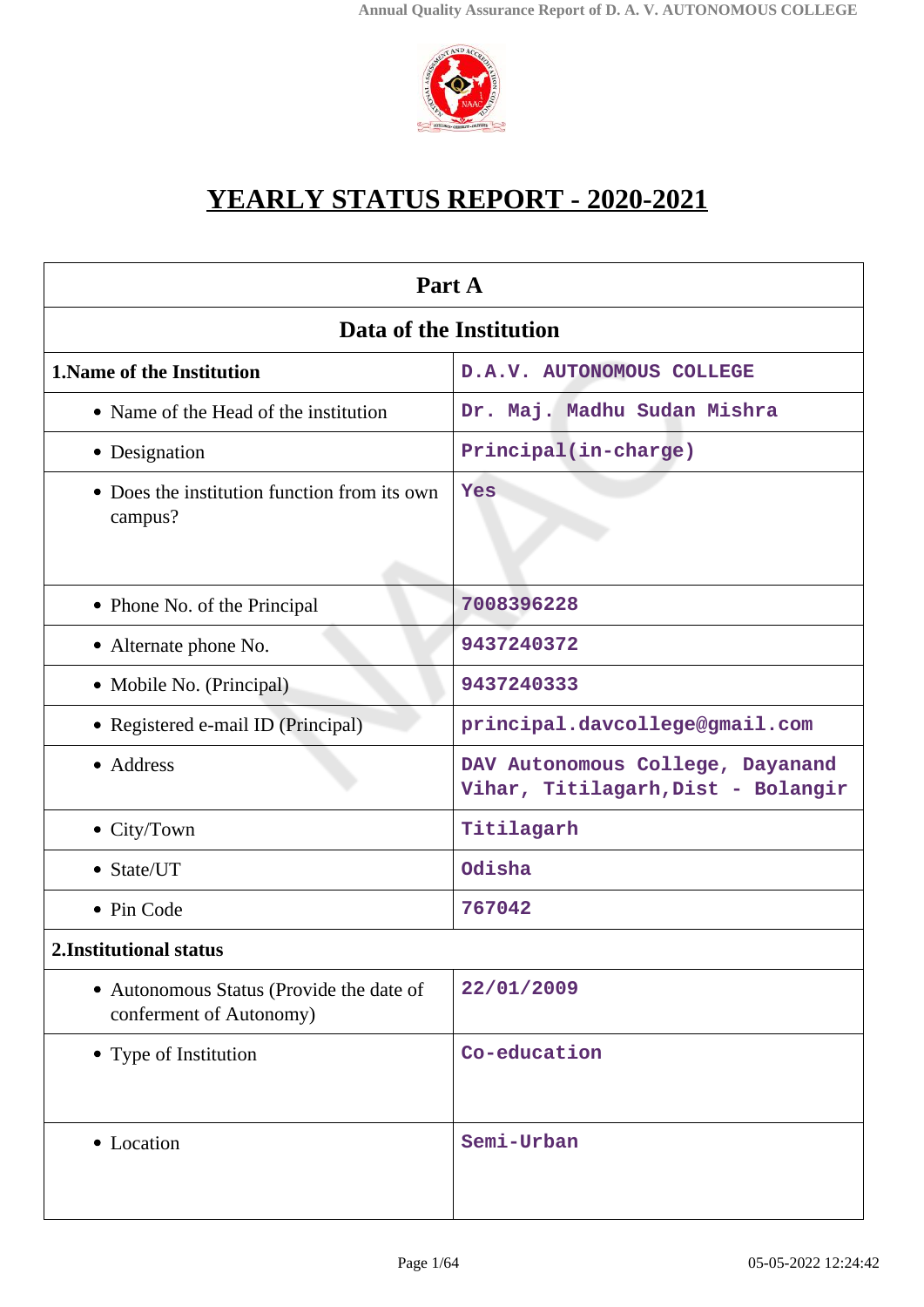| • Financial Status                                                                                                                                                  |                                          | UGC 2f and $12(B)$    |                                                                        |                              |             |
|---------------------------------------------------------------------------------------------------------------------------------------------------------------------|------------------------------------------|-----------------------|------------------------------------------------------------------------|------------------------------|-------------|
|                                                                                                                                                                     | • Name of the IQAC Co-ordinator/Director |                       | Smt. Sasmita Panigrahi                                                 |                              |             |
| • Phone No.                                                                                                                                                         |                                          |                       | 9861692826                                                             |                              |             |
| • Mobile No:                                                                                                                                                        |                                          |                       | 9438056078                                                             |                              |             |
| • IQAC e-mail ID                                                                                                                                                    |                                          |                       |                                                                        | iqacdavautocollege@gmail.com |             |
| https://davcollegetitilagarh.org/<br>3. Website address (Web link of the AQAR<br><u>wp-content/uploads/2022/02/AOAR-2</u><br>(Previous Academic Year)<br>019-20.pdf |                                          |                       |                                                                        |                              |             |
| 4. Was the Academic Calendar prepared for<br>that year?                                                                                                             |                                          | Yes                   |                                                                        |                              |             |
| • if yes, whether it is uploaded in the<br>Institutional website Web link:                                                                                          |                                          | IC-CALENDER-20-21.pdf | https://davcollegetitilagarh.org/<br>wp-content/uploads/2022/02/ACADEM |                              |             |
| <b>5. Accreditation Details</b>                                                                                                                                     |                                          |                       |                                                                        |                              |             |
| Cycle                                                                                                                                                               | Grade                                    | <b>CGPA</b>           | Year of<br>Accreditation                                               | Validity from                | Validity to |
| Cycle 1                                                                                                                                                             | в                                        | 71.50                 | 2007                                                                   | 10/02/2007                   | 09/02/2012  |

| 6.Date of Establishment of IQAC $\,$ | 11/05/2012 |
|--------------------------------------|------------|

**7.Provide the list of Special Status conferred by Central and/or State Government on the Institution/Department/Faculty/School (UGC/CSIR/DST/DBT/ICMR/TEQIP/World Bank/CPE of UGC, etc.)?**

**Cycle 2 B++ 2.86 2017 02/05/2017 01/05/2022**

| Institution/Depart   Scheme<br>ment/Faculty/Sch<br>ool |     | <b>Funding Agency</b> | Year of Award<br>with Duration | Amount |
|--------------------------------------------------------|-----|-----------------------|--------------------------------|--------|
| <b>NIL</b>                                             | Nil | <b>Nil</b>            | 30/06/2021                     | Nil    |

### **8.Provide details regarding the composition of the IQAC:**

Upload the latest notification regarding the composition of the IQAC by the HEI

[View File](https://assessmentonline.naac.gov.in/storage/app/public/aqar/15355/15355_536_159.pdf?1651733680)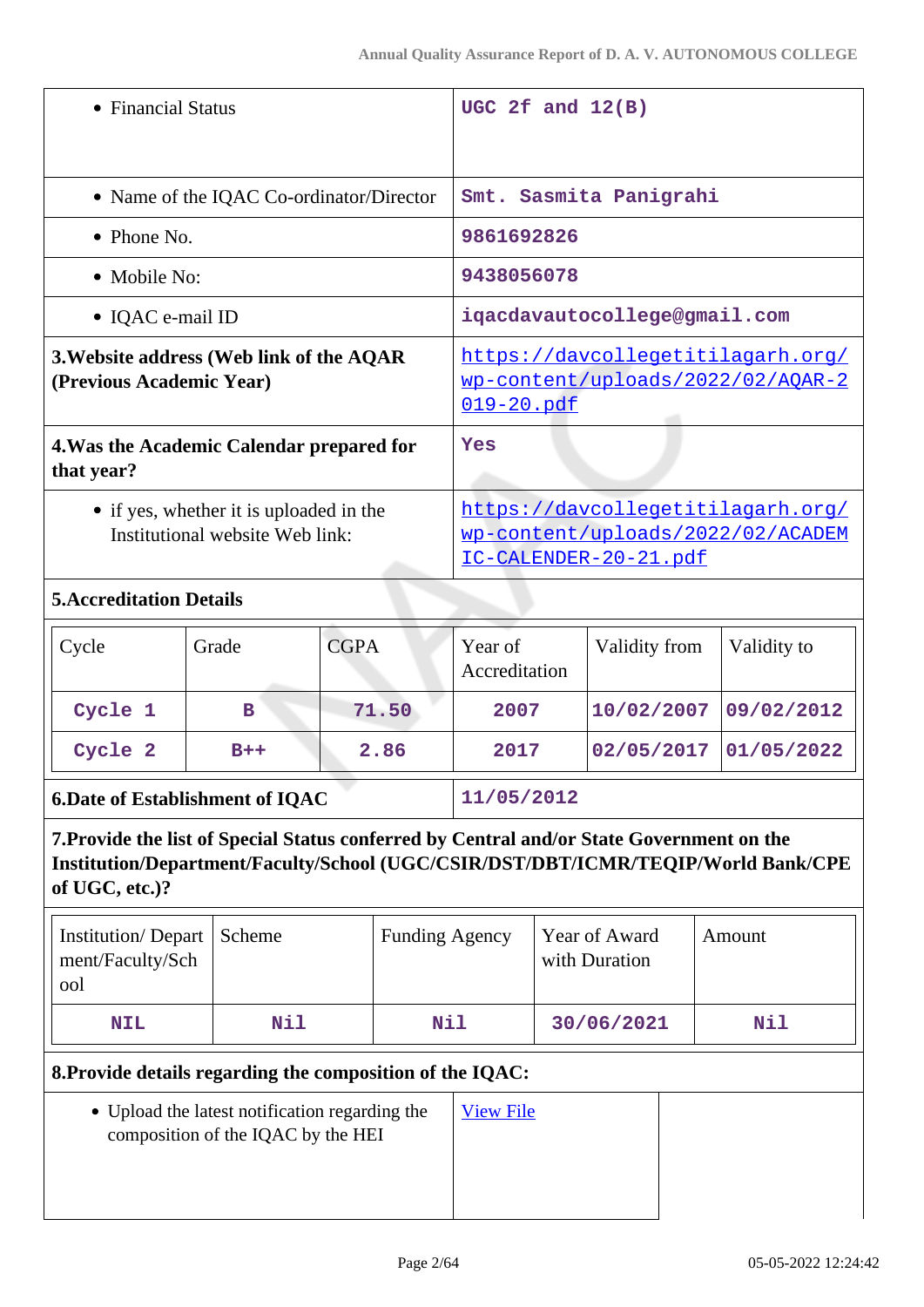| 9. No. of IQAC meetings held during the year                                                                                                                                                                           | $\overline{3}$   |  |
|------------------------------------------------------------------------------------------------------------------------------------------------------------------------------------------------------------------------|------------------|--|
| • Were the minutes of IQAC meeting(s) and<br>compliance to the decisions taken<br>uploaded on the institutional website?                                                                                               | Yes              |  |
| • If No, please upload the minutes of the<br>meeting(s) and Action Taken Report                                                                                                                                        | No File Uploaded |  |
| 10. Did IQAC receive funding from any<br>funding agency to support its activities during<br>the year?                                                                                                                  | <b>No</b>        |  |
| • If yes, mention the amount                                                                                                                                                                                           |                  |  |
| 11. Significant contributions made by IQAC during the current year (maximum five bullets)                                                                                                                              |                  |  |
| 1. Principal was specially requested for opening of new Women's<br>hostel with proper security measures.                                                                                                               |                  |  |
| 2. Teaching staffs are requested to conduct webinars                                                                                                                                                                   |                  |  |
| 3. Various safety measures like complete sanitization of the campus<br>periodically, distribution of masks and hand gloves to staff and<br>students and Centralised surveillance through CCTV for better<br>governance |                  |  |
| 4. Controller of examinations was requested to conduct webinar for<br>staff and student regarding online examination methods and rules                                                                                 |                  |  |
| 5. NCC Officer was requested to organise a webinar with health<br>experts to create awareness on physical fitness                                                                                                      |                  |  |
| 12. Plan of action chalked out by IQAC at the beginning of the academic year towards quality<br>enhancement and the outcome achieved by the end of the academic year:                                                  |                  |  |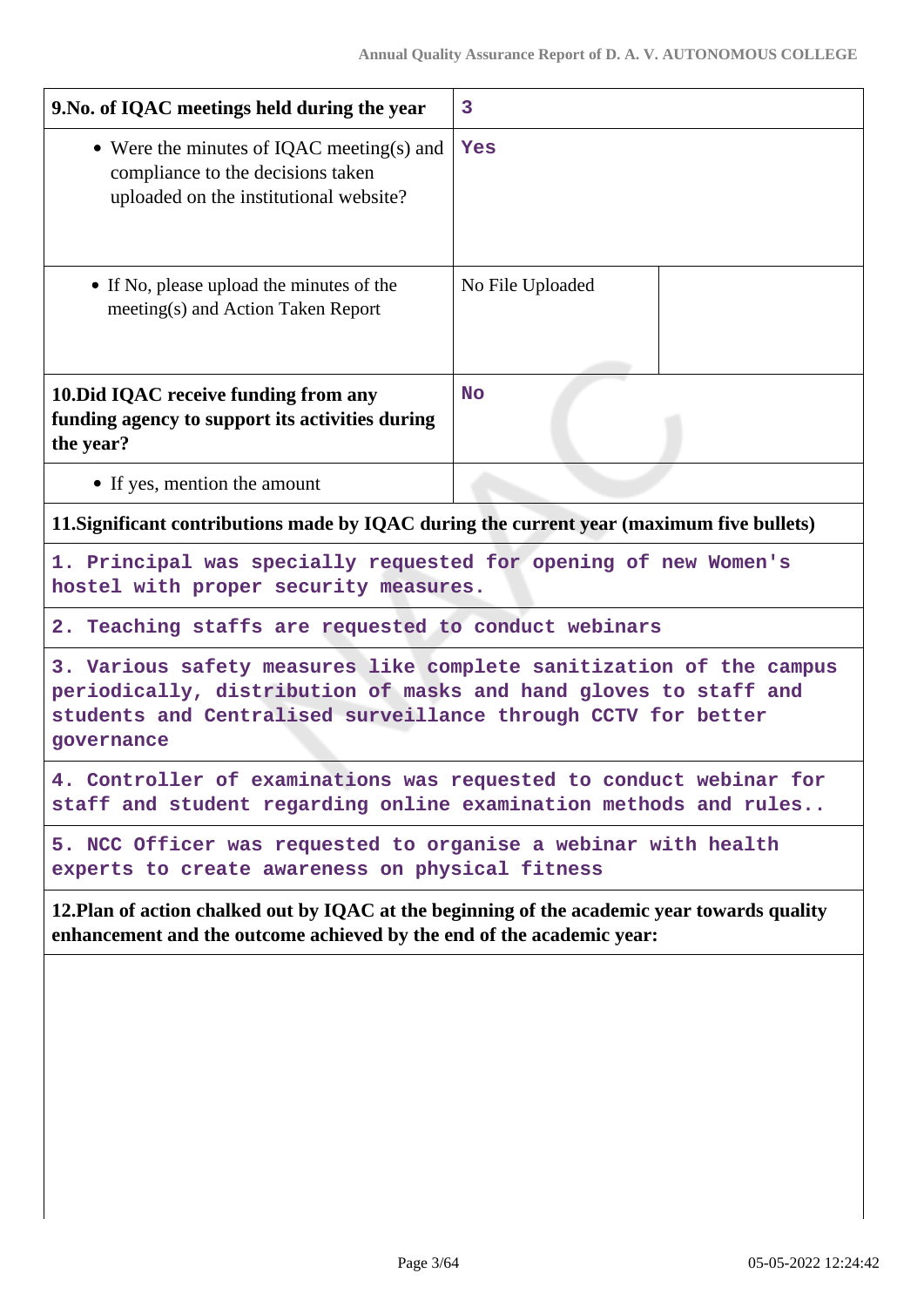| Plan of Action                                                                | Achievements/Outcomes                                                                                                                                                             |
|-------------------------------------------------------------------------------|-----------------------------------------------------------------------------------------------------------------------------------------------------------------------------------|
| Functioning of new women's<br>hostel.                                         | The building structure of<br>Women's hostel is under<br>construction.                                                                                                             |
| Organizing and attending<br>webinars by all departments.                      | Faculties of all 16 departments<br>attended online webinars<br>conducted by various<br>institutions and have conducted<br>departmental webinars on<br>different emerging aspects. |
| Faculty members were requested<br>for more research works and<br>publications | Research Committee has been<br>formed and many of the staff<br>members have registered their<br>names for research work                                                           |
| Talk on Ethics                                                                | Ethical teaching by the members<br>of the staff and eminent persons<br>are held from time to time<br>through online and offline mode.                                             |
| 13. Was the AQAR placed before the statutory<br>body?                         | Yes                                                                                                                                                                               |

• Name of the statutory body

| Name of the statutory body                            | Date of meeting $(s)$ |
|-------------------------------------------------------|-----------------------|
| Govering Body                                         | 24/04/2022            |
| 14. Was the institutional data submitted to<br>AISHE? | Yes                   |

• Year

| Year                    | Date of Submission |  |
|-------------------------|--------------------|--|
| 31/12/2021              | 27/02/2022         |  |
| <b>Extended Profile</b> |                    |  |
| 1.Programme             |                    |  |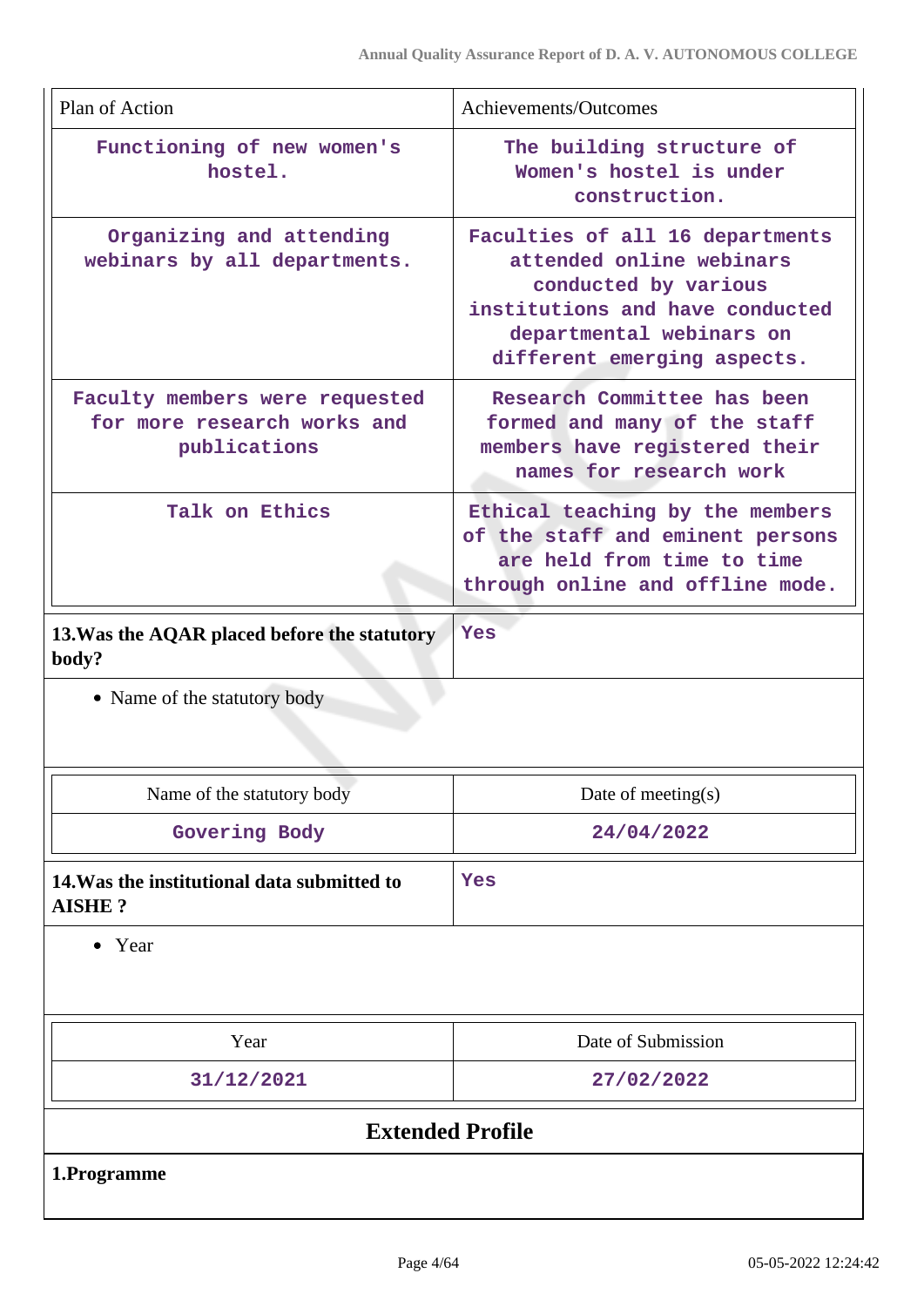| 1.1                                                                                                   |           | 19               |
|-------------------------------------------------------------------------------------------------------|-----------|------------------|
| Number of programmes offered during the year:                                                         |           |                  |
| <b>File Description</b>                                                                               | Documents |                  |
| <b>Institutional Data in Prescribed Format</b>                                                        |           | <b>View File</b> |
| 2.Student                                                                                             |           |                  |
| 2.1                                                                                                   |           | 1686             |
| Total number of students during the year:                                                             |           |                  |
| <b>File Description</b>                                                                               | Documents |                  |
| Institutional data in Prescribed format                                                               |           | <b>View File</b> |
| 2.2                                                                                                   |           | 568              |
| Number of outgoing / final year students during the year:                                             |           |                  |
| <b>File Description</b>                                                                               | Documents |                  |
| <b>Institutional Data in Prescribed Format</b>                                                        |           | <b>View File</b> |
| 2.3                                                                                                   |           | 519              |
| Number of students who appeared for the examinations conducted<br>by the institution during the year: |           |                  |
| <b>File Description</b>                                                                               | Documents |                  |
| <b>Institutional Data in Prescribed Format</b>                                                        |           | <b>View File</b> |
| 3.Academic                                                                                            |           |                  |
| 3.1                                                                                                   |           | 5                |
| Number of courses in all programmes during the year:                                                  |           |                  |
| <b>File Description</b>                                                                               | Documents |                  |
| <b>Institutional Data in Prescribed Format</b>                                                        |           | <b>View File</b> |
| 3.2                                                                                                   |           | 61               |
| Number of full-time teachers during the year:                                                         |           |                  |
|                                                                                                       |           |                  |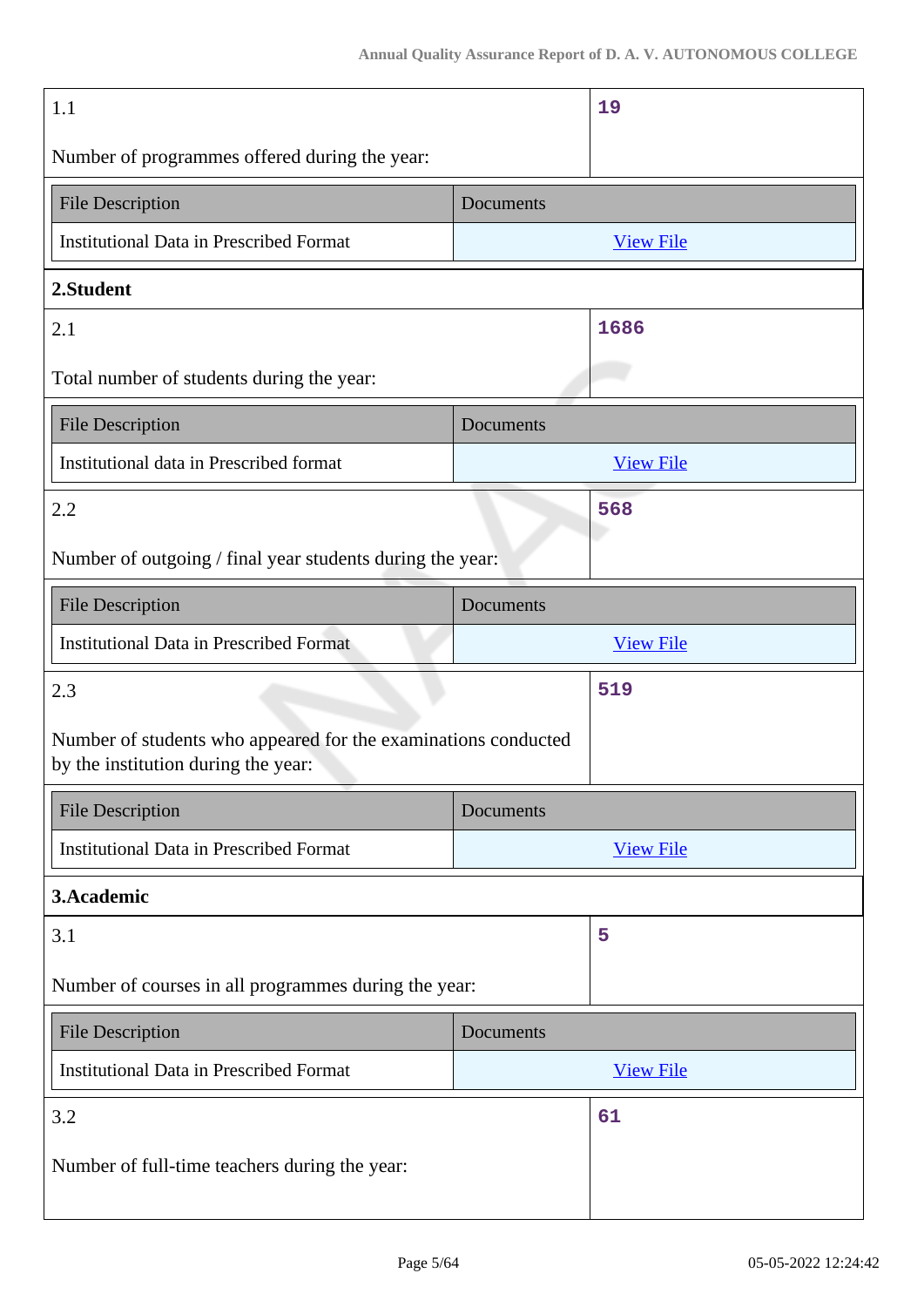| <b>File Description</b>                                                                                                                                                                                                                                                                              | Documents |                  |
|------------------------------------------------------------------------------------------------------------------------------------------------------------------------------------------------------------------------------------------------------------------------------------------------------|-----------|------------------|
| <b>Institutional Data in Prescribed Format</b>                                                                                                                                                                                                                                                       |           | <b>View File</b> |
| 3.3                                                                                                                                                                                                                                                                                                  |           | 59               |
| Number of sanctioned posts for the year:                                                                                                                                                                                                                                                             |           |                  |
| 4.Institution                                                                                                                                                                                                                                                                                        |           |                  |
| 4.1                                                                                                                                                                                                                                                                                                  |           | 230              |
| Number of seats earmarked for reserved categories as per<br>GOI/State Government during the year:                                                                                                                                                                                                    |           |                  |
| 4.2                                                                                                                                                                                                                                                                                                  |           | 29               |
| Total number of Classrooms and Seminar halls                                                                                                                                                                                                                                                         |           |                  |
| 4.3                                                                                                                                                                                                                                                                                                  |           | 41               |
| Total number of computers on campus for academic purposes                                                                                                                                                                                                                                            |           |                  |
| 4.4                                                                                                                                                                                                                                                                                                  |           | 1408992          |
| Total expenditure, excluding salary, during the year (INR in<br>Lakhs):                                                                                                                                                                                                                              |           |                  |
| Part B                                                                                                                                                                                                                                                                                               |           |                  |
| <b>CURRICULAR ASPECTS</b>                                                                                                                                                                                                                                                                            |           |                  |
| 1.1 - Curriculum Design and Development                                                                                                                                                                                                                                                              |           |                  |
| 1.1.1 - Curricula developed and implemented have relevance to the local, national, regional and global<br>developmental needs which are reflected in Programme Outcomes (POs), Programme Specific<br>Outcomes (PSOs) and Course Outcomes (COs) of the various Programmes offered by the Institution. |           |                  |
| Our graduates have the necessary knowledge, skills, and attitudes to<br>face challenges in the contemporary environment. As a result,<br>students excel in their careers and are able to become leaders in<br>their fields.                                                                          |           |                  |
| 1. Academic Quality                                                                                                                                                                                                                                                                                  |           |                  |
| Understanding of the interconnectedness of different disciplines<br>through CBCS syllabus.                                                                                                                                                                                                           |           |                  |
| In-depth and extensive knowledgeand skills in their chosen                                                                                                                                                                                                                                           |           |                  |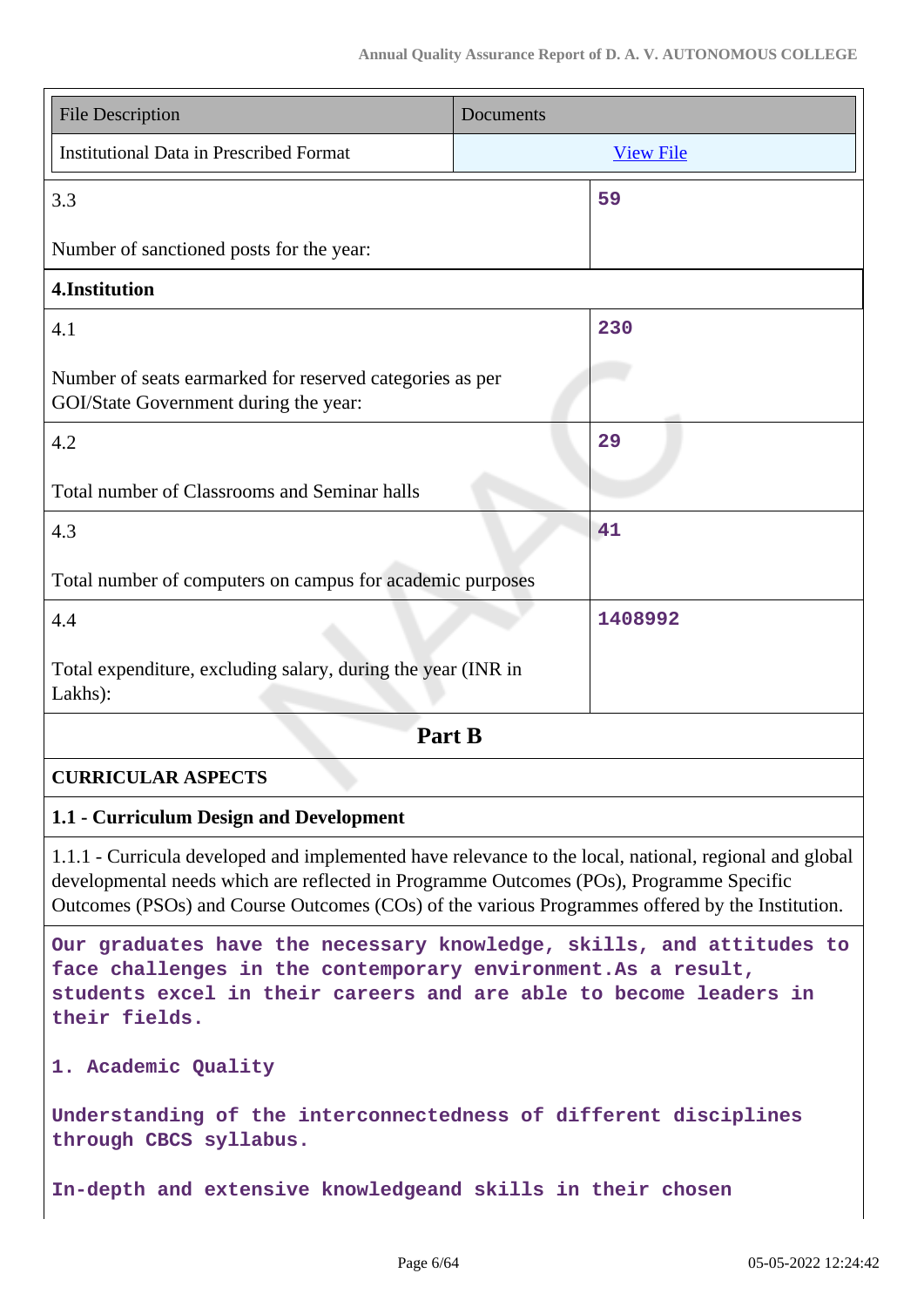**discipline.**

**Ability to apply knowledge to the real world problems.**

**Capacity to participate in collaborative learning and to deal with unfamiliar problems.**

**Employable skills and relevent knowledge as demanded by different jobs.**

**collaborative work as part of a team;**

**Display of initiative and drive, and use of their organizational skills to plan and manage their workload.**

**Pride in their professional and personal integrity.**

**2. CommunicativeSkill**

**Ability to communicate effectively for different purposes and in different situations.**

**Ability to participate in discussions ,debates, seminars and conferences.**

**Ability to resolve problemsand creating better realationship.**

**Ability to promote team work and collaborative spirit through verbal and non verbal communication.**

**3. Personality and Leadership Development**

**Enhancement of confidence in taking risk and challenges.**

**Creation ofawareness of personal strength and weakness.**

**Development capacity for self reflection, self discovery and personal development.**

**Strengthening of the self discipline in every day aspects of life and work.**

**Enhancement ofinitiative and implementation of constructive changes in their communities, professions and work places.**

**Engagement in public discourses with a profound awareness of**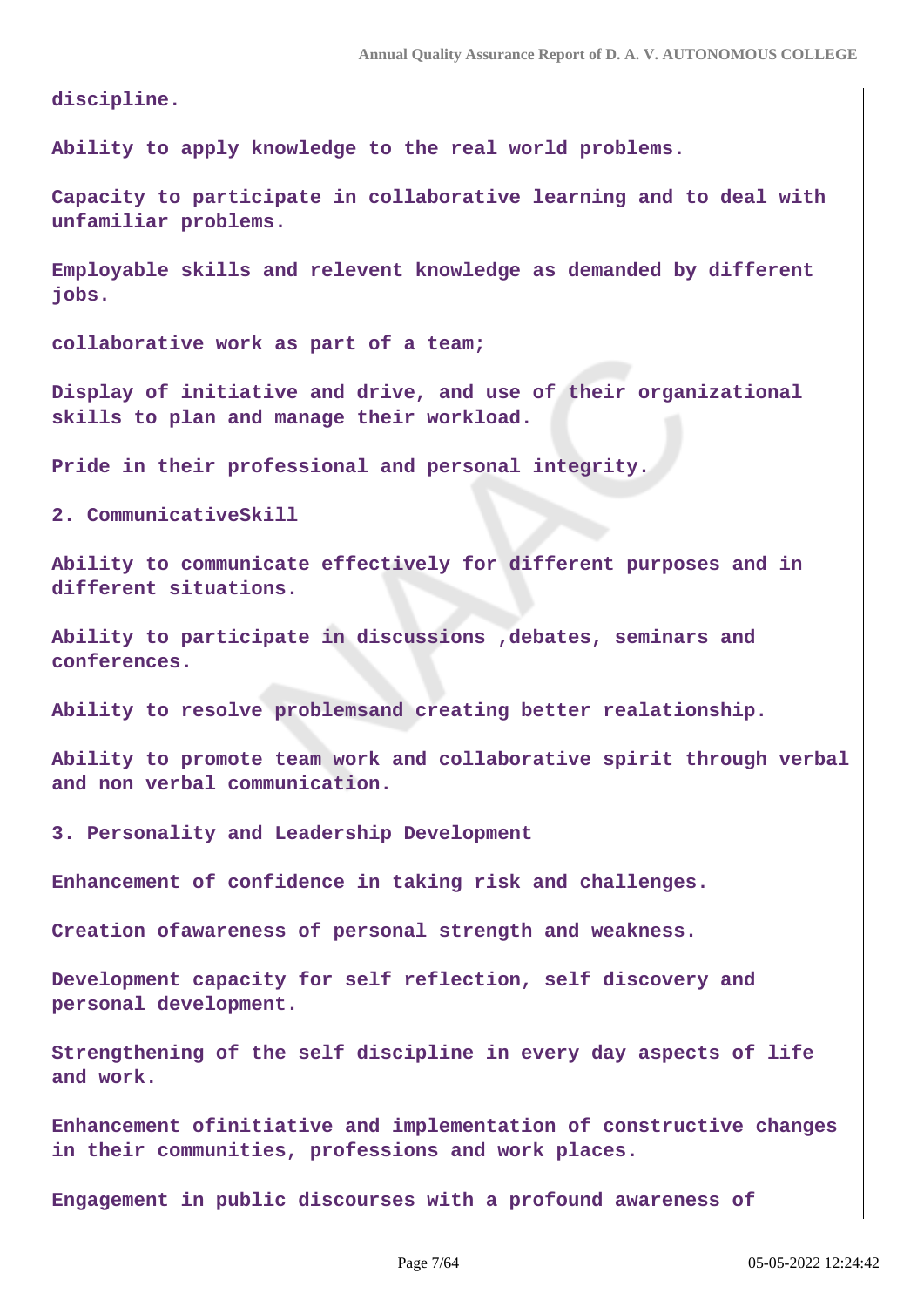**community needs.**

**4. Promotion of Competetive spirit to face Global Challenges**

**Development of awareness for socio-economic and culturaldiversities.**

**Awareness of social and civic responsibilities .**

**5. Promotion of Human Rights**

**Awareness of liberty, fraternity and equality.**

**Awareness to protest against discrimination on the grounds of race, colour , sex, language, religion, political affiliation and region.**

**Awareness regarding choice of employement opportunities.**

| <b>File Description</b>                  | <b>Documents</b>                                      |
|------------------------------------------|-------------------------------------------------------|
| Upload additional information, if<br>any | View File                                             |
| Link for additional information          | https://davcollegetitilagarh.org/program-<br>outcome/ |

### **1.1.2 - Number of Programmes where syllabus revision was carried out during the year**

| $\mathbf 0$                                         |                  |
|-----------------------------------------------------|------------------|
| File Description                                    | Documents        |
| Minutes of relevant Academic<br>Council/BOS meeting | No File Uploaded |
| Details of syllabus revision<br>during the year     | View File        |
| Any additional information                          | No File Uploaded |

**1.1.3 - Number of courses focusing on employability/entrepreneurship/ skill development**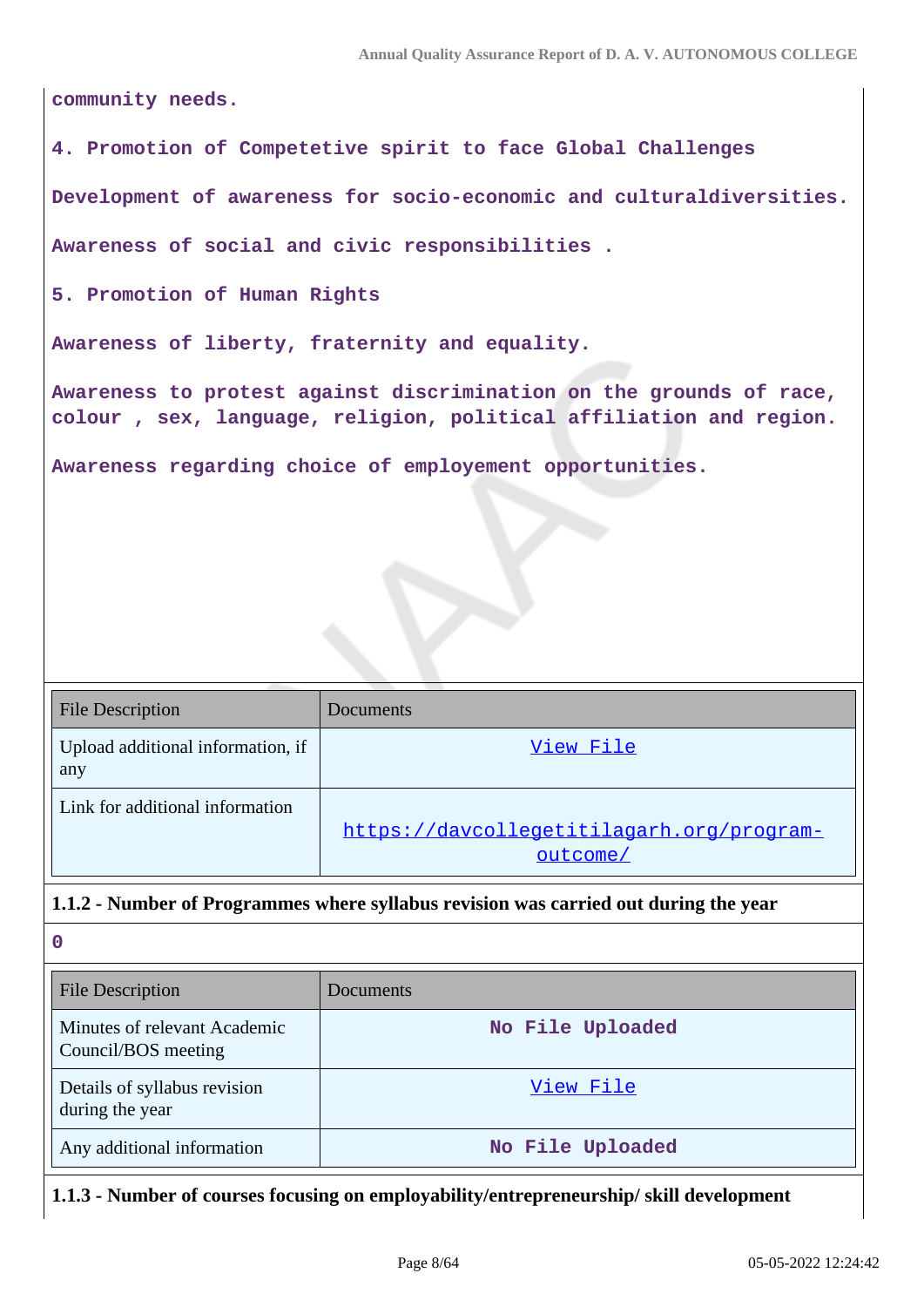# **offered by the Institution during the year 35** File Description Documents Curriculum / Syllabus of such courses [View File](https://assessmentonline.naac.gov.in/storage/app/public/aqar/15355/15355_194_466.xlsx?1651733680) Minutes of the Boards of Studies/ Academic Council meetings with approval for these courses **No File Uploaded** MoUs with relevant organizations for these courses, if any **No File Uploaded** Any additional information **No File Uploaded 1.2 - Academic Flexibility 1.2.1 - Number of new courses introduced across all programmes offered during the year 1** File Description Documents Minutes of relevant Academic Council/BoS meetings **No File Uploaded** Any additional information and the set of the [View File](https://assessmentonline.naac.gov.in/storage/app/public/aqar/15355/15355_203_471.xlsx?1651733680) Institutional data in prescribed format (Data Template) [View File](https://assessmentonline.naac.gov.in/storage/app/public/aqar/15355/15355_203_705.xlsx?1651733680)

## **1.2.2 - Number of Programmes offered through Choice Based Credit System (CBCS)/Elective Course System**

### **19**

| File Description                                        | Documents        |
|---------------------------------------------------------|------------------|
| Minutes of relevant Academic<br>Council/BoS meetings    | No File Uploaded |
| Any additional information                              | No File Uploaded |
| List of Add on /Certificate<br>programs (Data Template) | View File        |
| 1.3 - Curriculum Enrichment                             |                  |

1.3.1 - Institution integrates cross-cutting issues relevant to Professional Ethics, Gender, Human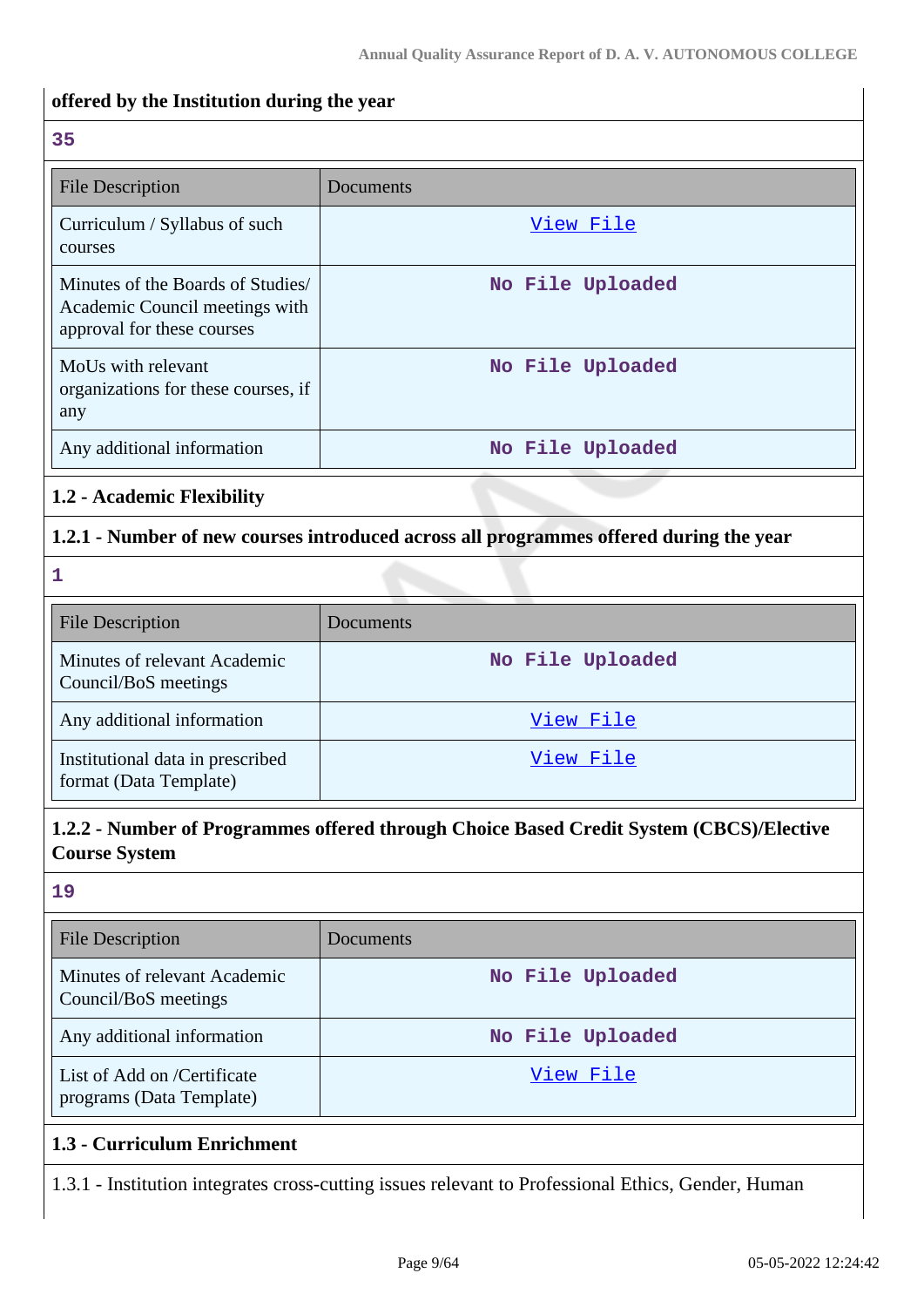Values, Environment and Sustainability, and Human Values into the curriculum

**Environmental Science has been introduced as Ability Enhancement Course (AEC-1) ,a compulsory course for all the students atdegree level in semester 1.**

**Ethical Teaching and Personality development course was introduced in the curricula to enhance the personality develop confidence to face the challenges of competetive world preserving the ethical values.**

**As ourSanskrit CBCS curriculum includesVeda,Upanishad, BhagabadGita,Ramayana, Vastu andJyotisha knowledge, we frequently organise extra mural talks involving faculty members of Sanskrit department and other faculty members across various departments who are interested in it.**

**Regular Yoga and Self Defence classes for girls are conducted for students to keep the fit and healthy .**

**We conduct a class on Human Rights of 3hours duration for final year degree students once in a year to imbibe the spirit of universal brotherhood.**

**We also organise seminars for all the students on different cross cutting issues as follows.**

- **1. Gender Equity.**
- **2. Health and Hygine.**
- **3. Dowry Prohibition.**

| <b>File Description</b>                                                                                                                                                                      | Documents |
|----------------------------------------------------------------------------------------------------------------------------------------------------------------------------------------------|-----------|
| Upload the list and description of<br>the courses which address issues<br>related to Gender, Environment<br>and Sustainability, Human<br>Values and Professional Ethics in<br>the curriculum | View File |
| Any additional information                                                                                                                                                                   | View File |

**1.3.2 - Number of value-added courses for imparting transferable and life skills offered during the year**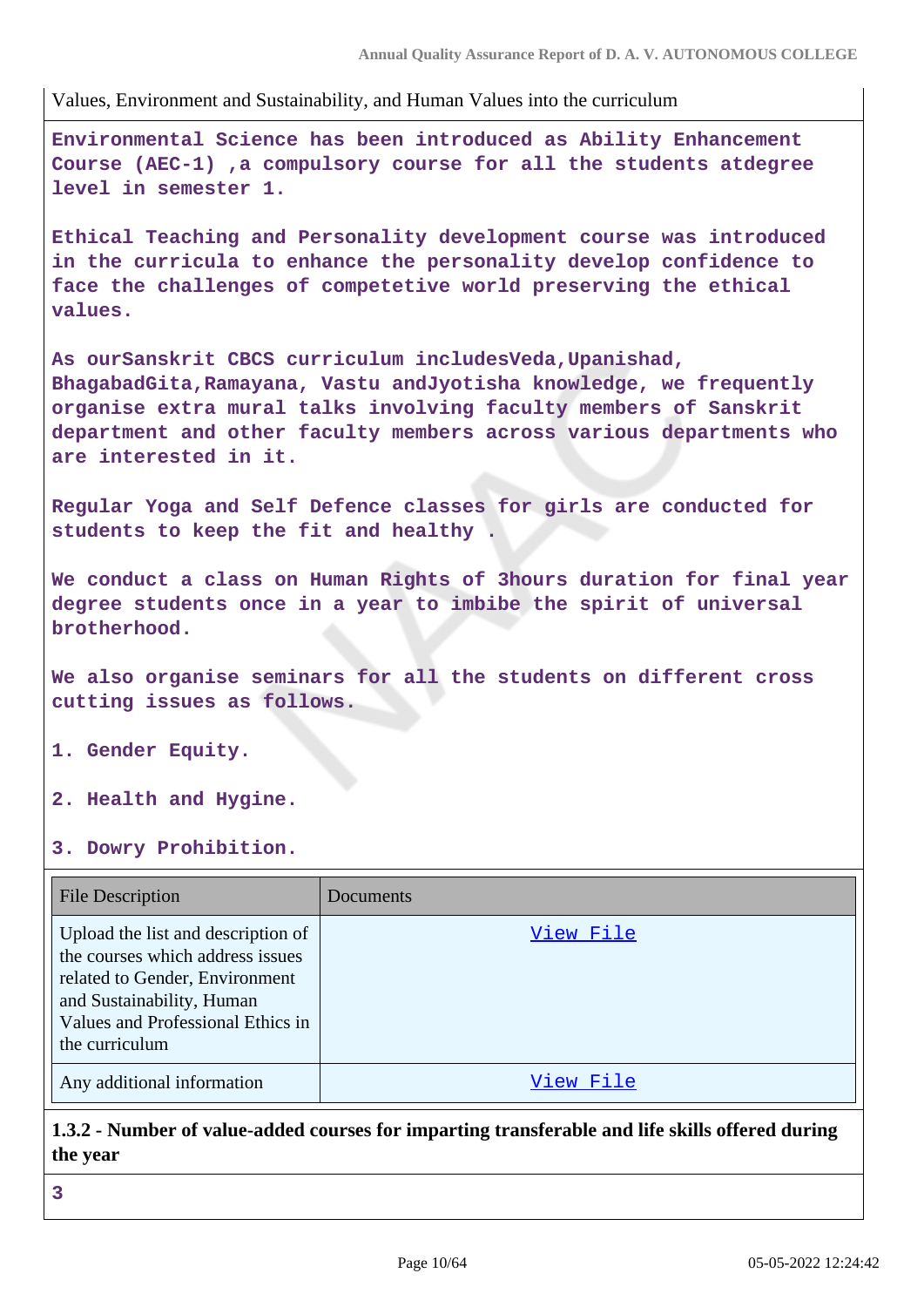| <b>File Description</b>                                                                                                                                         | Documents                                                                                 |
|-----------------------------------------------------------------------------------------------------------------------------------------------------------------|-------------------------------------------------------------------------------------------|
| List of value-added courses                                                                                                                                     | View File                                                                                 |
| Brochure or any other document<br>relating to value-added courses                                                                                               | No File Uploaded                                                                          |
| Any additional information                                                                                                                                      | No File Uploaded                                                                          |
| 1.3.3 - Number of students enrolled in the courses under 1.3.2 above                                                                                            |                                                                                           |
| 80                                                                                                                                                              |                                                                                           |
| <b>File Description</b>                                                                                                                                         | Documents                                                                                 |
| List of students enrolled                                                                                                                                       | View File                                                                                 |
| Any additional information                                                                                                                                      | No File Uploaded                                                                          |
|                                                                                                                                                                 | 1.3.4 - Number of students undertaking field work/projects/internships / student projects |
| 519                                                                                                                                                             |                                                                                           |
| <b>File Description</b>                                                                                                                                         | Documents                                                                                 |
| List of programmes and number<br>of students undertaking field<br>projects / internships / student<br>projects                                                  | View File                                                                                 |
| Any additional information                                                                                                                                      | No File Uploaded                                                                          |
| 1.4 - Feedback System                                                                                                                                           |                                                                                           |
| 1.4.1 - Structured feedback and review of the<br>syllabus (semester-wise / year-wise) is obtained<br>from 1) Students 2) Teachers 3) Employers<br>and 4) Alumni | A. All 4 of the above                                                                     |
| <b>File Description</b>                                                                                                                                         | Documents                                                                                 |
| Provide the URL for<br>stakeholders' feedback report                                                                                                            | https://davcollegetitilagarh.org/stakeholder<br>s-feedback/                               |
| <b>Upload the Action Taken Report</b><br>of the feedback as recorded by<br>the Governing Council /<br>Syndicate / Board of<br>Management                        | <u>View File</u>                                                                          |

Any additional information **No File Uploaded**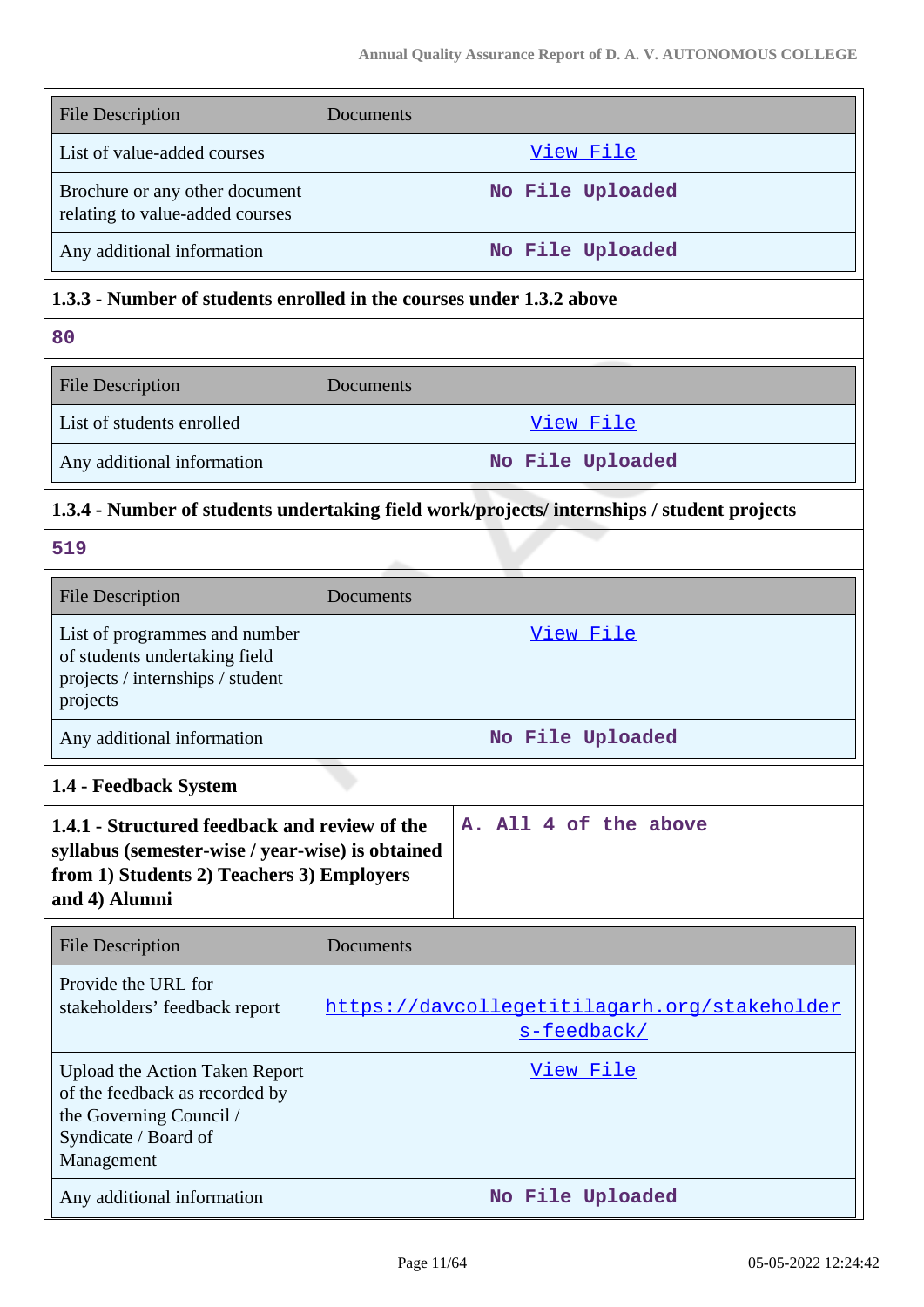# **1.4.2 - The feedback system of the Institution comprises the following A. Feedback collected, analysed and action taken made available on the website** File Description Documents Provide URL for stakeholders' feedback report [https://davcollegetitilagarh.org/wp](https://davcollegetitilagarh.org/wp-content/uploads/2022/02/FEEDBACKANALYSIS.pdf)[content/uploads/2022/02/FEEDBACKANALYSIS.pdf](https://davcollegetitilagarh.org/wp-content/uploads/2022/02/FEEDBACKANALYSIS.pdf) Any additional information **No File Uploaded TEACHING-LEARNING AND EVALUATION 2.1 - Student Enrollment and Profile 2.1.1 - Enrolment of Students 2.1.1.1 - Number of students admitted (year-wise) during the year 1686** File Description Documents Any additional information **No File Uploaded** Institutional data in prescribed format [View File](https://assessmentonline.naac.gov.in/storage/app/public/aqar/15355/15355_211_707.xlsx?1651733680) **2.1.2 - Number of seats filled against reserved categories (SC, ST, OBC, Divyangjan, etc.) as per the reservation policy during the year (exclusive of supernumerary seats) 303** File Description Documents Any additional information **No File Uploaded** Number of seats filled against seats reserved (Data Template) [View File](https://assessmentonline.naac.gov.in/storage/app/public/aqar/15355/15355_212_708.xlsx?1651733680) **2.2 - Catering to Student Diversity** 2.2.1 - The institution assesses students' learning levels and organises special programmes for both slow and advanced learners.

**The institution assesses the student's learning level mainly through proctorial system and organise special programmes time to time for both slow and advance learners-**

**1. Students of all the departments are divided into groups as per**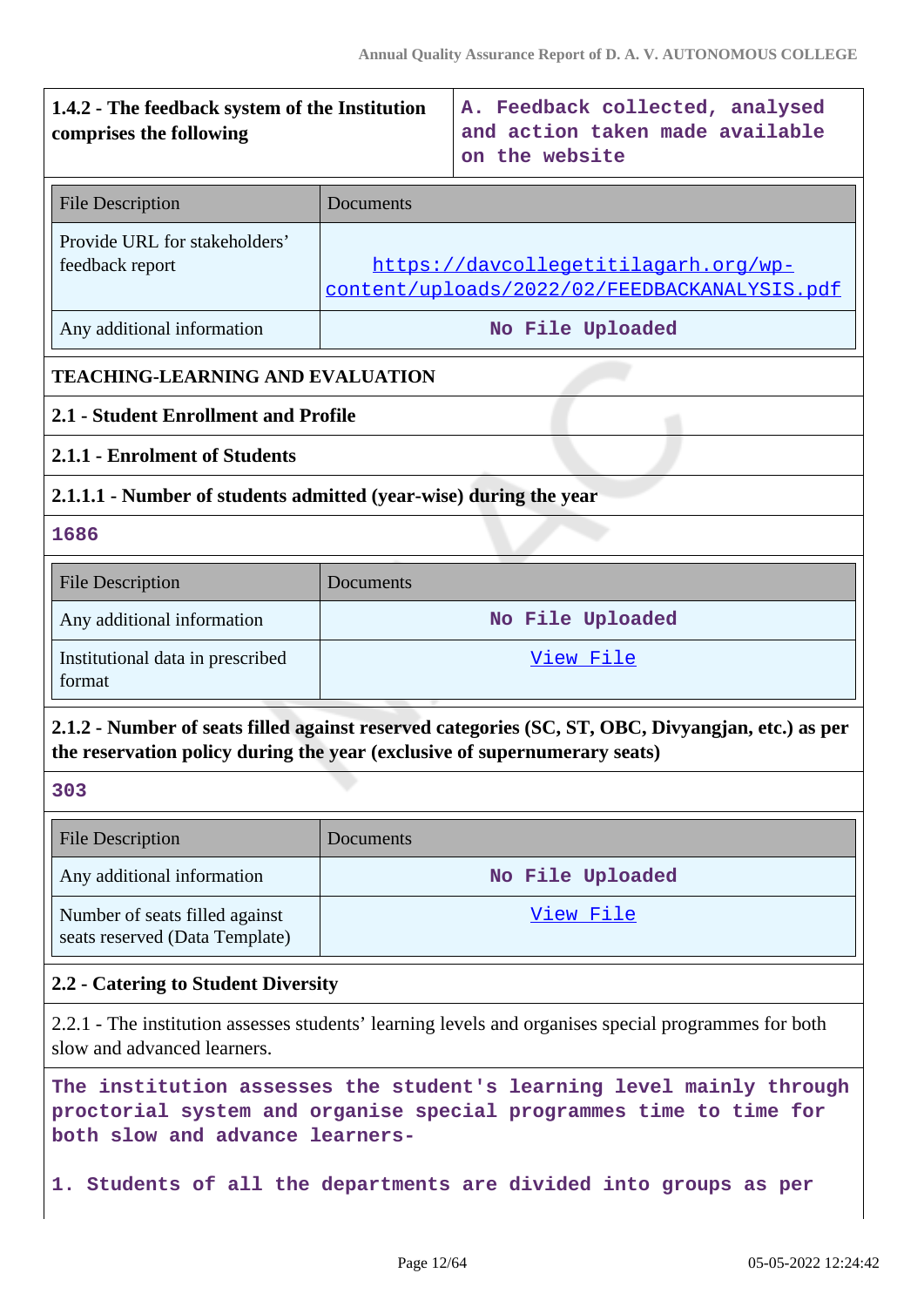**the number of teachers available in the concerned department.**

**2. Proctorial teachers are asked to categoriseall the students of his/her group in to the sub groups of slow learners and advanced learners according to the percentage achieved by the studentsafter the 1st assesment .**

**3. The proctorial teachers have alsothe freedom to categorisestudentson the basis of his personal interactions with them .**

**4. The proctorial teachers beartheresponsibility to solve the academic problems of the proctors and also to counsel themfor their personal problems, ifany.**

**5. The slow learners are provided with extra classes, doubt clearing classes, notes and refernce books for their academic improvement. if the mentor thinks necessary then he/she can conduct various class tests to examine the improvement of the student.**

**6. The advance learners aregiven tasks of doing projects and papers presentation ondifferent topics. They arealso engaged to take classes for slow learners.**

**7. Question banks are given to students.**

| <b>File Description</b>                  | <b>Documents</b>                                                                |
|------------------------------------------|---------------------------------------------------------------------------------|
| Upload any additional<br>information     | View File                                                                       |
| Paste link for additional<br>information | https://davcollegetitilagarh.org/wp-<br>content/uploads/2021/07/mentor-list.pdf |

#### **2.2.2 - Student – Teacher (full-time) ratio**

| Year                                 | Number of Students | Number of Teachers |
|--------------------------------------|--------------------|--------------------|
| 01/07/2021                           | 1686               | 61                 |
| <b>File Description</b>              | Documents          |                    |
| Upload any additional<br>information | No File Uploaded   |                    |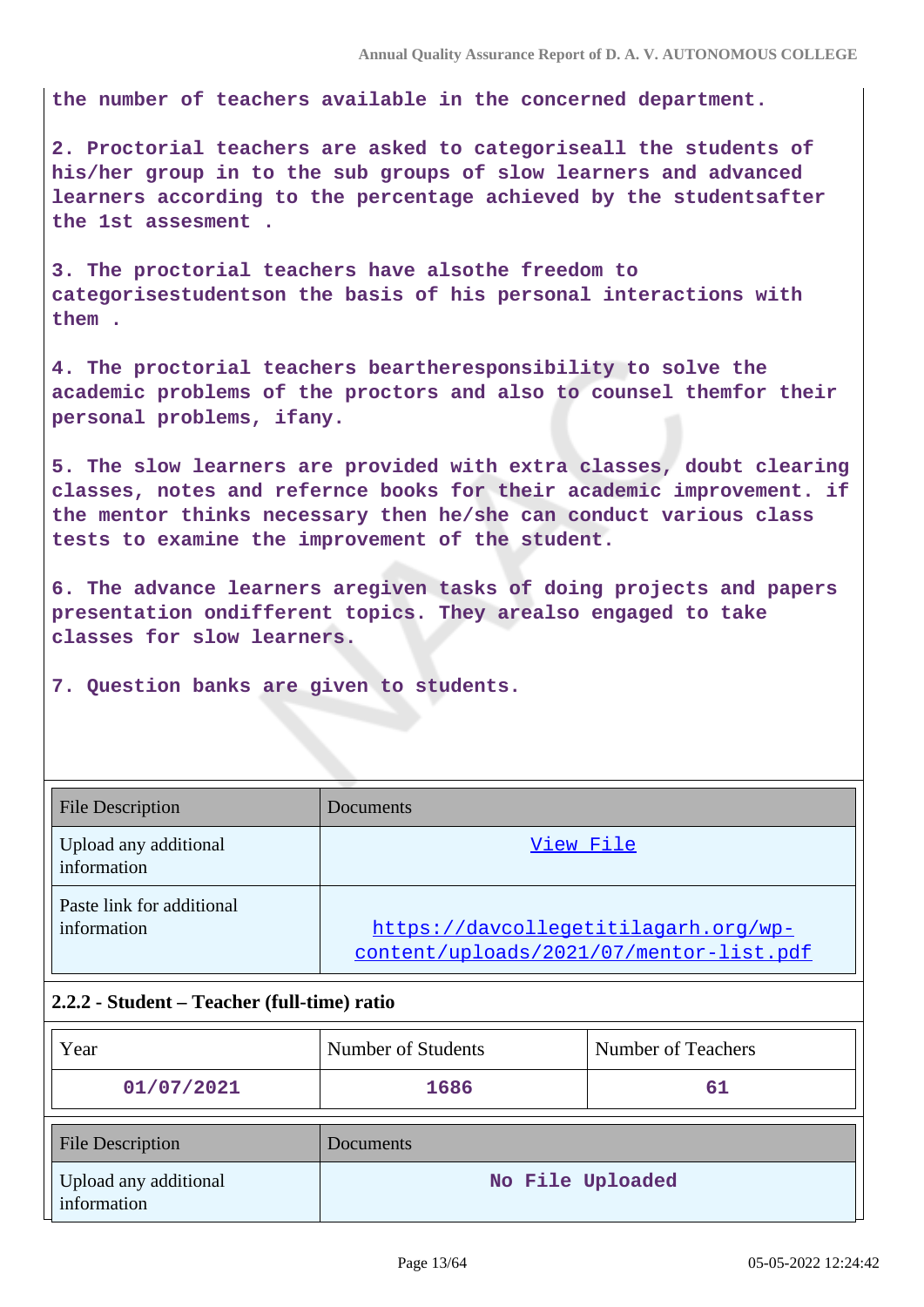### **2.3 - Teaching- Learning Process**

2.3.1 - Student-centric methods such as experiential learning, participative learning and problemsolving methodologies are used for enhancing learning experiences:

**For enhancing learning experience of the students our institution across the various departments adopts methods like Brainstorming session, Case studies, Role Play, Describing, Field Work, Experimental Learning, Enquiry Based Learning, Project Based Learning,Intreviews, Memory Games, Project Based Research, Consultation with experts and resource person,Pre job Trainings like Mathmatical Reasonings and Communication Skills etc. are also given.**

| <b>File Description</b>              | Documents                                                                                             |
|--------------------------------------|-------------------------------------------------------------------------------------------------------|
| Upload any additional<br>information | View File                                                                                             |
| Link for additional Information      | Nil                                                                                                   |
|                                      | 2.3.2 - Teachers use ICT-enabled tools including online resources for effective teaching and learning |
| ICT tools used by teachers.          |                                                                                                       |
| 1. PPT slides                        |                                                                                                       |
| 2. Video Lectures                    |                                                                                                       |
| 3. Google Meet                       |                                                                                                       |
| 4. Zoom Platfrom                     |                                                                                                       |
| 5. Google Classroom                  |                                                                                                       |
| 6. Google Forms                      |                                                                                                       |
| 7. Mounted LCD Projector             |                                                                                                       |
| 8. Voice Amplifier                   |                                                                                                       |
| <b>E Resources used</b>              |                                                                                                       |
| 1. SWAYAM platform                   |                                                                                                       |

**2. OSOU study materials**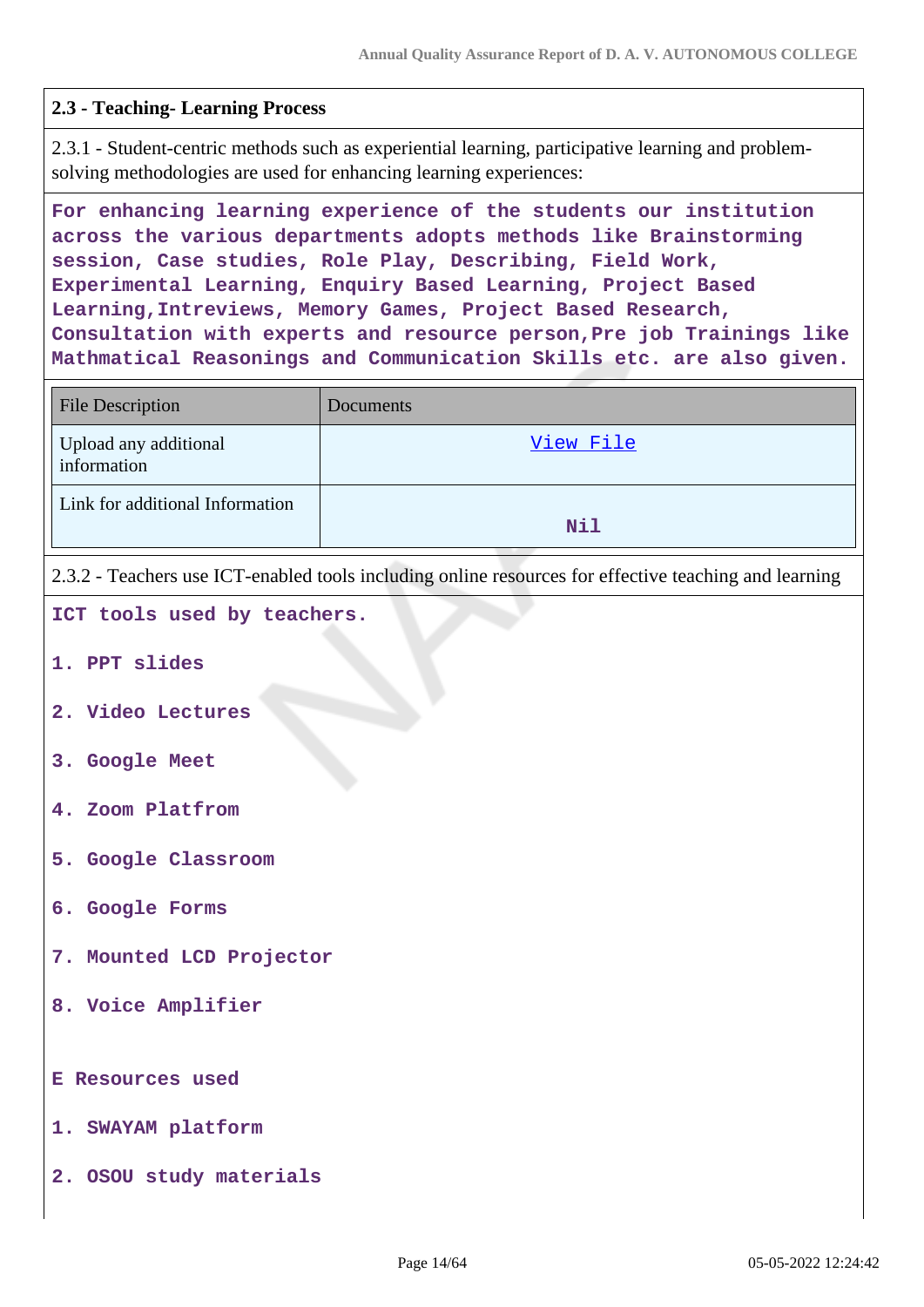- **3. E-PG Pathsala**
- **4. IGNOU Study Mateials**
- **5. National Digital Library of India**
- **6. Youtube Channel**
- **7. SCI Hub**

### **8. Necessary links provided by the teachers in Telegram and Whatsapp groups**

| <b>File Description</b>                                                                                                                  | Documents                                    |
|------------------------------------------------------------------------------------------------------------------------------------------|----------------------------------------------|
| Provide link for webpage<br>describing ICT enabled tools<br>including online resources for<br>effective teaching and learning<br>process | https://davcollegetitilagarh.org/e-learning/ |
| Upload any additional<br>information                                                                                                     | View File                                    |

#### **2.3.3 - Ratio of students to mentor for academic and other related issues**

#### **2.3.3.1 - Number of mentors**

**64**

| <b>File Description</b>                                                           | Documents |
|-----------------------------------------------------------------------------------|-----------|
| Upload year-wise number of<br>students enrolled and full-time<br>teachers on roll | View File |
| Circulars with regard to<br>assigning mentors to mentees                          | View File |

#### 2.3.4 - Preparation and adherence to Academic Calendar and Teaching Plans by the institution

**Every year we prepare our own academic calendar and stick to it. All the teachers prepare their own lesson plans and progress registers and maintain their progress level to justify the schedules of the academic calendar which are reviewed by the HODs & Princiapl. But this year due to the pandemic situation we had to change our academic plan and teaching activity according to the SOP as given by state govt. Most of the classes and other student centric activities were conducted in online mode.**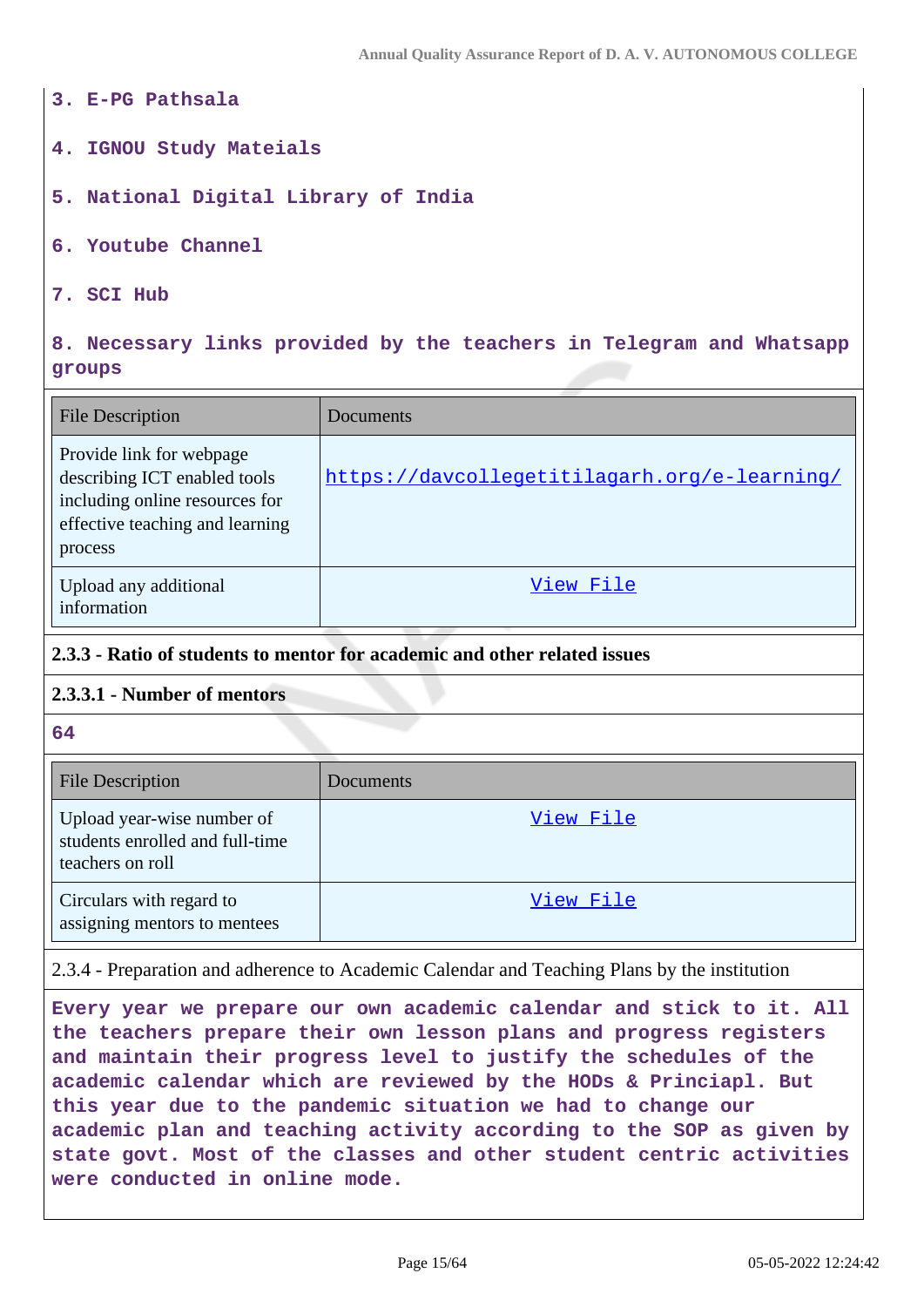| <b>File Description</b>                                               | Documents |
|-----------------------------------------------------------------------|-----------|
| Upload the Academic Calendar<br>and Teaching Plans during the<br>year | View File |

## **2.4 - Teacher Profile and Quality**

### **2.4.1 - Number of full-time teachers against sanctioned posts during the year**

**61**

| <b>File Description</b>                                           | Documents        |
|-------------------------------------------------------------------|------------------|
| Year-wise full-time teachers and<br>sanctioned posts for the year | View File        |
| List of the faculty members<br>authenticated by the Head of HEI   | No File Uploaded |
| Any additional information                                        | No File Uploaded |

# **2.4.2 - Number of full-time teachers with PhD/ D.M. / M.Ch. / D.N.B Super-Specialty / DSc / DLitt during the year**

**1**

| <b>File Description</b>                                                                                                                                         | Documents |
|-----------------------------------------------------------------------------------------------------------------------------------------------------------------|-----------|
| List of number of full-time<br>teachers with PhD./ D.M./<br>M.Ch. / D.N.B Super-Specialty /<br>D.Sc. / D.Litt. and number of full-<br>time teachers for 5 years | View File |
| Any additional information                                                                                                                                      | View File |

# **2.4.3 - Total teaching experience of full-time teachers in the same institution: (Full-time teachers' total teaching experience in the current institution)**

**10.06**

| <b>File Description</b>                                                                             | Documents        |
|-----------------------------------------------------------------------------------------------------|------------------|
| List of teachers including their<br>PAN, designation, Department<br>and details of their experience | View File        |
| Any additional information                                                                          | No File Uploaded |

# **2.5 - Evaluation Process and Reforms**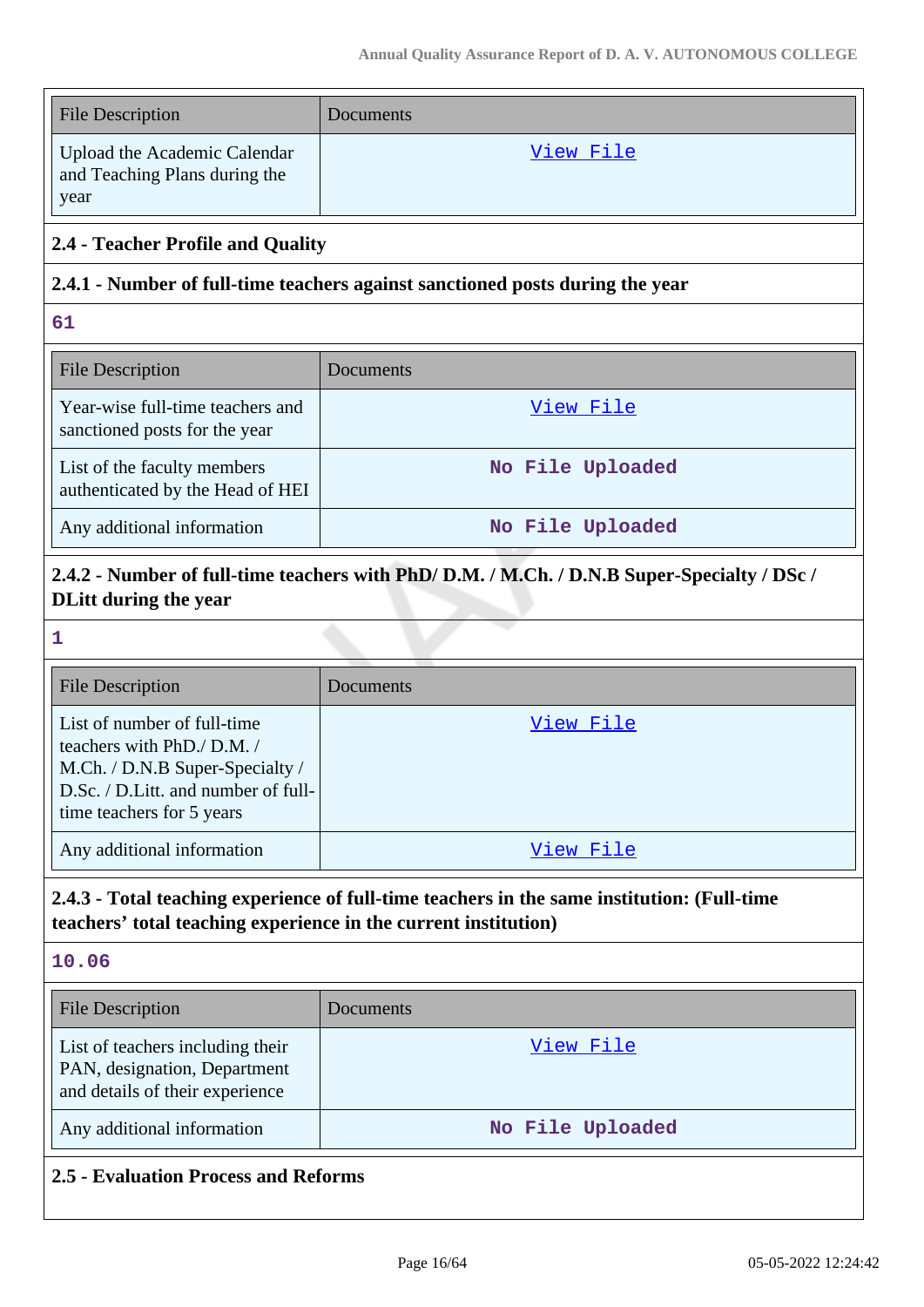# **2.5.1 - Number of days from the date of last semester-end/ year- end examination till the declaration of results during the year**

| <b>File Description</b>                                                                                                     | Documents        |
|-----------------------------------------------------------------------------------------------------------------------------|------------------|
| List of Programmes and the date<br>of last semester-end / year-end<br>examinations and the date of<br>declaration of result | View File        |
| Any additional information                                                                                                  | No File Uploaded |

# **2.5.2 - Number of students' complaints/grievances against evaluation against the total number who appeared in the examinations during the year**

**0**

| <b>File Description</b>                                                                                      | Documents        |
|--------------------------------------------------------------------------------------------------------------|------------------|
| Upload the number of complaints<br>and total number of students who<br>appeared for exams during the<br>year | No File Uploaded |
| Upload any additional<br>information                                                                         | No File Uploaded |

2.5.3 - IT integration and reforms in the examination procedures and processes including Continuous Internal Assessment (CIA) have brought in considerable improvement in the Examination Management System (EMS) of the Institution

**The Examination Management System has undergone considerable improvements due to IT integration and various reforms. The EMS is managed by the Academia Electus 1.0 software. The class tests were conducted in online mode using google form and testmoz tool to suit the covid pandemic situation. The Mid term and End term examinations are also conducted online. The valuation was done on online mode. The post examination processes such as result processing, publication and secured generation of marks are completely automated now. Students can avail various services by connecting to the college website like examination notification, filling up of forms, downloading amit card, marksheet, and certificate. Results are published online in the college website.**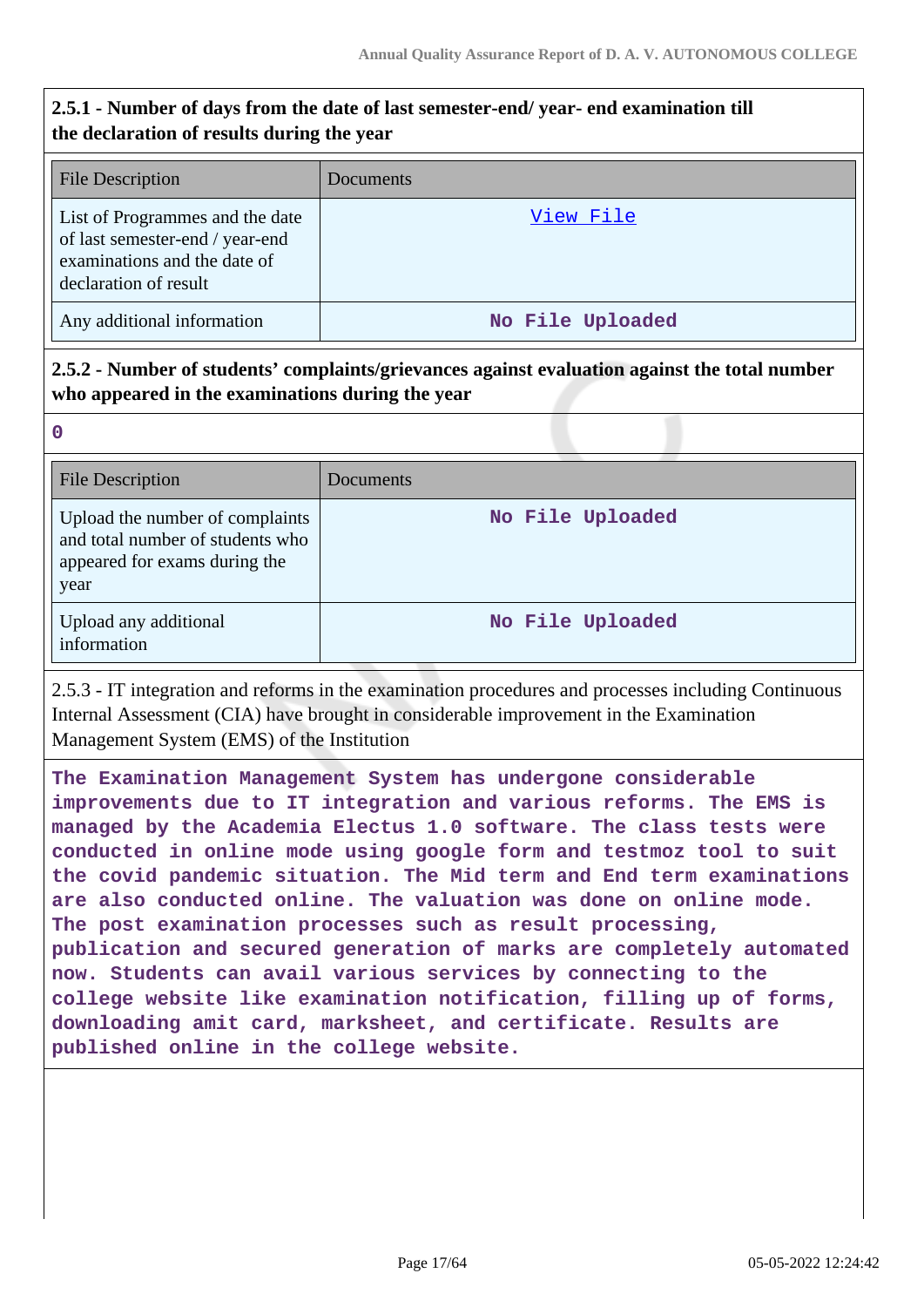| <b>File Description</b>                  | Documents                                                      |
|------------------------------------------|----------------------------------------------------------------|
| Upload any additional<br>information     | View File                                                      |
| Paste link for additional<br>Information | https://davcollegetitilagarh.org/exam/AdmitC<br>ard Search.php |

#### **2.6 - Student Performance and Learning Outcomes**

2.6.1 - Programme Outcomes and Course Outcomes for all Programmes offered by the institution are stated and displayed on the website and communicated to teachers and students

**Program Outcomes and Course outcomes for all programmes are reviewed at the beginning of the session and they are uploaded in the college website. Teachers and students are communicated regarding this well in advance to make the teaching and learning experiences more purposeful and goal oriented. The objectives are designed according to Bloom's Taxonomy.The Learning objective are based on three areas of learning ieknowledge, skills and attitudes.The Programme Outcomess and Course Outcomes work as guide to the teachers and students. in achieving their short term and long term classroom goals.The objectives allow the students to see their progress in the bigger picture and in relation to their lesson's learning. The objectives are linked into subject standards and progression wherever possible. Success criteria for achieving the outcomes are negotiated with the students for optimum engagement to enable them to assesstheprogress they have made.**

| <b>File Description</b>                                     | Documents                                             |
|-------------------------------------------------------------|-------------------------------------------------------|
| Upload COs for all courses<br>(exemplars from the Glossary) | View File                                             |
| Upload any additional<br>information                        | No File Uploaded                                      |
| Link for additional Information                             | https://davcollegetitilagarh.org/program-<br>outcome/ |

2.6.2 - Attainment of Programme Outcomes and Course Outcomes as evaluated by the institution

**The over all pass percentage of all programmes oftheinstitution during this academic session 20-21 is 97.68% which is siignifacntly better than the last academic session. Among the passed students**

**At PG level:**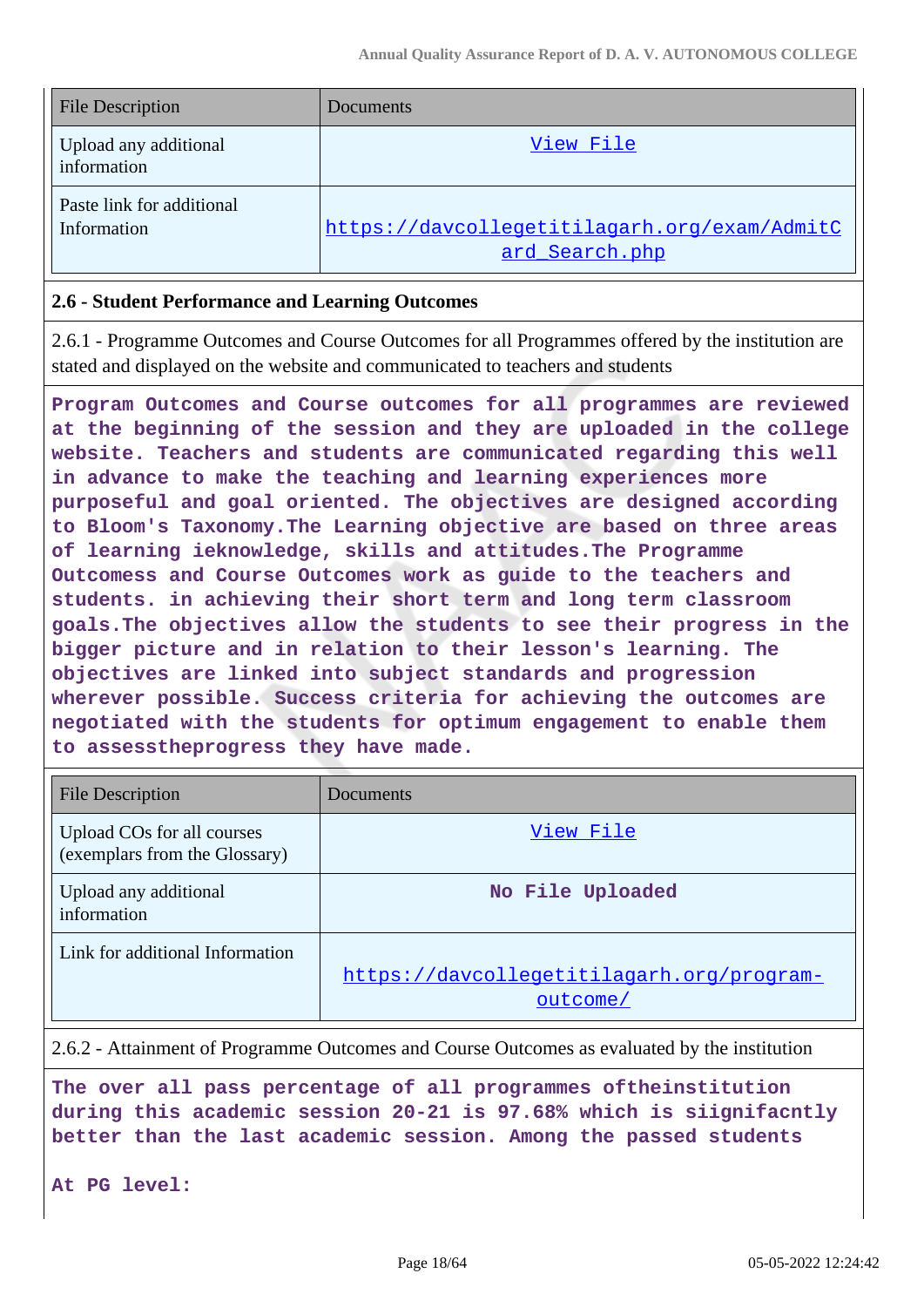**All the students of PG programmes got 1st class except one .**

**At UG level:**

**In Arts Stream, out of 272 students 98 students got 1st class with Distinction and 24 students got 1st class.**

**In Scince stream, out of 168students 102students got 1st class with Distinction and 50students got 1st class.**

**In Commerce, out of 51students 17 students got 1st class with Distinction and 1 student got 1st class.**

**Some of the outgoing students have qualified in various national and state level examinations like NET,GATE,IIT JAM,MCA,CA and many of the students have qualified in the entrance examination of PG of various central and state universities.**

**Some of the students qualified in the competetitive examinations and have been posted at diferent places in different postions.**

**One student of Comupter Science department has developed 2 Apps (i. Gm Kart and ii. Maximize Learn) and has launched and published in Google play store.**

**i Gm Kart Link--https://play.google.com/store/apps/details?id=com.gmkart.gmkar t**

**ii. Maximize Learn Link--https://play.google.com/store/apps/details? id=com.maximizelearn.maximizelearn**

**Many students of Computer Science have also designed websites.**

**The students of Computer Science with the department faculties designed the college website "www.davcollegetitilagarh.org" along with Suryanandan.net who maintains the domain.**

**Students from Commerce department are also engaged in different Accounting firms.**

**Students of sanskrit department are well engaged in teaching Yoga and giving consultancy in Vaastu.**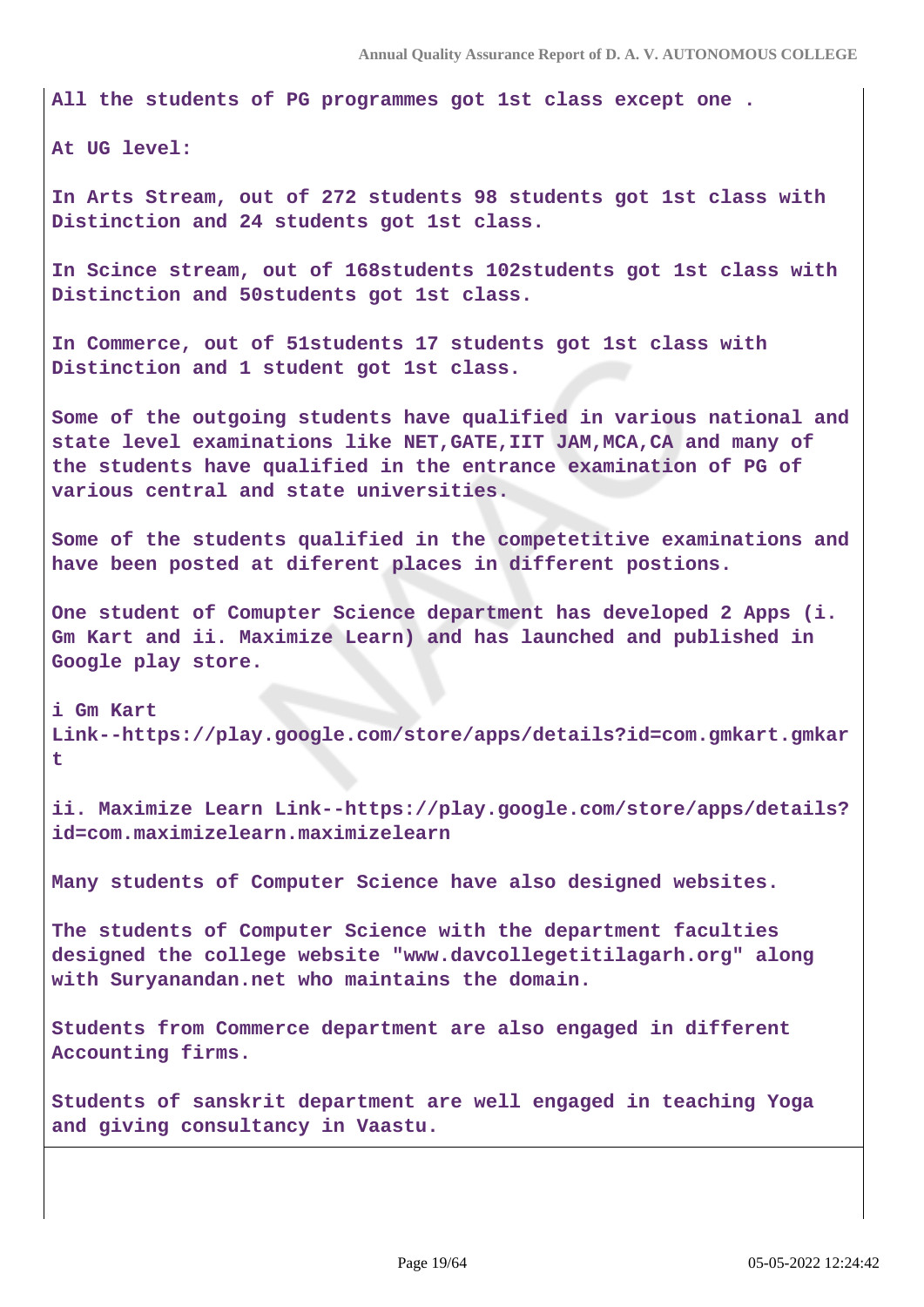| <b>File Description</b>                  | Documents  |
|------------------------------------------|------------|
| Upload any additional<br>information     | View File  |
| Paste link for additional<br>Information | <b>Nil</b> |

### **2.6.3 - Pass Percentage of students**

## **2.6.3.1 - Total number of final year students who passed in the examinations conducted by Institution**

**507**

| <b>File Description</b>                                                                                        | Documents        |
|----------------------------------------------------------------------------------------------------------------|------------------|
| Upload list of Programmes and<br>number of students appear for<br>and passed in the final year<br>examinations | View File        |
| Upload any additional<br>information                                                                           | No File Uploaded |
| Paste link for the annual report                                                                               | Nil              |

### **2.7 - Student Satisfaction Survey**

**2.7.1 - Student Satisfaction Survey (SSS) on overall institutional performance (Institution may design its own questionnaire). Results and details need to be provided as a weblink**

[https://davcollegetitilagarh.org/wp-content/uploads/2022/03/SSS-](https://davcollegetitilagarh.org/wp-content/uploads/2022/03/SSS-DAV-20-21.pdf)[DAV-20-21.pdf](https://davcollegetitilagarh.org/wp-content/uploads/2022/03/SSS-DAV-20-21.pdf)

### **RESEARCH, INNOVATIONS AND EXTENSION**

### **3.1 - Promotion of Research and Facilities**

3.1.1 - The institution's research facilities are frequently updated and there is a well-defined policy for promotion of research which is uploaded on the institutional website and implemented

**A reaserch committee has been formed in the college constituting the following members.**

**1. Dr. Umesh Chandra Sahu- Convenor**

**2. Dr. Umakanta Sahu - Member**

**3. Dr. Devi K. - Member**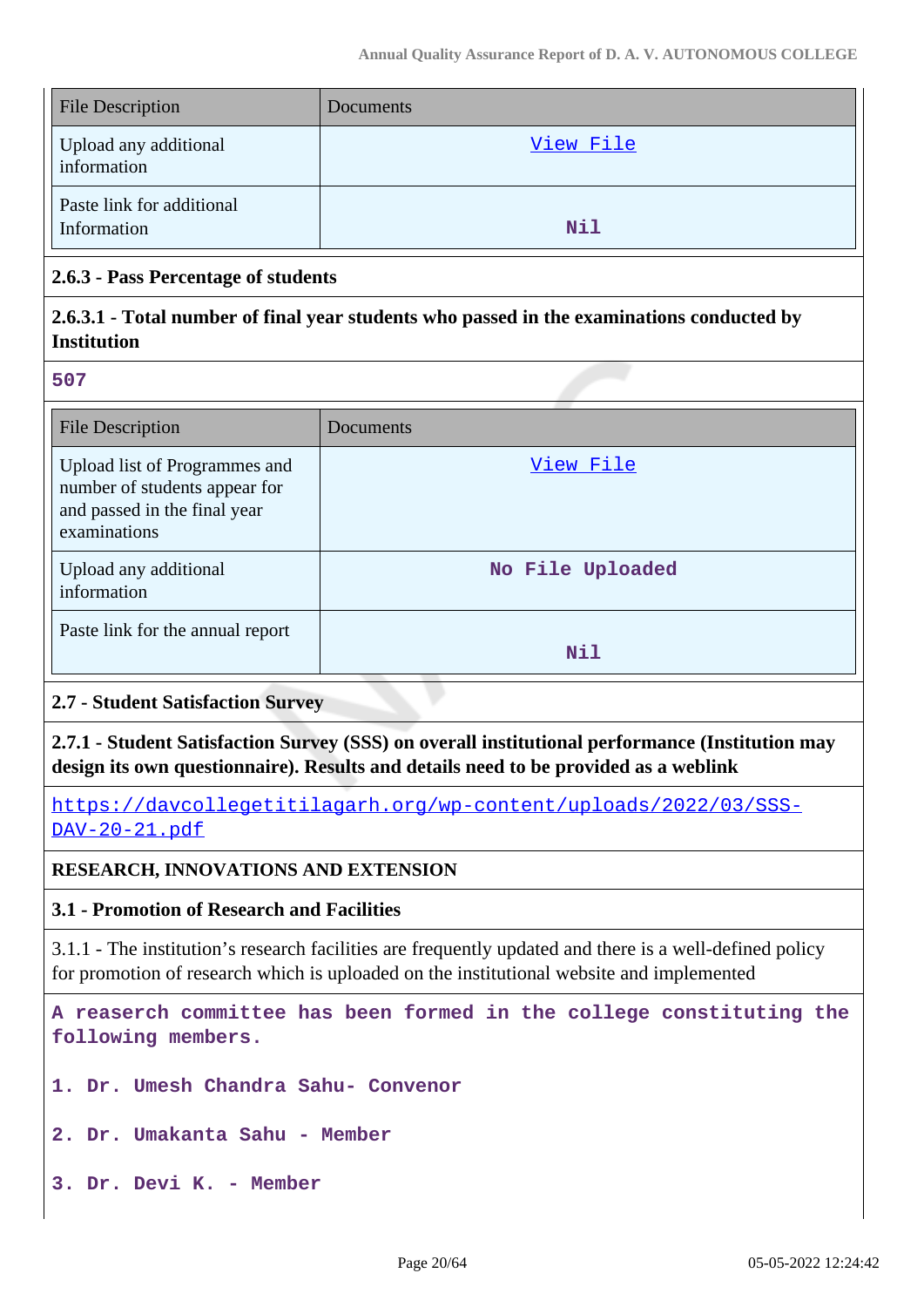#### **4. Sri Malayasen Jyotish- Member**

**They are entrusted to formulate research policy from time to time and update the same as per the need of the hour.**

- **1. To create and promote a culture of research among the faculty and staff of D.A.V. (Autonomous) College, Titilagarh.**
- **2. To identify research areas and specify research topics of academic, practical and socially relevant issues.**
- **3. To organize seminars/conferences/workshops on research topics and training programmes in research methodology.**
- **4. To ensure quality, integrity and ethics in research.**
- **5. To publish research material in appropriate media and to make available such published information to the end users.**
- **6. To facilitate the publication of reports submitted by the research scholars**
- **7. To establish a right kind of Research Culture through various research initiatives and programmes.**
- **8. To encourage faculty members to publish research papers and undertake various research projects of social and economic importance.**
- **9. To create awareness in society through various research initiatives and by giving due publicity to the socially useful research project.**
- **10. To establish linkage with industries and business organisations to identify potential areas of research, service and other basic research enquiry.**
- **11. To organize various workshops to develop appropriate research skills among the scholars and faculty members.**
- **12. To depute faculty members to various workshops Symposium, seminars and conferences in their respective fields as well as in the areas of contemporary importance.**
- **13. To develop suitable infrastructure in the college that will help to undertake different research projects.**
- **14. To undertake all other such activities which will inculcate the spirit of research culture in the college.**

**Dr Umakanta Sahu has been sanctioned with a research Project "Migration,MGNREGA and Role of Gram Panchayat:A Study of Bolangir and Nuapada District of Odisha" from OURIIP Seed Fund.**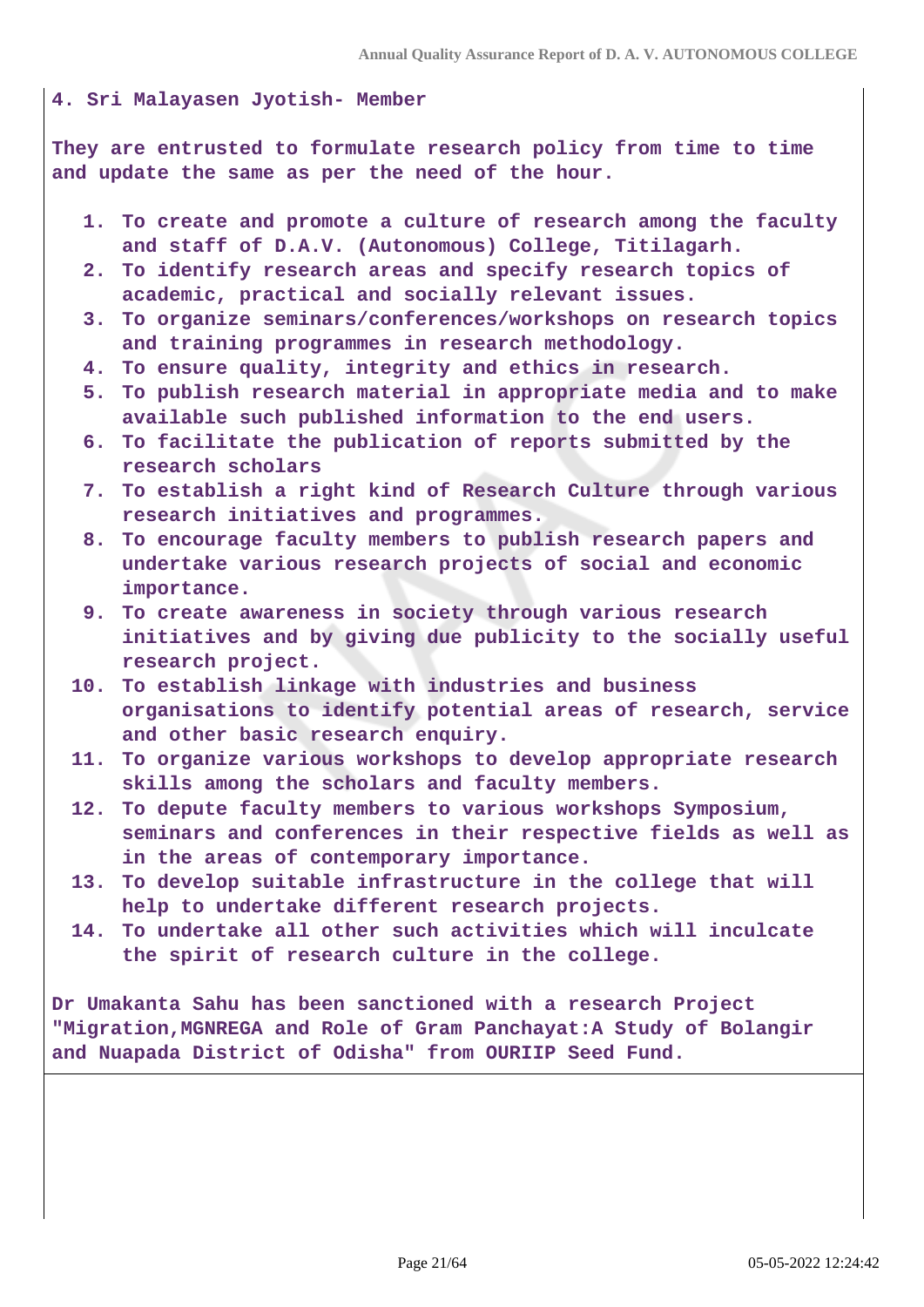| File Description                                                                                                                     | Documents                                                                               |
|--------------------------------------------------------------------------------------------------------------------------------------|-----------------------------------------------------------------------------------------|
| Upload the Minutes of the<br>Governing Council/<br>Syndicate/Board of Management<br>related to research promotion<br>policy adoption | No File Uploaded                                                                        |
| Provide URL of policy document<br>on promotion of research<br>uploaded on the website                                                | https://davcollegetitilagarh.org/wp-content/<br>uploads/2022/02/Research-Policy-DAV.pdf |
| Any additional information                                                                                                           | View File                                                                               |

# **3.1.2 - The institution provides seed money to its teachers for research**

# **3.1.2.1 - Seed money provided by the institution to its teachers for research during the year (INR in lakhs)**

| $\mathbf 0$                                                                                                          |                  |
|----------------------------------------------------------------------------------------------------------------------|------------------|
| <b>File Description</b>                                                                                              | Documents        |
| Minutes of the relevant bodies of<br>the institution regarding seed<br>money                                         | No File Uploaded |
| Budget and expenditure<br>statements signed by the Finance<br>Officer indicating seed money<br>provided and utilized | View File        |
| List of teachers receiving grant<br>and details of grant received                                                    | No File Uploaded |
| Any additional information                                                                                           | No File Uploaded |

# **3.1.3 - Number of teachers who were awarded national / international fellowship(s) for advanced studies/research during the year**

| Documents        |  |
|------------------|--|
| No File Uploaded |  |
| View File        |  |
| No File Uploaded |  |
|                  |  |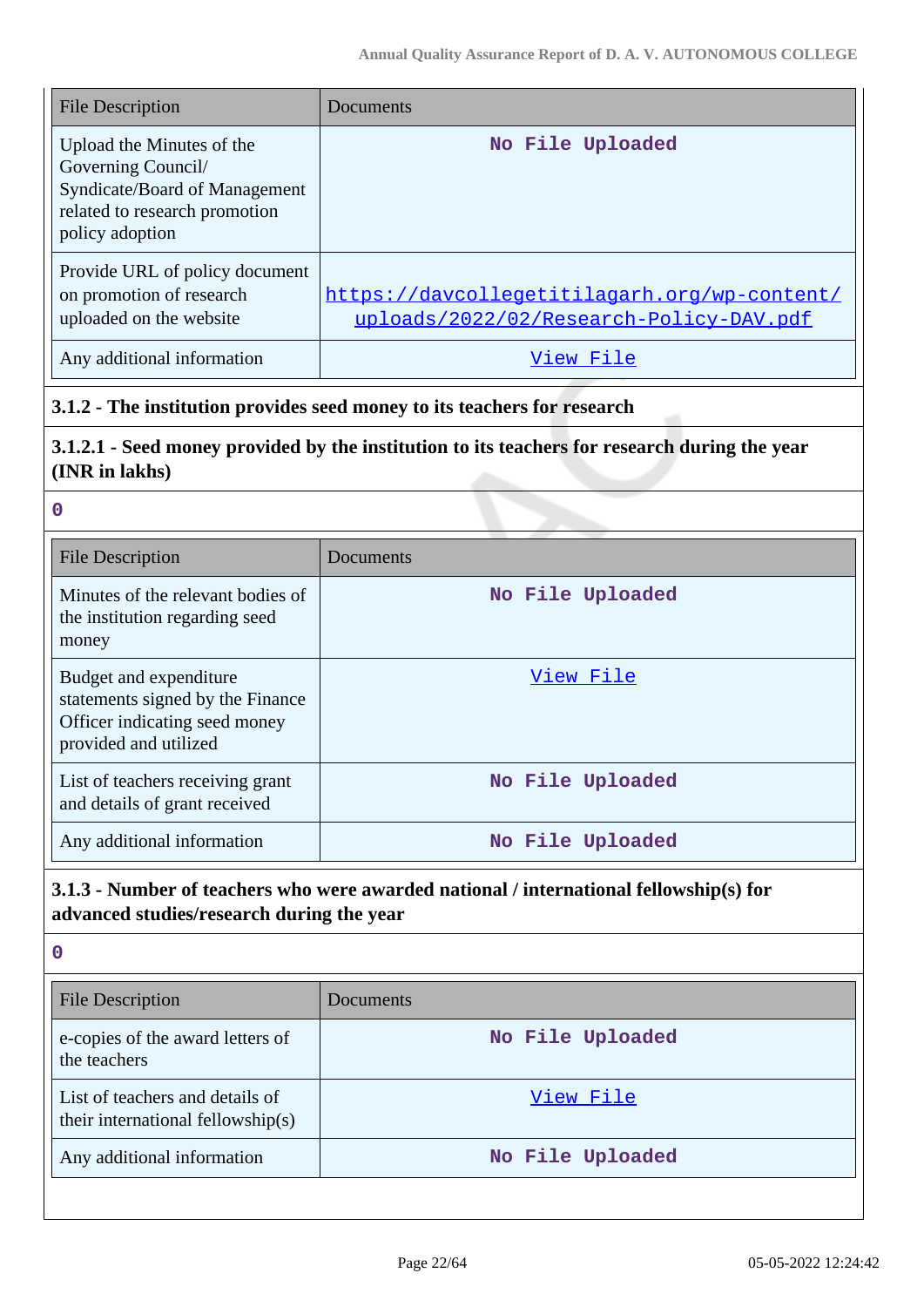#### **3.2 - Resource Mobilization for Research**

### **3.2.1 - Grants received from Government and Non-Governmental agencies for research projects, endowments, Chairs during the year (INR in Lakhs)**

#### **2.56 Lakhs**

| <b>File Description</b>                                                                                                 | Documents        |
|-------------------------------------------------------------------------------------------------------------------------|------------------|
| e-copies of the grant award<br>letters for research projects<br>sponsored by non-governmental<br>agencies/organizations | View File        |
| List of projects and grant details                                                                                      | View File        |
| Any additional information                                                                                              | No File Uploaded |

#### **3.2.2 - Number of teachers having research projects during the year**

**1**

| <b>File Description</b>                      | Documents |
|----------------------------------------------|-----------|
| Upload any additional<br>information         | View File |
| Paste link for additional<br>Information     | Nil       |
| List of research projects during<br>the year | View File |

#### **3.2.3 - Number of teachers recognised as research guides**

**0**

| <b>File Description</b>                                                                     | Documents        |
|---------------------------------------------------------------------------------------------|------------------|
| Upload copies of the letter of the<br>university recognizing teachers<br>as research guides | No File Uploaded |
| Institutional data in Prescribed<br>format                                                  | View File        |

# **3.2.4 - Number of departments having research projects funded by Government and Non-Government agencies during the year**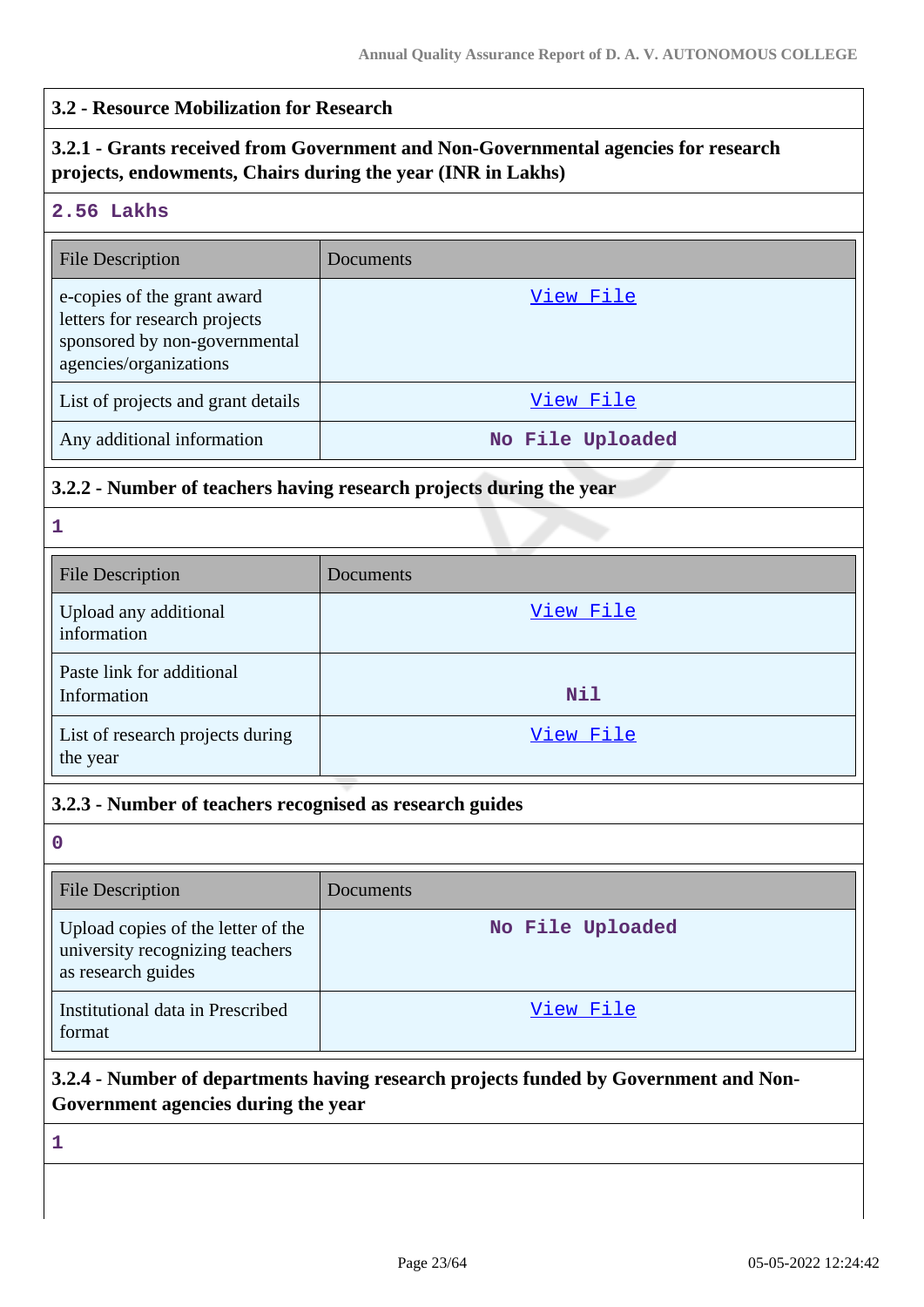| <b>File Description</b>                             | Documents        |
|-----------------------------------------------------|------------------|
| Supporting document from<br><b>Funding Agencies</b> | View File        |
| Paste link to funding agencies'<br>website          | Nil              |
| Any additional information                          | No File Uploaded |

#### **3.3 - Innovation Ecosystem**

3.3.1 - Institution has created an ecosystem for innovations and creation and transfer of knowledge supported by dedicated centres for research, entrepreneurship, community orientation, incubation, etc.

**DAV Autonomous College Titilagarh possesses a well-balanced ecosystem to foster student talents through qualified and experienced**

**faculty duely supported with existing infrastructure facilities. The college offers undergraduate and post graduate programs, creating an ecosystem that enriches young minds through various supported learning opportunities. As a result of this ecosystem, post graduate students co-work with faculty to create environmental solution oriented awareness among under-graduate students.**

**The Career Counselling cell of the college has a vision to establish innovation by building eco-system through industry partnership. Our focus is on generating and nurturing talents of the next generation. Several Career Counselling workshops, seminars, industry- visits and awareness programs are organised by the college to strengthen the entrepreneurship skills and awareness among the students.**

| <b>File Description</b>                  | Documents |
|------------------------------------------|-----------|
| Upload any additional<br>information     | View File |
| Paste link for additional<br>information | Nil       |

**3.3.2 - Number of workshops/seminars conducted on Research Methodology, Intellectual Property Rights (IPR), Entrepreneurship and Skill Development during the year**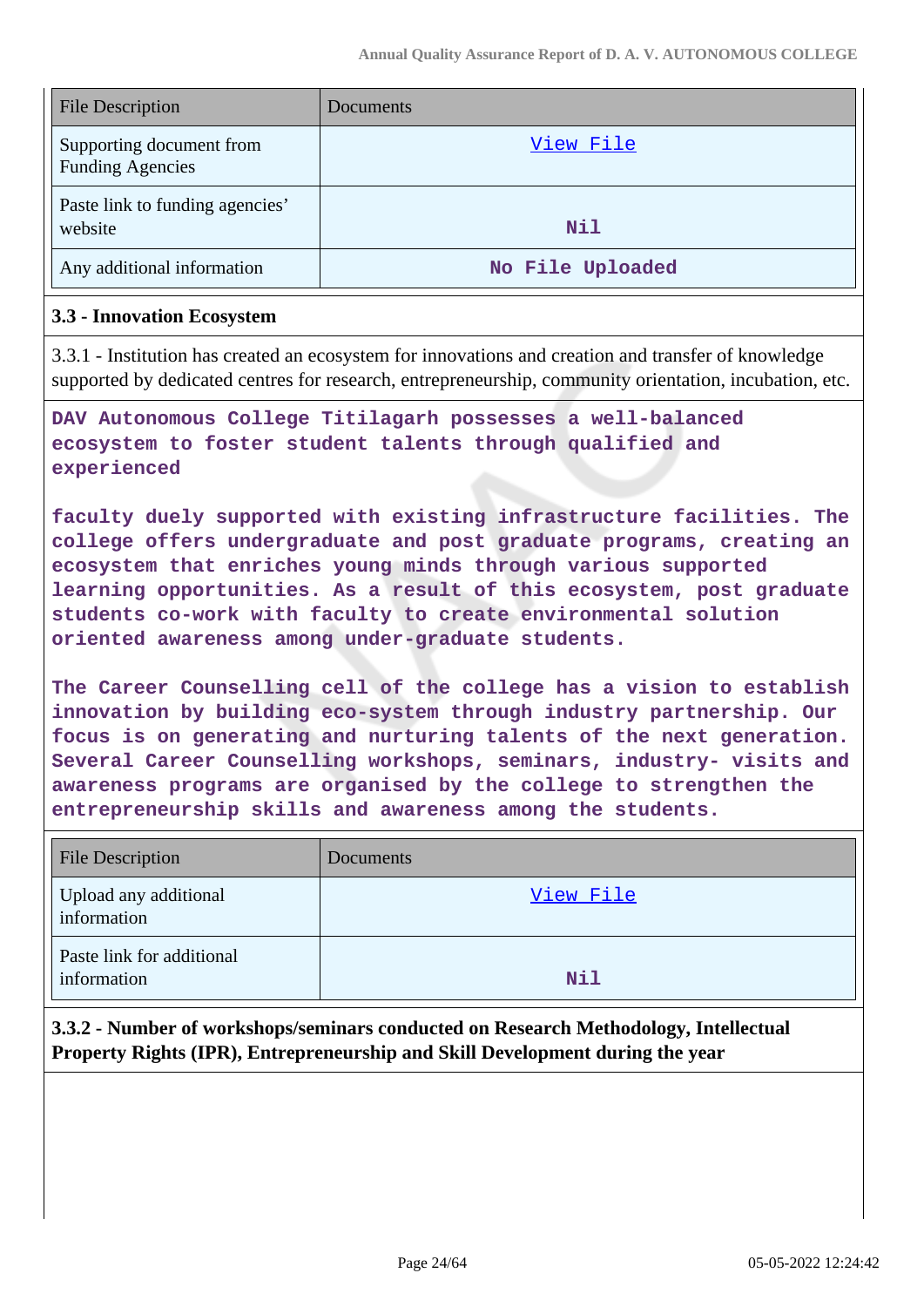| <b>File Description</b>                                 | <b>Documents</b> |
|---------------------------------------------------------|------------------|
| Report of the events                                    | View File        |
| List of workshops/seminars<br>conducted during the year | View File        |
| Any additional information                              | No File Uploaded |

### **3.4 - Research Publications and Awards**

| 3.4.1 - The Institution ensures implementation      | B. Any 3 of the above |
|-----------------------------------------------------|-----------------------|
| of its Code of Ethics for Research uploaded in      |                       |
| the website through the following: Research         |                       |
| <b>Advisory Committee Ethics Committee</b>          |                       |
| <b>Inclusion of Research Ethics in the research</b> |                       |
| methodology course work Plagiarism check            |                       |
| through authenticated software                      |                       |
|                                                     |                       |

| <b>File Description</b>                                                                                                                                                                      | Documents |
|----------------------------------------------------------------------------------------------------------------------------------------------------------------------------------------------|-----------|
| Code of Ethics for Research,<br><b>Research Advisory Committee</b><br>and Ethics Committee<br>constitution and list of members<br>of these committees, software<br>used for plagiarism check | View File |
| Any additional information                                                                                                                                                                   | View File |

**3.4.2 - Number of PhD candidates registered per teacher (as per the data given with regard to recognized PhD guides/ supervisors provided in Metric No. 3.2.3) during the year**

### **3.4.2.1 - Number of PhD students registered during the year**

| $\mathbf 0$                                                                                              |                  |
|----------------------------------------------------------------------------------------------------------|------------------|
| <b>File Description</b>                                                                                  | Documents        |
| URL to the research page on HEI<br>website                                                               | Nil              |
| List of PhD scholars and details<br>like name of the guide, title of<br>thesis, and year of registration | View File        |
| Any additional information                                                                               | No File Uploaded |

**3.4.3 - Number of research papers per teacher in CARE Journals notified on UGC website during the year**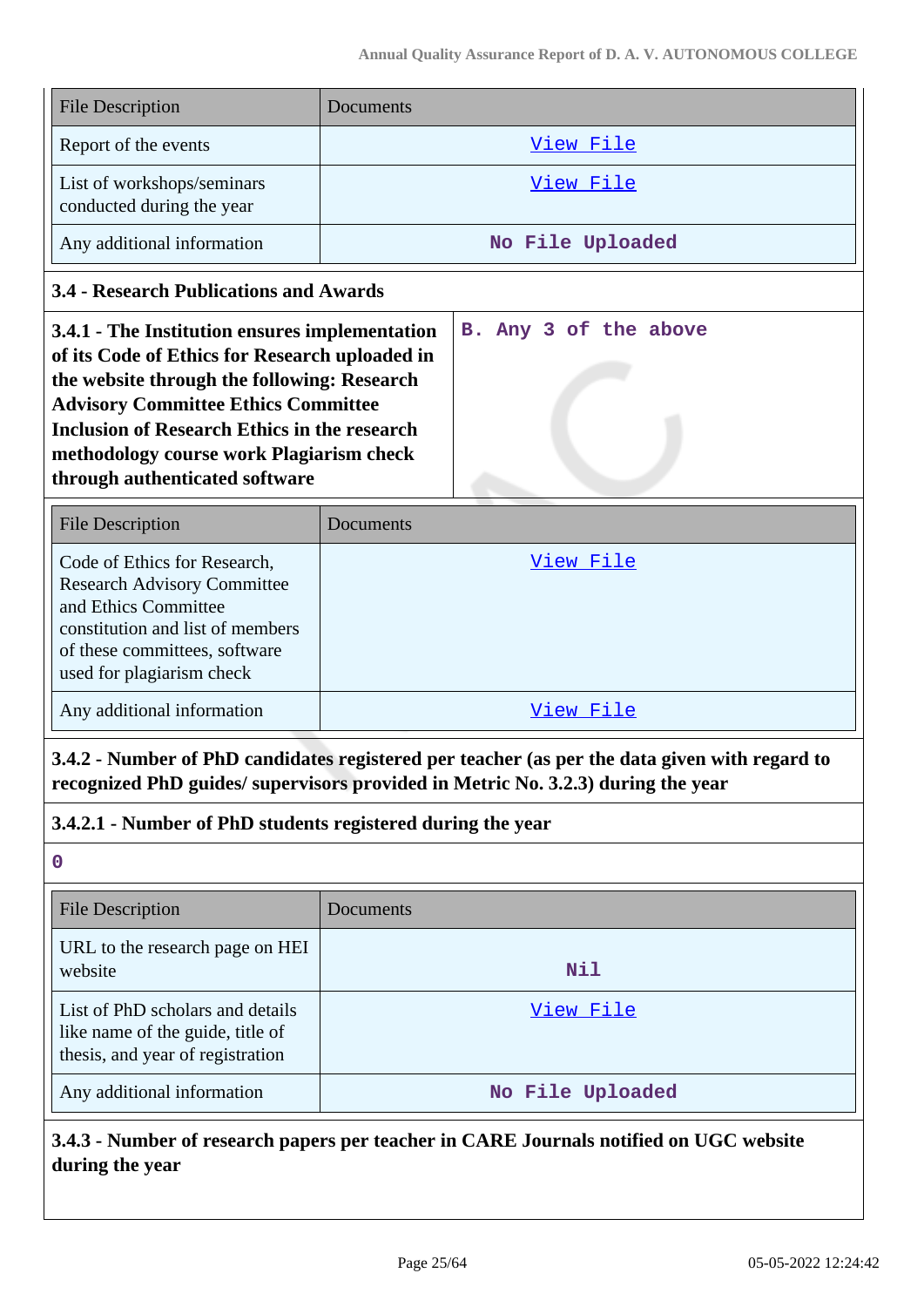| 0.1                                                                                 |           |
|-------------------------------------------------------------------------------------|-----------|
| <b>File Description</b>                                                             | Documents |
| List of research papers by title,<br>author, department, and year of<br>publication | View File |
| Any additional information                                                          | View File |

**3.4.4 - Number of books and chapters in edited volumes / books published per teacher during the year**

**0.1**

| <b>File Description</b>                  | Documents |
|------------------------------------------|-----------|
| Upload any additional<br>information     | View File |
| Paste link for additional<br>information | Nil       |

# **3.4.5 - Bibliometrics of the publications during the year based on average Citation Index in Scopus/ Web of Science/PubMed**

### **3.4.5.1 - Total number of Citations in Scopus during the year**

**0**

| <b>File Description</b>                              | <b>Documents</b> |
|------------------------------------------------------|------------------|
| Any additional information                           | View File        |
| Bibliometrics of the publications<br>during the year | No File Uploaded |

# **3.4.6 - Bibliometrics of the publications during the year based on Scopus/ Web of Science – h-Index of the University**

# **3.4.6.1 - h-index of Scopus during the year**

| <b>File Description</b>                                                                           | <b>Documents</b> |
|---------------------------------------------------------------------------------------------------|------------------|
| Bibiliometrics of publications<br>based on Scopus/ Web of Science<br>- h-index of the Institution | No File Uploaded |
| Any additional information                                                                        | No File Uploaded |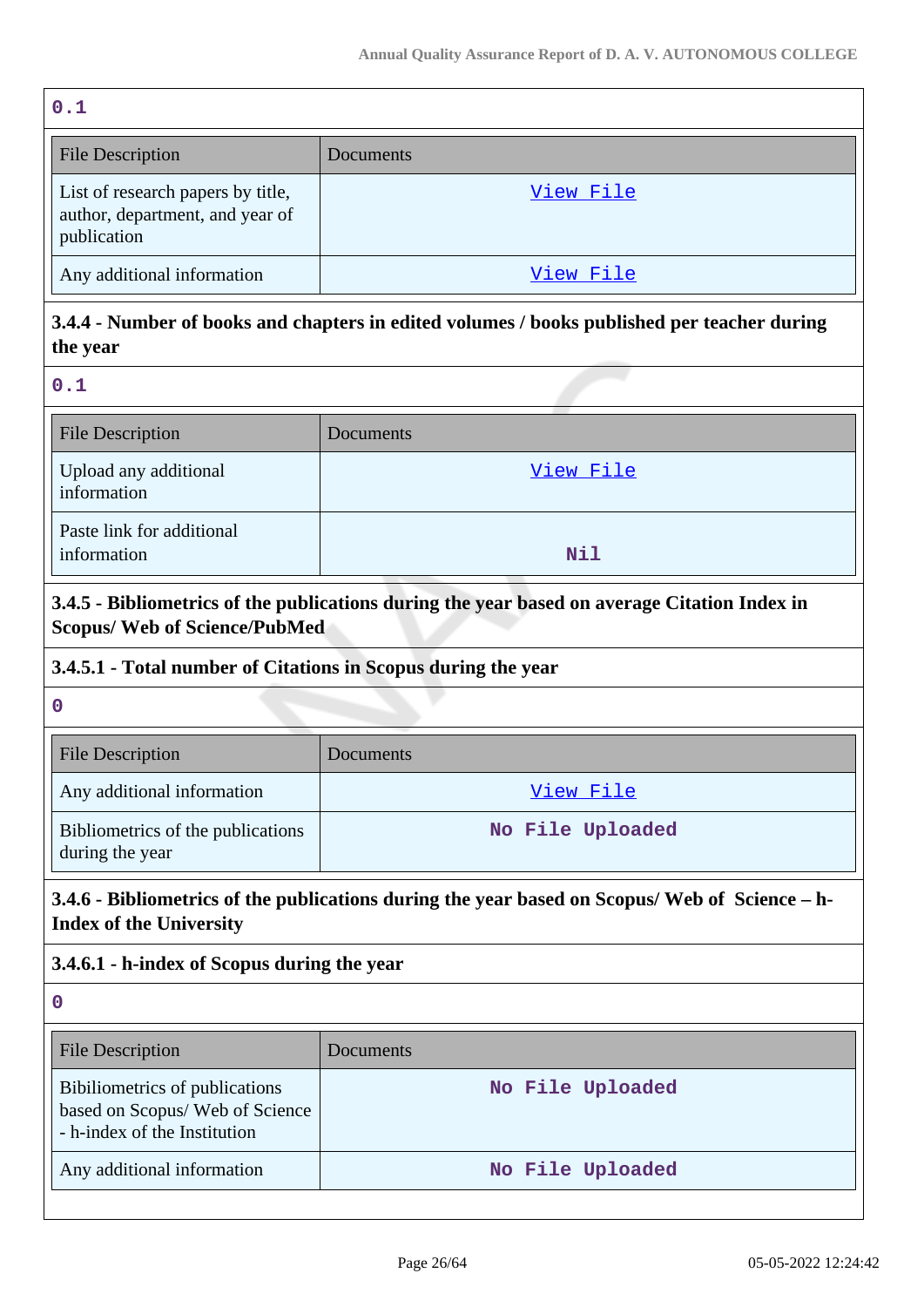### **3.5 - Consultancy**

# **3.5.1 - Revenue generated from consultancy and corporate training during the year (INR in lakhs)**

#### **0**

| File Description                                                                                                    | Documents        |
|---------------------------------------------------------------------------------------------------------------------|------------------|
| Audited statements of accounts<br>indicating the revenue generated<br>through consultancy and<br>corporate training | No File Uploaded |
| List of consultants and revenue<br>generated by them                                                                | No File Uploaded |
| Any additional information                                                                                          | No File Uploaded |

### **3.5.2 - Total amount spent on developing facilities, training teachers and clerical/project staff for undertaking consultancy during the year**

**0**

| <b>File Description</b>                                                                                                                                              | Documents        |
|----------------------------------------------------------------------------------------------------------------------------------------------------------------------|------------------|
| Audited statements of accounts<br>indicating the expenditure.<br>incurred on developing facilities<br>and training teachers and staff for<br>undertaking consultancy | No File Uploaded |
| List of training programmes,<br>teachers and staff trained for<br>undertaking consultancy                                                                            | No File Uploaded |
| List of facilities and staff<br>available for undertaking<br>consultancy                                                                                             | No File Uploaded |
| Any additional information                                                                                                                                           | No File Uploaded |

### **3.6 - Extension Activities**

3.6.1 - Extension activities carried out in the neighbourhood sensitising students to social issues for their holistic development, and the impact thereof during the year

**1. Polio awareness programme was organised at Bhatipada villagge on dt. 17.01.2021 by the NSS unit of the college as per the direction issued by Ministry of Youth Affairs and Sports , Government of India to conduct Pulse Polio vaccination campaign.**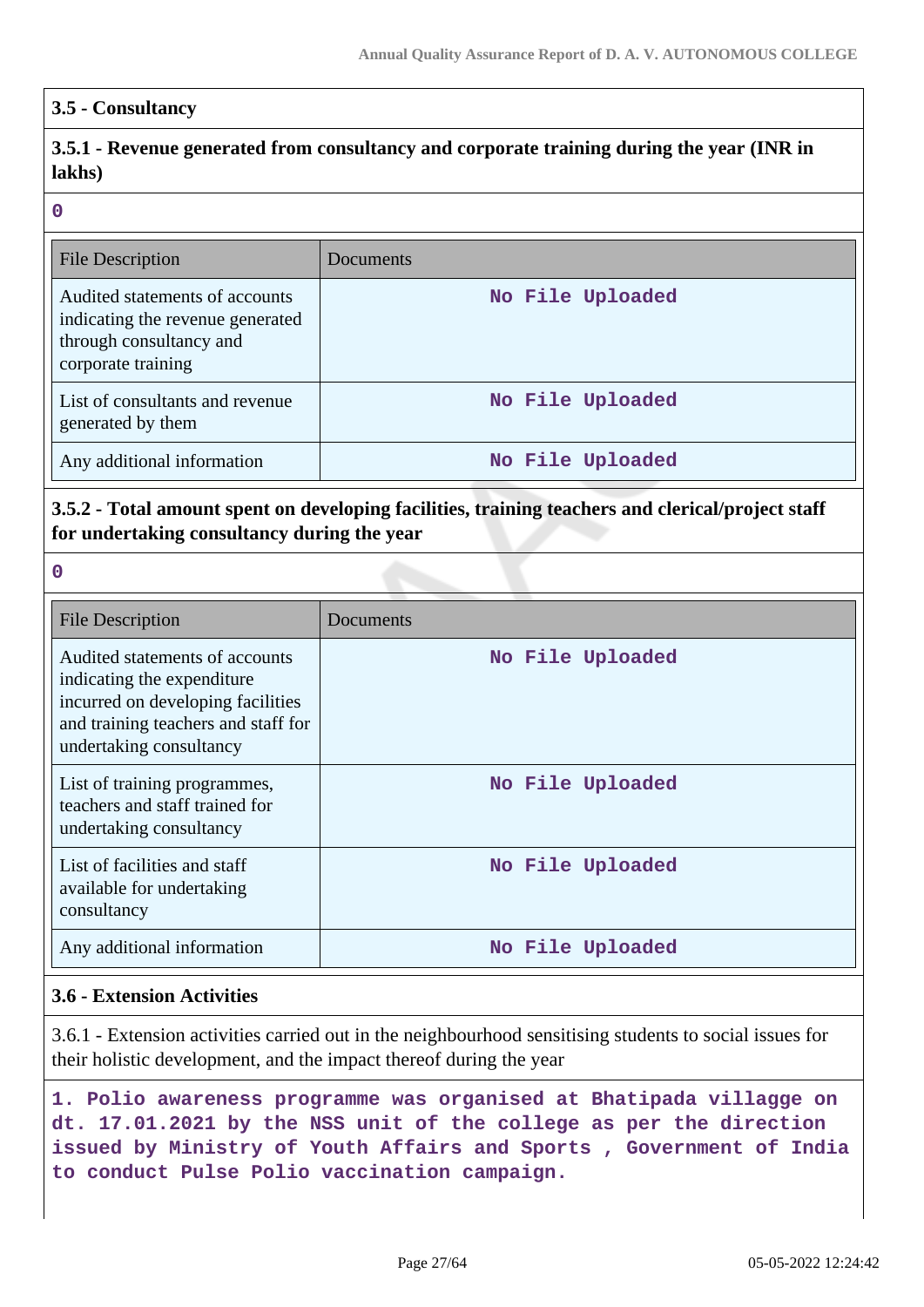**2. An awareness programme was done by teachers and students in the neighbouring localities to create favorable impression towards vaccinations and to draw more people towards the vaccination drive of the Government of India.**

**3. Covid awareness programme was done at Bhatipada village by NSS and NCC students of the college. A webinar was also organised to equip the students with the knowledge of personal hygine and precautions related to Covid19.**

**4. Plantation Program was carried out outside college campus to aware the people about enviornment and "save tree save life".**

**5. An awreness rally on "Save Energy" was organised by NCC students in the Titilagarh locality to save energy resources by utilising the power sources effectively like switch off lights and fans and other electrical appliances when not required.**

| <b>File Description</b>                  | Documents |
|------------------------------------------|-----------|
| Upload any additional<br>information     | View File |
| Paste link for additional<br>information | Nil       |

**3.6.2 - Number of awards and recognition received by the Institution, its teachers and students for extension activities from Government / Government-recognised bodies during the year**

**3**

| <b>File Description</b>                                         | <b>Documents</b> |
|-----------------------------------------------------------------|------------------|
| Number of awards for extension<br>activities in during the year | View File        |
| e-copy of the award letters                                     | View File        |
| Any additional information                                      | No File Uploaded |

**3.6.3 - Number of extension and outreach programmes conducted by the institution through NSS/NCC/Red Cross/YRC, etc. during the year (including Government-initiated programmes such as Swachh Bharat, AIDS Awareness, and Gender Sensitization and those organised in collaboration with industry, community and NGOs)**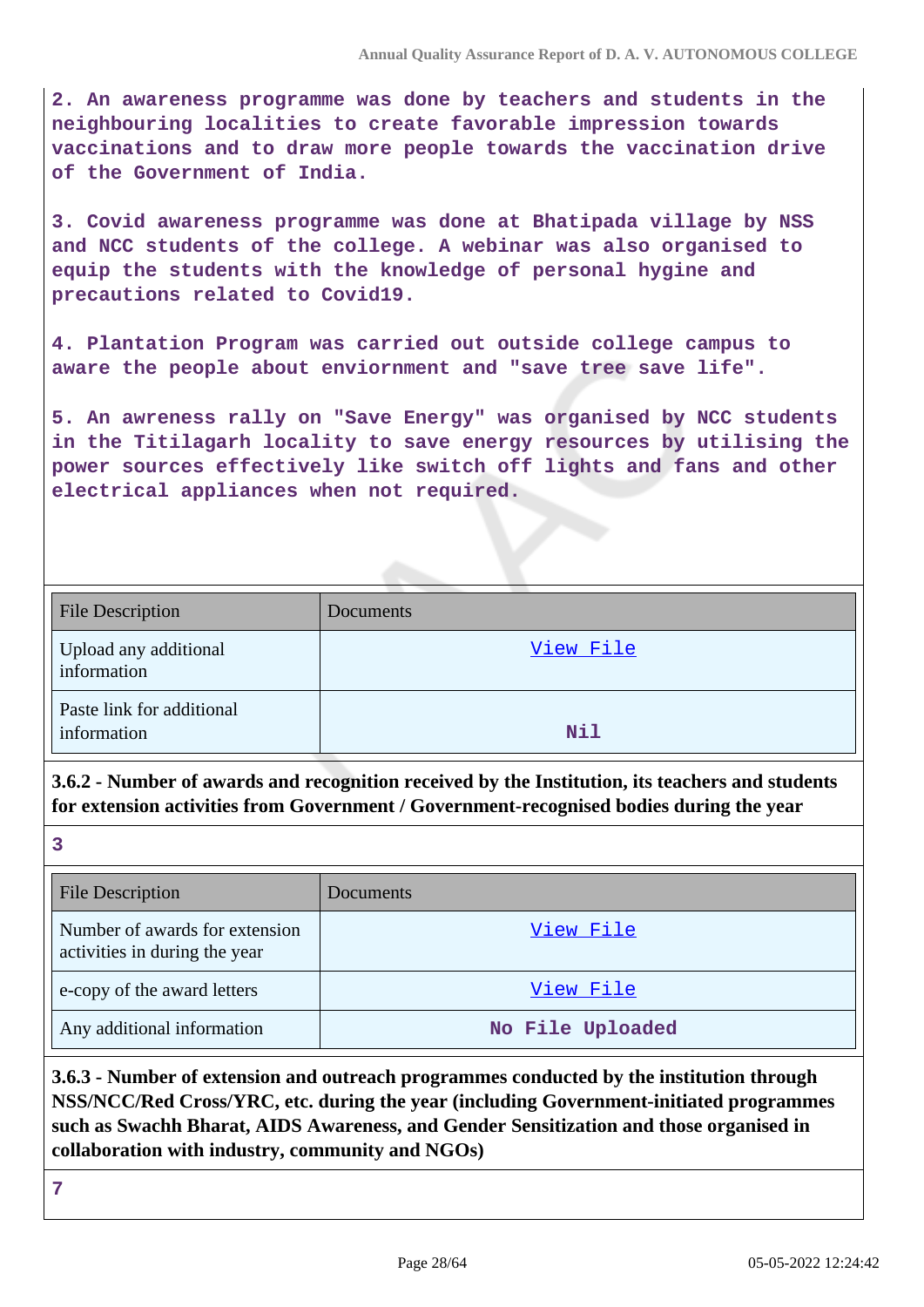| <b>File Description</b>         | <b>Documents</b> |
|---------------------------------|------------------|
| Reports of the events organized | View File        |
| Any additional information      | <u>View File</u> |

### **3.6.4 - Number of students participating in extension activities listed in 3.6.3 during the year**

**615**

| <b>File Description</b>    | Documents |
|----------------------------|-----------|
| Reports of the events      | View File |
| Any additional information | View File |

### **3.7 - Collaboration**

**3.7.1 - Number of collaborative activities during the year for research/ faculty exchange/ student exchange/ internship/ on-the-job training/ project work**

**4**

| <b>File Description</b>                           | Documents        |
|---------------------------------------------------|------------------|
| Copies of documents<br>highlighting collaboration | View File        |
| Any additional information                        | No File Uploaded |

# **3.7.2 - Number of functional MoUs with institutions of national and/or international importance, other universities, industries, corporate houses, etc. during the year (only functional MoUs with ongoing activities to be considered)**

| <b>File Description</b>                                                                                                              | Documents        |
|--------------------------------------------------------------------------------------------------------------------------------------|------------------|
| e-copies of the MoUs with<br>institution/industry/corporate<br>house                                                                 | View File        |
| Details of functional MoUs with<br>institutions of national,<br>international importance, other<br>institutions etc. during the year | View File        |
| Any additional information                                                                                                           | No File Uploaded |

### **4.1 - Physical Facilities**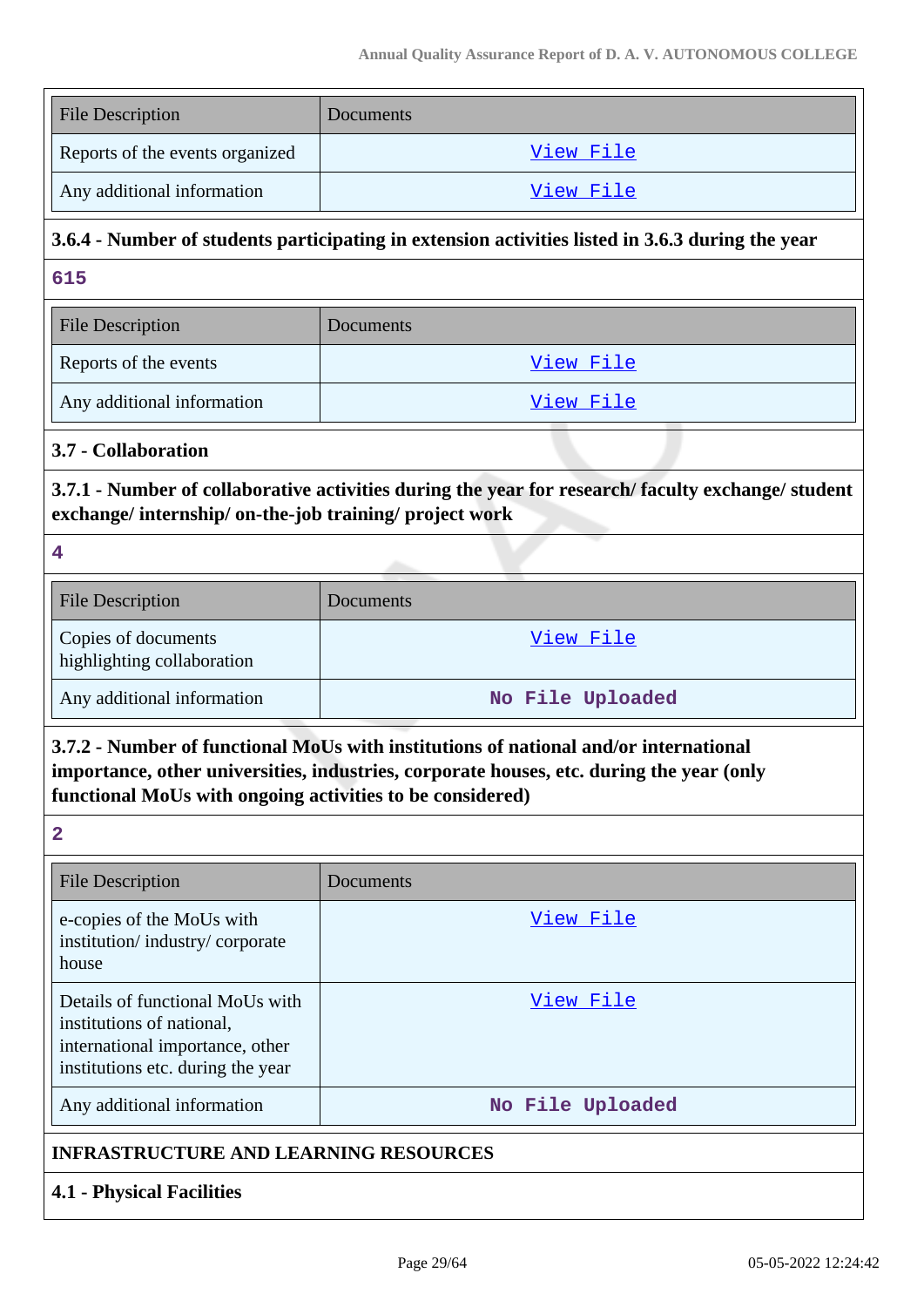4.1.1 - The Institution has adequate infrastructure and physical facilities for teaching-learning, viz., classrooms, laboratories, computing equipments, etc.

**PHYSICAL FACILITIES-**

**-->College located on 44acres of land along the National Highway-59**

**-->182131 sq ft built up area comprises of academic blocks with 29 class rooms , adminstrative blocks, guest house, 45 staff quarters , 1 boys hostel and 1 girls hostel.**

**-->Many of the deaprtments have their own office , class rooms , Laboratories. Some of the departments also have got their departmental libraries**

**--> The departments of Botanay,Chemistry,Computer Science, Mathematics, Physics and Zoolgy of science streamand Department of Education in Arts Stream have their separate Laboratories.**

**-->Their are 4 smart class rooms to give the students exposure to the modern way of learning and experience the benefit of present day technology.**

**-->Departments use ICT tools like projectors to present the powerpoint slides and also useonline resources like e-pgpathsala, egyanagar of OSOU**

**--> The college campus and the classrooms are under CC TV survillence to monitor the various teaching learning activities.**

**--> 1 Language lab is also there to teach the students the communication skills.**

| <b>File Description</b>                  | Documents |
|------------------------------------------|-----------|
| Upload any additional<br>information     | View File |
| Paste link for additional<br>information | Nil       |

4.1.2 - The institution has adequate facilities for cultural activities, yoga, sports and games (indoor and outdoor) including gymnasium, yoga centre, auditorium etc.)

**--> For all cultural activities we have 1 auditorium and 1 open**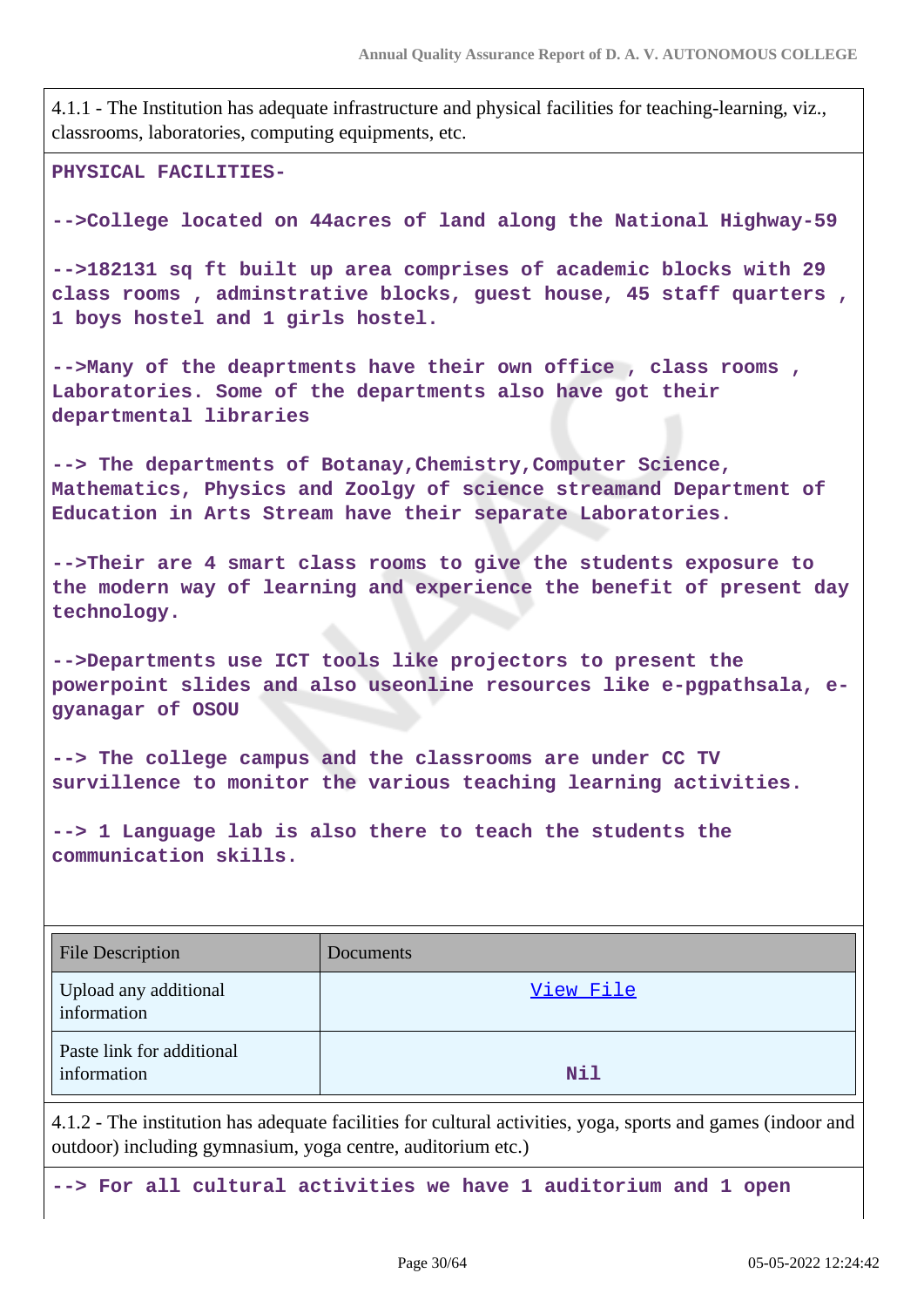**stage inside the college campus.**

**--> The sports facilities comprises of volleyball court, badminton court, Football and Cricket ground and a Gymnasium.**

**--> Yoga classes and Self Defence training classes are organised in the Open Stage**

**--> Separate infrastructure for cricket net practise with coaching facilities for students are also there.**

**--> Resource persons from the field of Dance and Music are invited to guide the students**

| <b>File Description</b>                  | Documents        |
|------------------------------------------|------------------|
| Geotagged pictures                       | View File        |
| Upload any additional<br>information     | No File Uploaded |
| Paste link for additional<br>information | Nil              |

#### **4.1.3 - Number of classrooms and seminar halls with ICT-enabled facilities**

**4**

| <b>File Description</b>                                                                                   | Documents |
|-----------------------------------------------------------------------------------------------------------|-----------|
| Upload any additional<br>information                                                                      | View File |
| <b>Upload Number of classrooms</b><br>and seminar halls with ICT<br>enabled facilities (Data<br>Template) | View File |

**4.1.4 - Expenditure for infrastructure augmentation, excluding salary, during the year (INR in Lakhs)**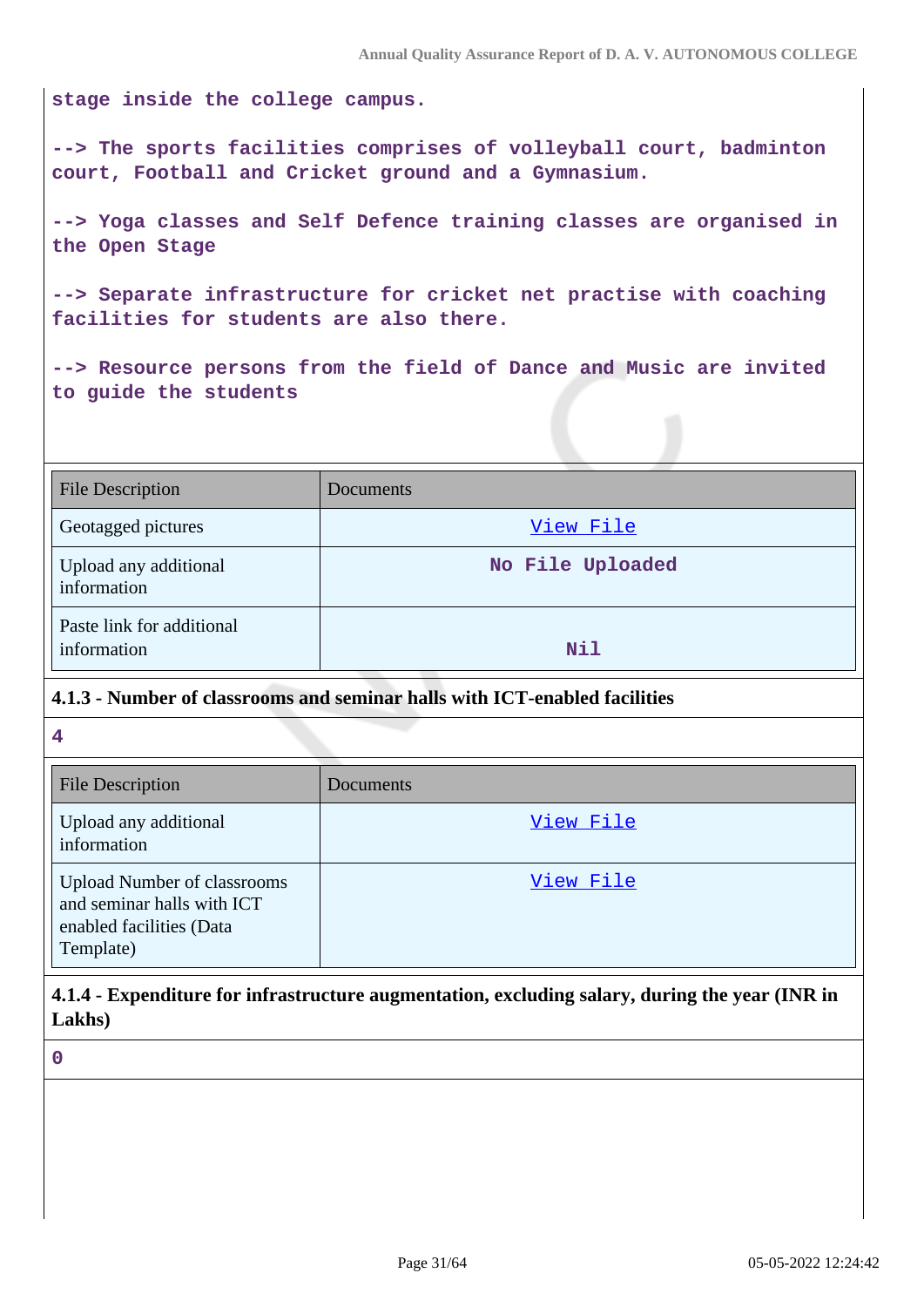| <b>File Description</b>                                       | Documents        |
|---------------------------------------------------------------|------------------|
| Upload audited utilization<br>statements                      | No File Uploaded |
| Details of Expenditure, excluding<br>salary, during the years | View File        |
| Any additional information                                    | No File Uploaded |

### **4.2 - Library as a Learning Resource**

4.2.1 - Library is automated using Integrated Library Management System (ILMS)

**The Swami DayanandaLibrary of DAV College titlagarh is fully automated .**

**Name of ILMS software--> Free Lancer Electus 1.0**

**Nature of Automation--> Fully**

**Version ---> 2017**

**Year of Automation ---> 2017.**

**The library books and documents are bar-coded and books are issued to users by reading the barcode. The library provides facility for remote accessing journals , text books and reference books directly from the state library for students and faculties through EBSCOsoftware. College e-journal database name Research Library. Publisher - Proquest.The library also has accession facillity for blind students and teachers through Screen Reading software JAWA updated 2019.**

| File Description                                                                                                                                                | Documents |                       |
|-----------------------------------------------------------------------------------------------------------------------------------------------------------------|-----------|-----------------------|
| Upload any additional<br>information                                                                                                                            |           | View File             |
| Paste link for additional<br>information                                                                                                                        |           | Nil                   |
| 4.2.2 - Institution has access to the following: e-<br>journals e-ShodhSindhu Shodhganga<br><b>Membership e-books Databases Remote access</b><br>to e-resources |           | C. Any 2 of the above |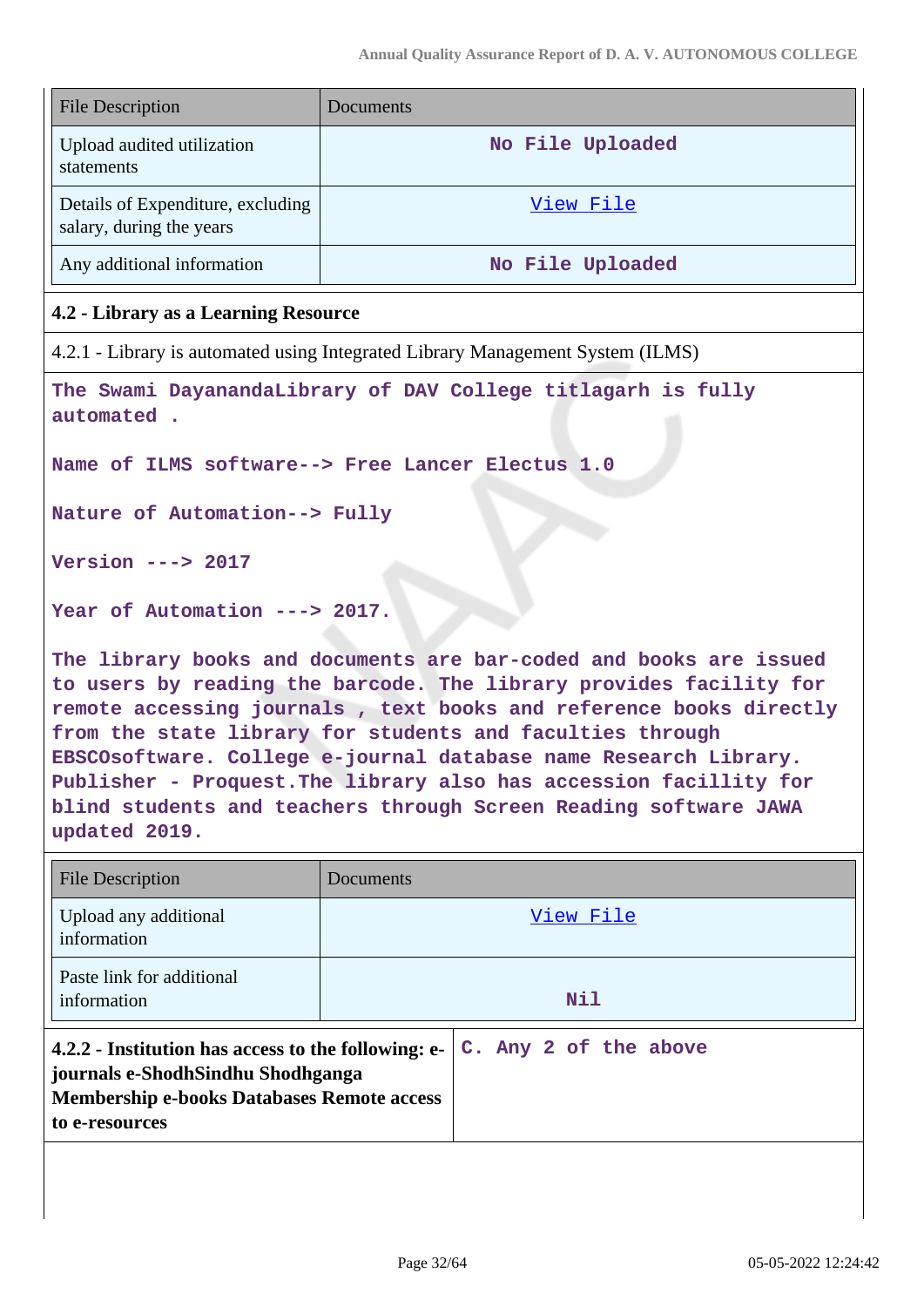| <b>File Description</b>                                                                            | Documents |
|----------------------------------------------------------------------------------------------------|-----------|
| Details of subscriptions like e-<br>journals, e-books, e-<br>ShodhSindhu, Shodhganga<br>membership | View File |
| Upload any additional<br>information                                                               | View File |

### **4.2.3 - Expenditure on purchase of books/ e-books and subscription to journals/e-journals during the year (INR in lakhs)**

### **73208.72**

| <b>File Description</b>                                                                                                       | Documents        |
|-------------------------------------------------------------------------------------------------------------------------------|------------------|
| Audited statements of accounts                                                                                                | No File Uploaded |
| Any additional information                                                                                                    | No File Uploaded |
| Details of annual expenditure for<br>purchase of books/e-books and<br>journals/e- journals during the<br>year (Data Template) | View File        |

### **4.2.4 - Usage of library by teachers and students (footfalls and login data for online access)**

### **4.2.4.1 - Number of teachers and students using the library per day during the year**

### **100**

| <b>File Description</b>                                     | <b>Documents</b> |
|-------------------------------------------------------------|------------------|
| Upload details of library usage<br>by teachers and students | View File        |
| Any additional information                                  | No File Uploaded |

### **4.3 - IT Infrastructure**

4.3.1 - Institution has an IT policy covering Wi-Fi, cyber security, etc. and has allocated budget for updating its IT facilities

**D.A.V.(Autonomous) College, Titilagarh has an ITpolicy covering WIFI, CCTV Surveillance & has allocated budgetary provisions for updating its IT facilities from Principal's account. The examination system is completely automated where students pay fee online, do the form fillup online. Students also downloadtheir admit cards,marksheets and other relevant documentsonline from the college website. The college supports to data services & sharing to teachers for these purpose.Teachers are motivated to use their mobile data &**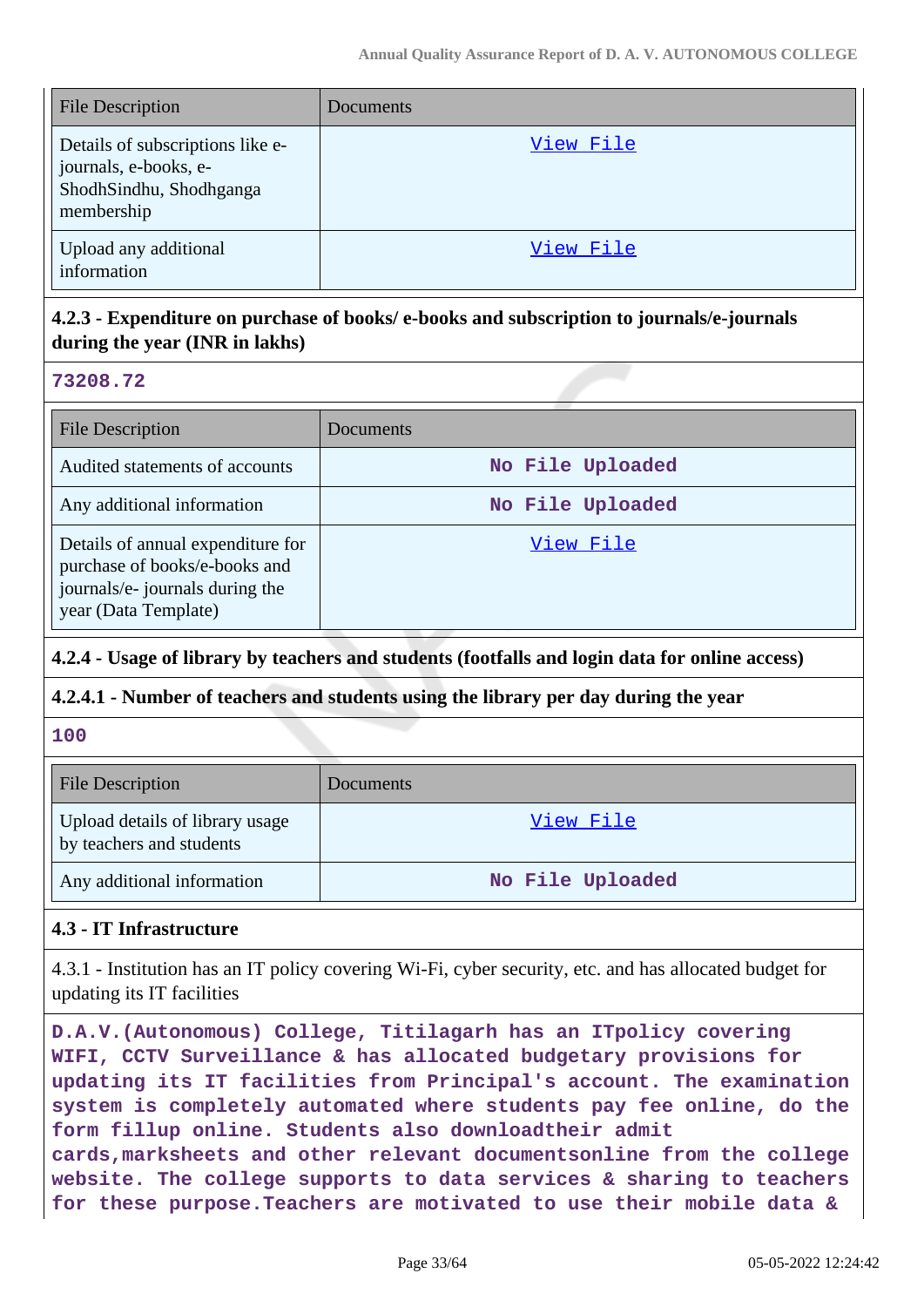**hotspot synconization making teaching learning conduicive & for academic excellence.**

**The admission procedure both at Graduation and Post Graduation level is totally automated and done in online mode. The IT policy of the institution updates the IT facilities whenever required.The digital informations provided by the college through website is protected by Cyber security measures installing relevant softwares.**

**Awaeness programs on cyber security among the students and staffs are conducted from time to time.**

**Annual maintenance fund is separately provided to the relevant firms for mentainance and upgradation of library, Website, softwares, Systems.**

| <b>File Description</b>                  | Documents  |
|------------------------------------------|------------|
| Upload any additional<br>information     | View File  |
| Paste link for additional<br>information | <b>Nil</b> |

## **4.3.2 - Student - Computer ratio**

| Number of Students | Number of Computers |
|--------------------|---------------------|
| 1626               |                     |

| <b>File Description</b>                                                                                | Documents |                       |
|--------------------------------------------------------------------------------------------------------|-----------|-----------------------|
| Upload any additional<br>information                                                                   |           | No File Uploaded      |
| 4.3.3 - Bandwidth of internet connection in the<br>Institution and the number of students on<br>campus |           | $D. 5 Mbps - 20 Mbps$ |
| <b>File Description</b>                                                                                | Documents |                       |
| Details of bandwidth available in<br>the Institution                                                   |           | No File Uploaded      |
| Upload any additional<br>information                                                                   |           | No File Uploaded      |
| 4.3.4 - Institution has facilities for e-content<br>C. Any two of the above                            |           |                       |

**development: Facilities available**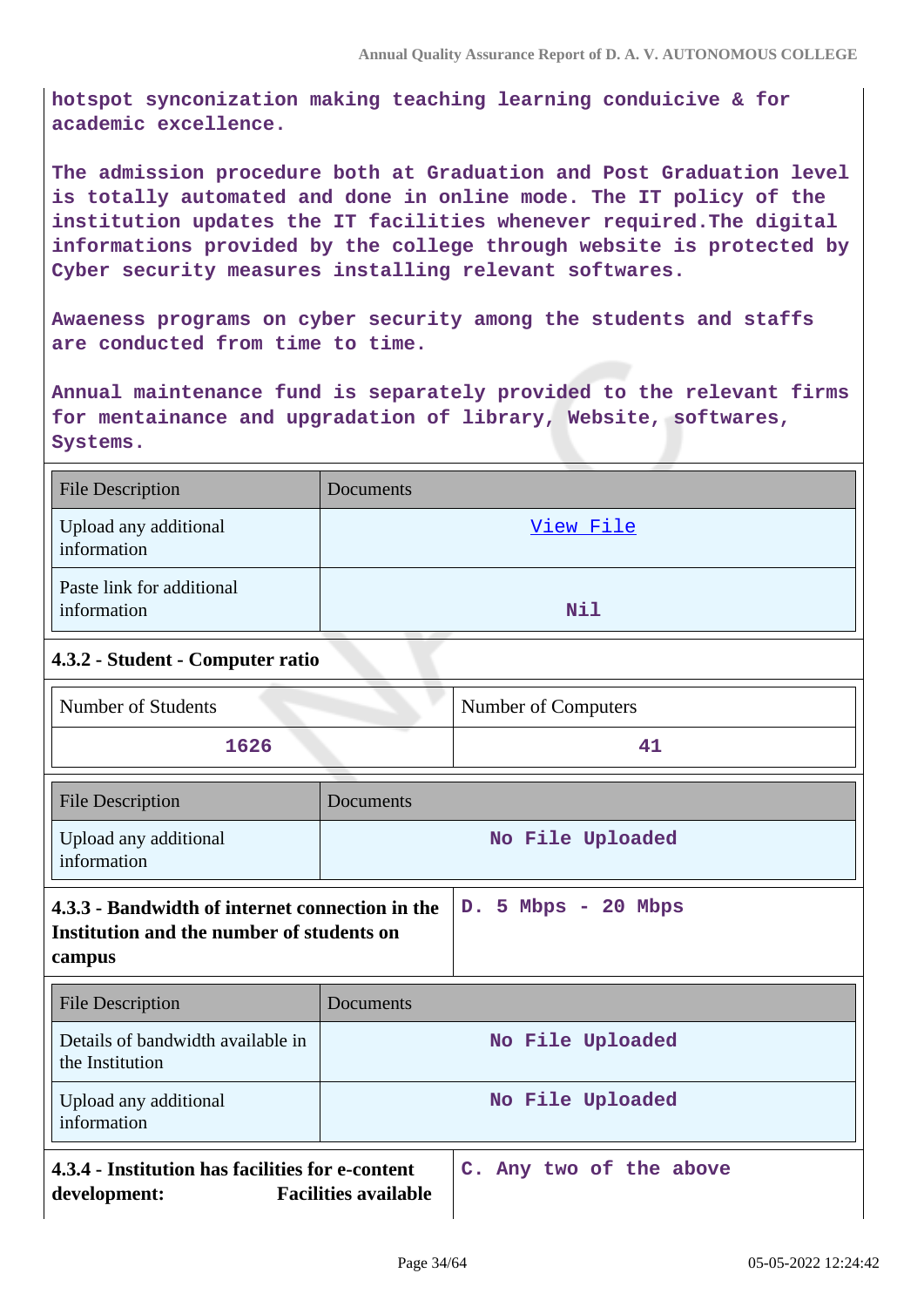# **for e-content development Media Centre Audio-Visual Centre Lecture Capturing System (LCS) Mixing equipments and software for editing**

| <b>File Description</b>                                         | Documents |
|-----------------------------------------------------------------|-----------|
| Upload any additional<br>information                            | View File |
| Paste link for additional<br>information                        | Nil       |
| List of facilities for e-content<br>development (Data Template) | View File |

#### **4.4 - Maintenance of Campus Infrastructure**

**4.4.1 - Expenditure incurred on maintenance of physical and academic support facilities, excluding salary component, during the year (INR in lakhs)**

**371301**

| <b>File Description</b>              | Documents        |
|--------------------------------------|------------------|
| Audited statements of accounts       | No File Uploaded |
| Upload any additional<br>information | View File        |

4.4.2 - There are established systems and procedures for maintaining and utilizing physical, academic and support facilities – classrooms, laboratory, library, sports complex, computers, etc.

**For any construction works to be undmertaken by the college, the proposal is placed before the Governing Body. Aftert getting the approval from the Governing Body, plan and estimate are invited from concerned Govt. agencies through quotation in news papers and college website. Then the order is placed either to the said agency or to the registered private agency who qouted lowest price to undertake the work and to submit the utilisation certificate within the due time.**

**The funds provided by the Govt under infrastructure development Grants, are placed in the accounts of the executive engineers of PWD,R&B Division, RD, Police Housing Corporation etc and they do the needful for the same as per the guidilines provided by the Govt.**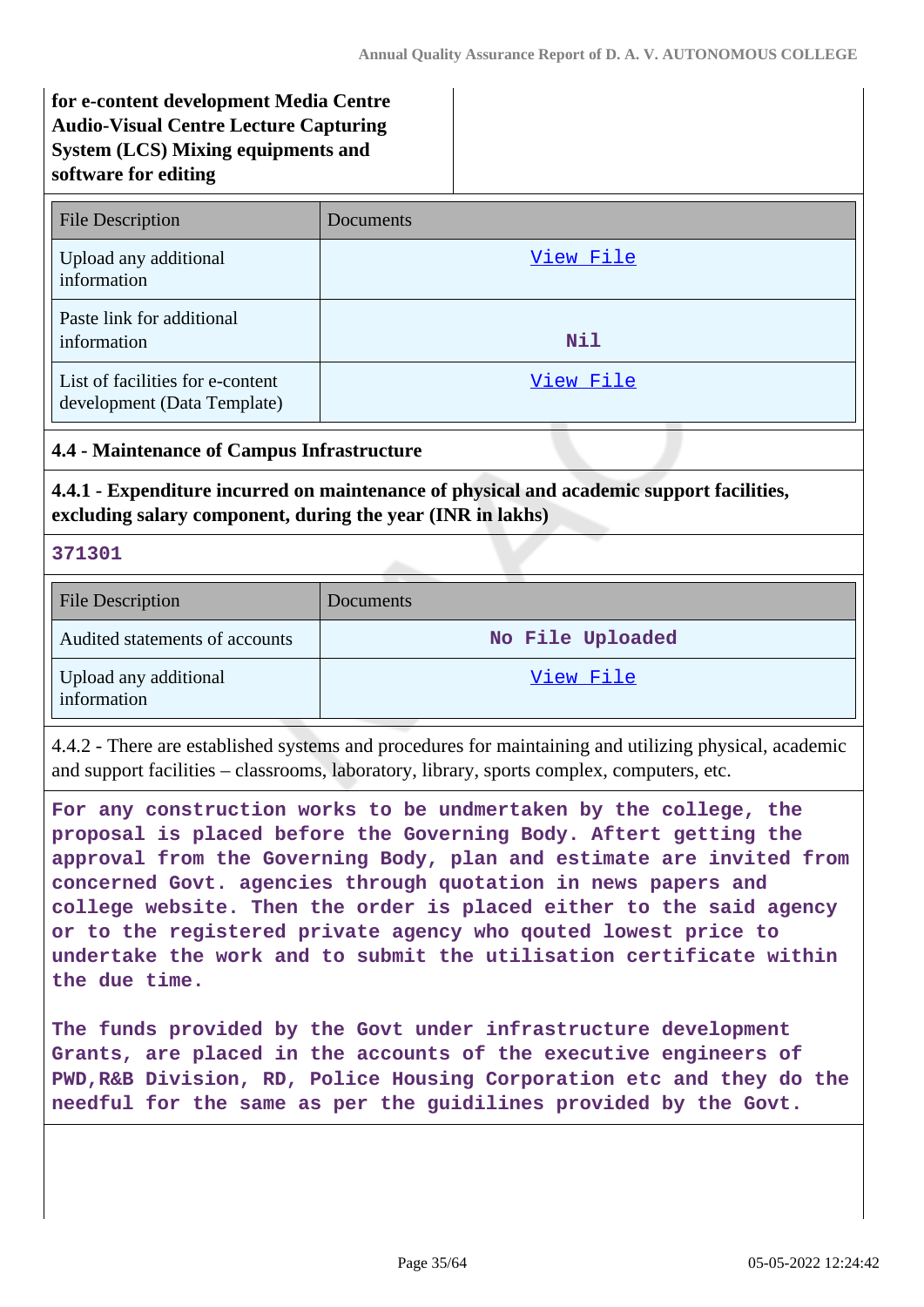| <b>File Description</b>                  | <b>Documents</b>                                    |
|------------------------------------------|-----------------------------------------------------|
| Upload any additional<br>information     | View File                                           |
| Paste link for additional<br>information | https://davcollegetitilagarh.org/tender-<br>notice/ |

### **STUDENT SUPPORT AND PROGRESSION**

### **5.1 - Student Support**

**5.1.1 - Number of students benefitted by scholarships and freeships provided by the Government during the year**

#### **822**

| <b>File Description</b>                                                             | <b>Documents</b> |
|-------------------------------------------------------------------------------------|------------------|
| Upload self-attested letters with<br>the list of students receiving<br>scholarships | View File        |
| Upload any additional<br>information                                                | No File Uploaded |

# **5.1.2 - Number of students benefitted by scholarships and freeships provided by the institution and non-government agencies during the year**

| <b>File Description</b>                                                                                                                                                                                                                                                                              | Documents |                     |
|------------------------------------------------------------------------------------------------------------------------------------------------------------------------------------------------------------------------------------------------------------------------------------------------------|-----------|---------------------|
| Upload any additional<br>information                                                                                                                                                                                                                                                                 |           | No File Uploaded    |
| Institutional data in prescribed<br>format                                                                                                                                                                                                                                                           |           | No File Uploaded    |
| 5.1.3 - The following Capacity Development<br>and Skill Enhancement activities are organised<br>for improving students' capabilities Soft Skills<br><b>Language and Communication Skills Life</b><br>Skills (Yoga, Physical fitness, Health and<br><b>Hygiene) Awareness of Trends in Technology</b> |           | A. All of the above |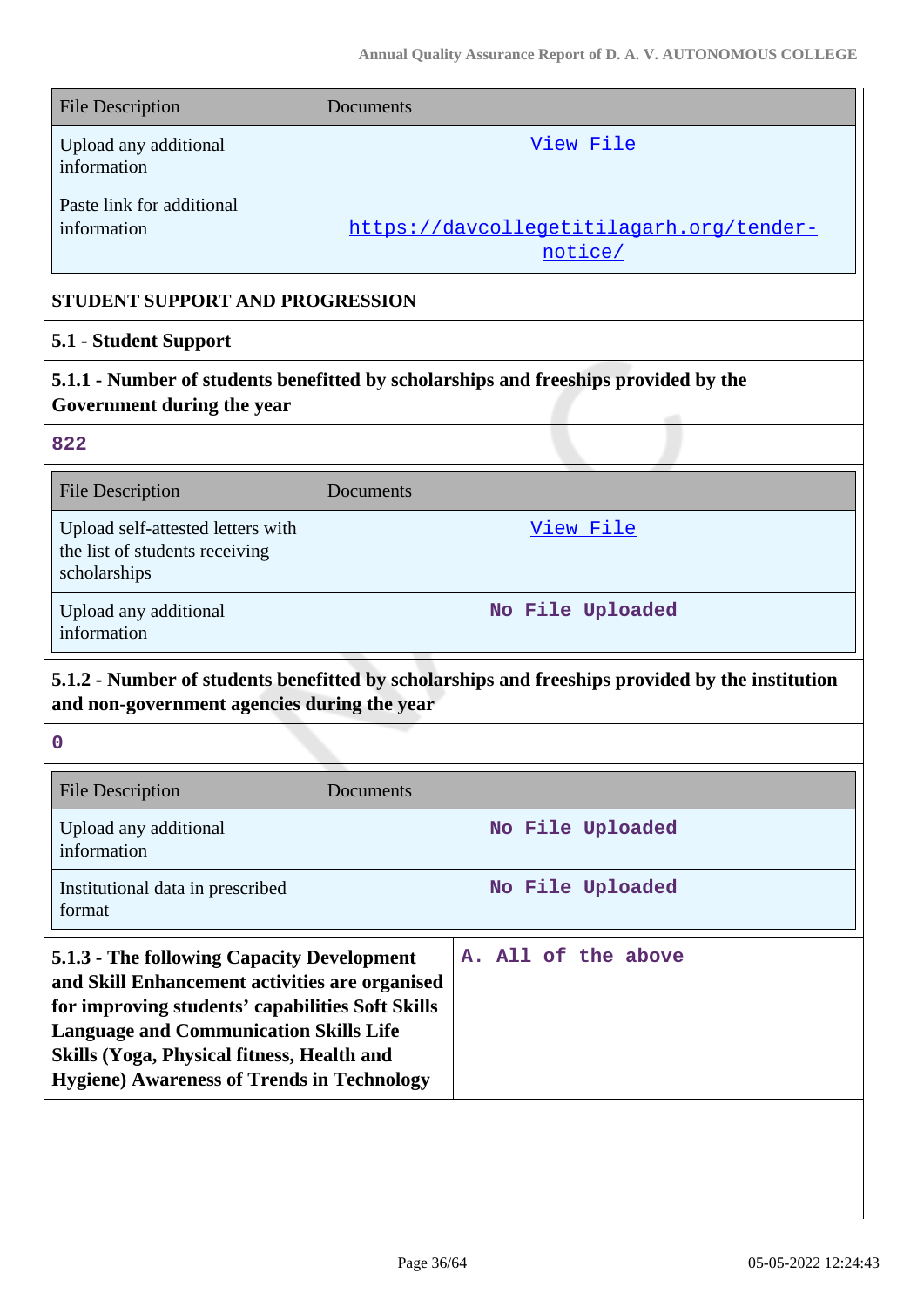| <b>File Description</b>                          | Documents                             |
|--------------------------------------------------|---------------------------------------|
| Link to Institutional website                    |                                       |
|                                                  | https://davcollegetitilagarh.org/ncc/ |
| Details of capability development<br>and schemes | View File                             |
| Any additional information                       | View File                             |

# **5.1.4 - Number of students benefitted from guidance/coaching for competitive examinations and career counselling offered by the institution during the year**

| <b>File Description</b>                                                                                                                                                                                                                                                                                                                                                                                                           | Documents           |
|-----------------------------------------------------------------------------------------------------------------------------------------------------------------------------------------------------------------------------------------------------------------------------------------------------------------------------------------------------------------------------------------------------------------------------------|---------------------|
| Any additional information                                                                                                                                                                                                                                                                                                                                                                                                        | No File Uploaded    |
| Number of students benefited by<br>guidance for competitive<br>examinations and career<br>counseling during the year (Data<br>Template)                                                                                                                                                                                                                                                                                           | View File           |
| 5.1.5 - The institution adopts the following<br>mechanism for redressal of students'<br>grievances, including sexual harassment and<br>ragging: Implementation of guidelines of<br>statutory/regulatory bodies Creating<br>awareness and implementation of policies with<br>zero tolerance Mechanism for submission of<br>online/offline students' grievances Timely<br>redressal of grievances through appropriate<br>committees | A. All of the above |

| <b>File Description</b>                                                                                                                               | Documents        |
|-------------------------------------------------------------------------------------------------------------------------------------------------------|------------------|
| Minutes of the meetings of<br>students' grievance redressal<br>committee, prevention of sexual<br>harassment committee and Anti-<br>ragging committee | View File        |
| Details of student grievances<br>including sexual harassment and<br>ragging cases                                                                     | No File Uploaded |
| Upload any additional<br>information                                                                                                                  | No File Uploaded |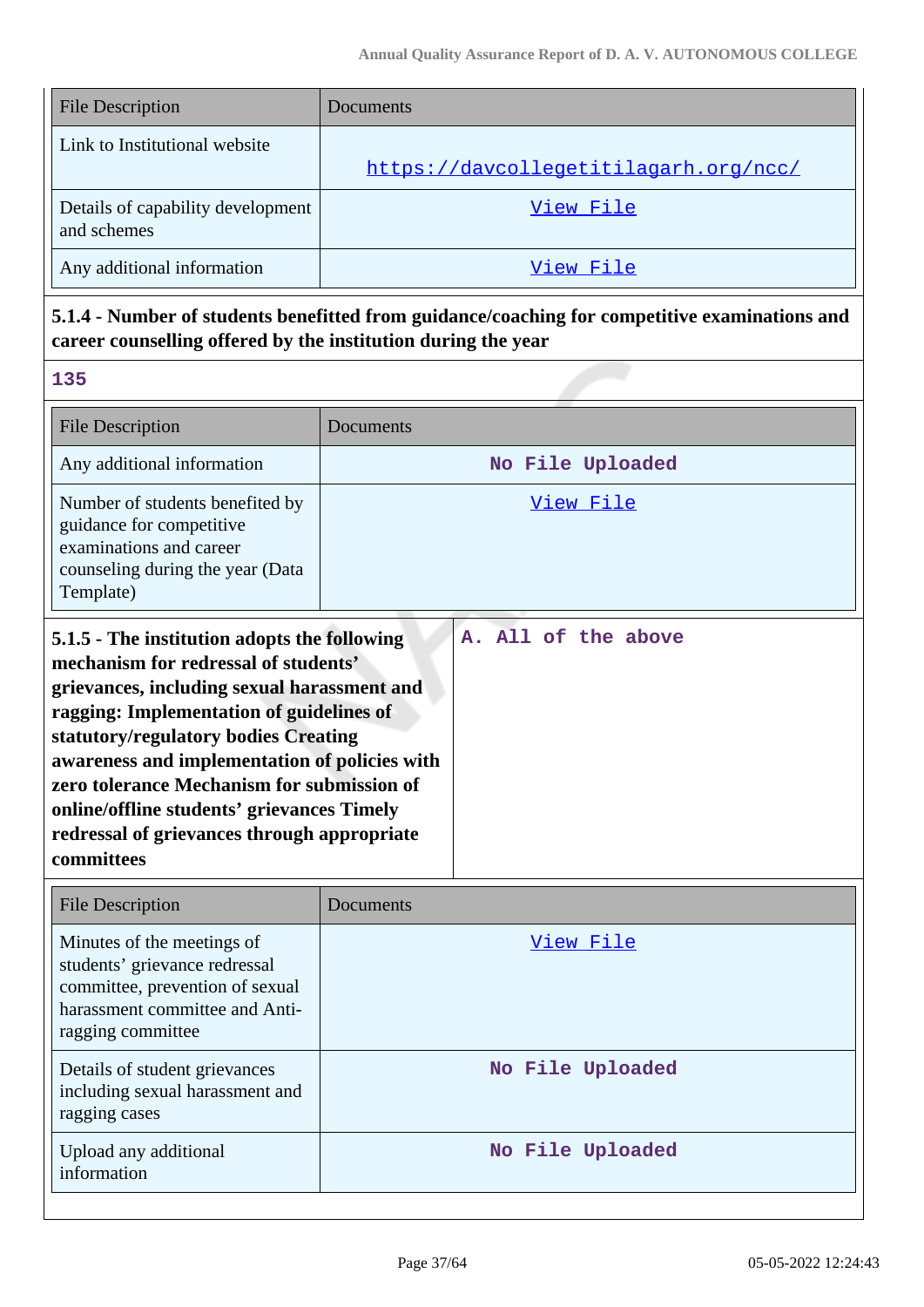#### **5.2 - Student Progression**

#### **5.2.1 - Number of outgoing students who got placement during the year**

**7**

| <b>File Description</b>                  | <b>Documents</b> |
|------------------------------------------|------------------|
|                                          |                  |
| Self-attested list of students<br>placed | View File        |
| Upload any additional<br>information     | View File        |

#### **5.2.2 - Number of outgoing students progressing to higher education**

**68**

| <b>File Description</b>                              | Documents        |
|------------------------------------------------------|------------------|
| Upload supporting data for<br>students/alumni        | No File Uploaded |
| Details of students who went for<br>higher education | View File        |
| Any additional information                           | No File Uploaded |

### **5.2.3 - Number of students qualifying in state/ national/ international level examinations during the year**

# **5.2.3.1 - Number of students who qualified in state/ national/ international examinations (e.g.: IIT-JAM/NET/SET/JRF/ GATE /GMAT /CAT/ GRE/ TOEFL/Civil Services/State government examinations) during the year**

**12**

| <b>File Description</b>                       | Documents        |
|-----------------------------------------------|------------------|
| Upload supporting data for<br>students/alumni | View File        |
| Any additional information                    | No File Uploaded |

### **5.3 - Student Participation and Activities**

### **5.3.1 - Number of awards/medals for outstanding performance in sports and/or cultural activities at inter-university / state /national / international events (award for a team event should be counted as one) during the year**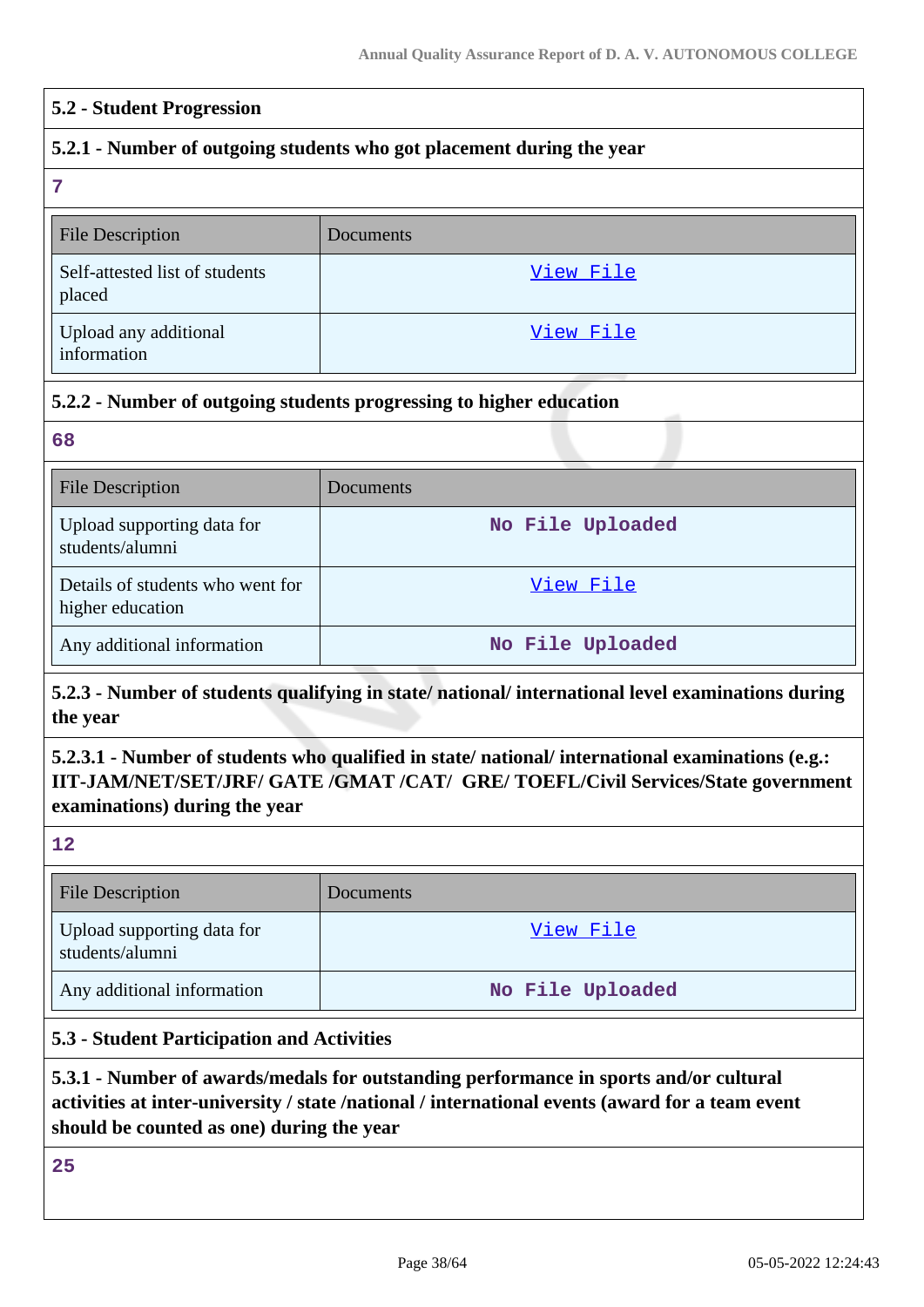| <b>File Description</b>                       | <b>Documents</b> |
|-----------------------------------------------|------------------|
| e-copies of award letters and<br>certificates | View File        |
| Any additional information                    | No File Uploaded |

5.3.2 - Presence of an active Student Council and representation of students in academic and administrative bodies/committees of the institution

**Our college being an autonomous institution, students are not elected to any council rather they are nominated to different associations, academic or administrative. Every department has an association of its own and at least two students- one girl and a boy- are normally chosen and they take part in alldecision making processes and shoulder the responsibility of all suchactivities of the department. In case of institutional functions and such othercourse of actions, they take active role. They participate in decision making bodies, work out the decisions taken etc. They are an inseparable part of theactualization of any institutional activities. Program monitoring unit of RUSA- 2.0 and the IDP program as well as IQAC have students representation. They participatein all the meetings of the programs, take active role in taking decisions andalso implementation of the resolutions taken. Other students participate asvolunteers in making a program successful since there are so many programswhich can not be worked out without their support. the students take all intiatives to organise welcome and farewell ceremony for new and outgoing students.**

**As per State Govt Order no students were selected this year 20-21 to student council.**

| <b>File Description</b>                  | Documents |
|------------------------------------------|-----------|
| Upload any additional<br>information     | View File |
| Paste link for additional<br>information | Nil       |

### **5.3.3 - Number of sports and cultural events / competitions organised by the institution**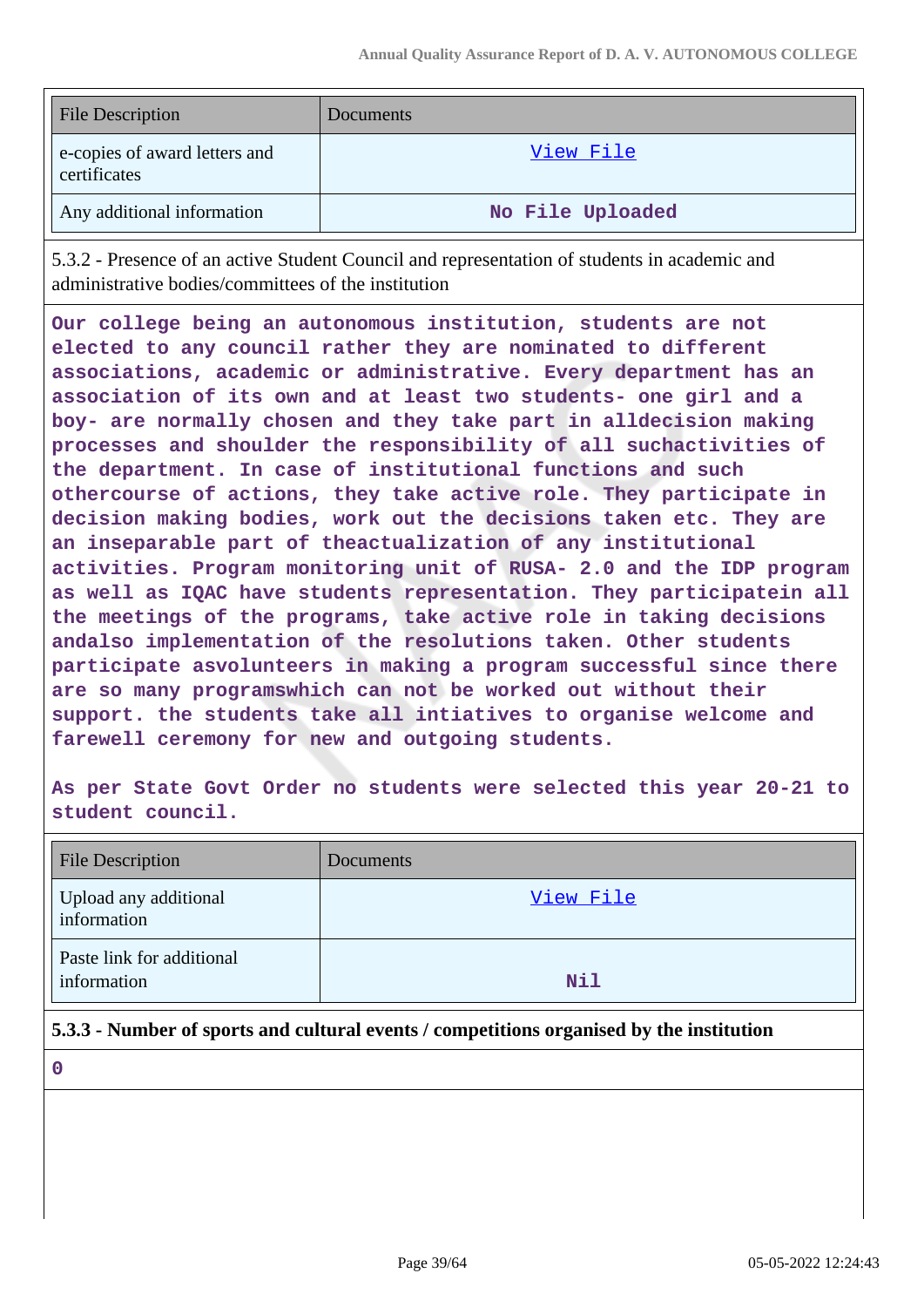| <b>File Description</b>                                               | <b>Documents</b> |
|-----------------------------------------------------------------------|------------------|
| Report of the event                                                   | No File Uploaded |
| List of sports and cultural events<br>competitions organised per year | View File        |
| Upload any additional<br>information                                  | No File Uploaded |

#### **5.4 - Alumni Engagement**

5.4.1 - The Alumni Association and its Chapters (registered and functional) contribute significantly to the development of the institution through financial and other support services

**DAV Autonomous College Titlagarh has anAlumni Association which aims to encourage the members to take active interest in the activities and progress of the Alma Mater, provide assistance for all round development of the College, promote and encourage friendly relations among all the members, provide career counselling to students of the College . Alumni have contributed to development of the institution through valuable feedback, guidance and counselling to students . They extended their condolences to the bereaved families of the Corona Victims. Many of them participated in various programmes to help the Corona Victims financially and through various other means like food donation.**

| <b>File Description</b>                                                      | Documents        |  |
|------------------------------------------------------------------------------|------------------|--|
| Upload any additional<br>information                                         | No File Uploaded |  |
| Paste link for additional<br>Information                                     | Nil              |  |
| $E. < 2$ Lakhs<br>5.4.2 - Alumni's financial contribution during<br>the year |                  |  |
| <b>File Description</b>                                                      | Documents        |  |
| Upload any additional<br>information                                         | No File Uploaded |  |
| <b>GOVERNANCE, LEADERSHIP AND MANAGEMENT</b>                                 |                  |  |
| 6.1 - Institutional Vision and Leadership                                    |                  |  |

6.1.1 - The governance of the institution is reflective of an effective leadership in tune with the vision and mission of the Institution

**Our Vision:**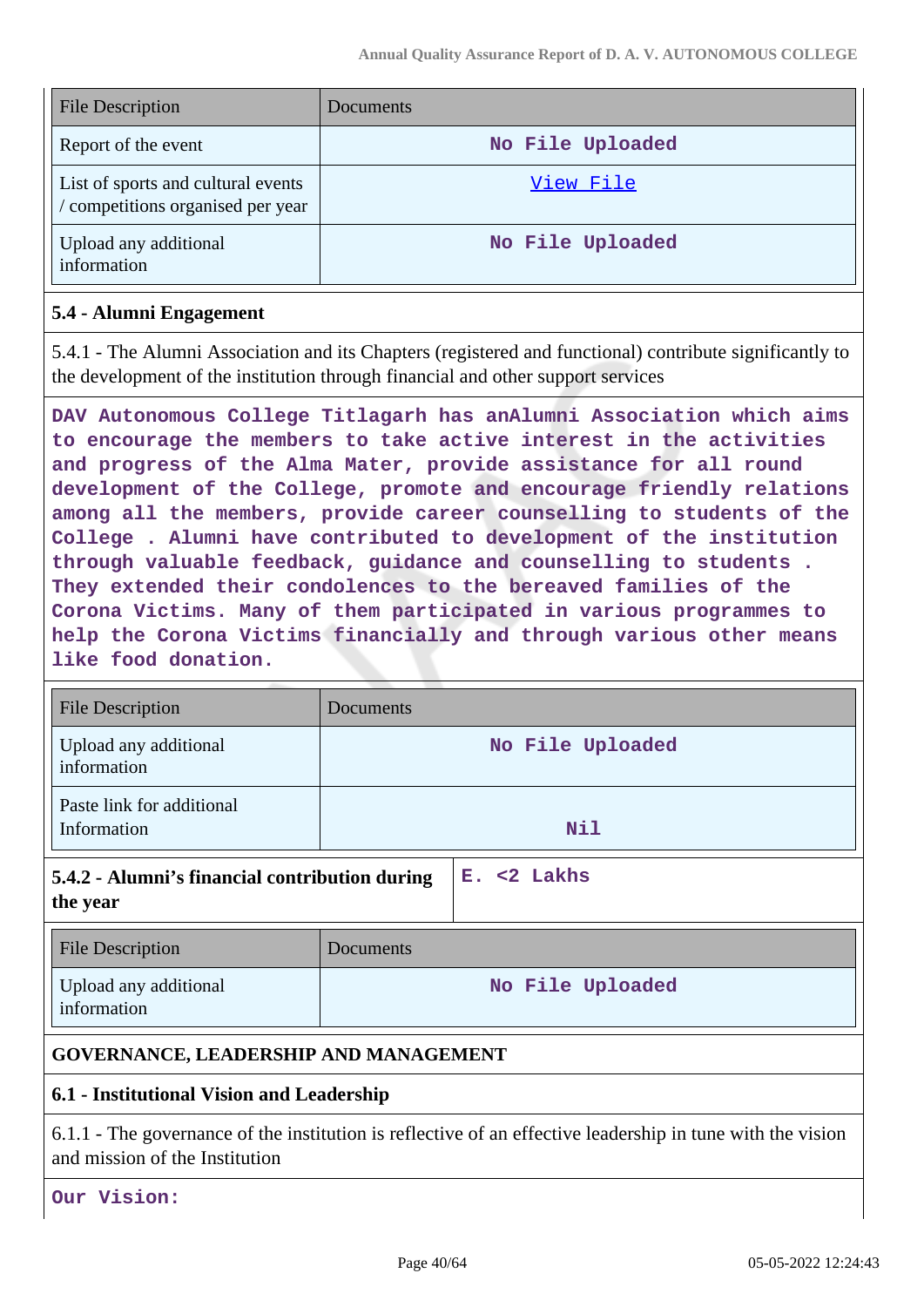**All round development of students with academic excellence through value based education to enable them to cope up with changing scenario and to participate in nation building.**

**Our Mission**

- **To provide higher education to the people of the**  $\bullet$ **educationally, socially and economically backward region.**
- **To enhance personality development of the students inculcating the spirit of positive attitude , leadership qualities and self awareness among them.**
- **To actively respond to the prevailing issues of the society.**
- **To promote competence to address the challenges in a fast changing world.**
- **To instill human and moral values among students.**

**Based on our mission and vision the governance of our institution take the following initiatives in the academic and administrative activities:**

- **Rights and interests of all students are well protected without discriminations.**
- **The educationally, socially and economically backward students get the proper educational ambience for professional and academic attainment.**
- **Organization of student centric methods like seminars, webinars, workshops, Group discussions, brainstorming etc for constructive purpose and leadership development.**
- **Conduction of awareness programs on current relevant issues by departments and various units.**
- **Update the students with desired professional needs through career counselling.**
- **Integration of ethical values with professional knowledge**  $\circ$ **through frequent extra mural talks .**
- **Involve faculties and students in decision making process and**  $\circ$ **in monitoring through different committees.**

| File Description                         | Documents                         |
|------------------------------------------|-----------------------------------|
| Upload any additional<br>information     | No File Uploaded                  |
| Paste link for additional<br>Information | https://davcollegetitilagarh.org/ |

6.1.2 - Effective leadership is reflected in various institutional practices such as decentralization and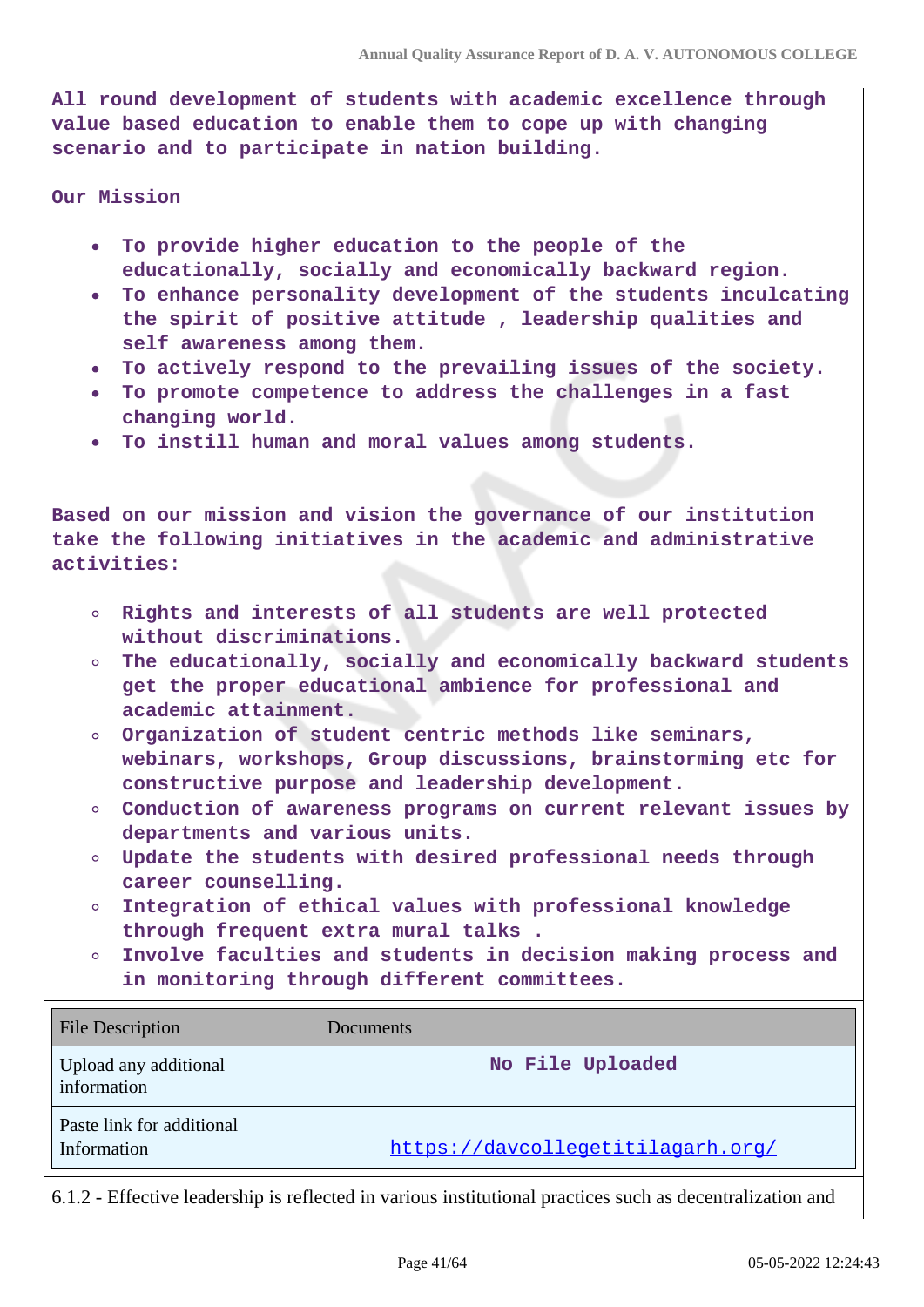#### participative management

#### **Decentralization management**

**Various committees and Departments of the institution are given maximum academic autonomy and administrative autonomy. However the departments are given financial autonomy to a limited extent. Academic related matters such as attendance of students, setting of internal test question papers, evaluation of internal test, design and development of question bank, Proposing names of eligible external examiners etc. are done independently by the departments. Departments are given the responsibilities to plan and organize Programs, conferences, seminars, industrial visits; instituteindustry interaction etc. Departments are given autonomy to prepare the estimates for future expansion of the departments which includes infrastructure, laboratory equipment's, computers, furniture, man power requirement etc.**

#### **Case study:**

**Procurement of materials - Be it books for library or laboratory equipment or furniture - is an important function of the college administration. It is never done single-handedly by the college principal. It is done with the participation of staff members, both teaching and non-teaching. For example- Library books and journals. There is a committee for it. The entire process of procurement of books and journals is done by that committee. It is headed by one of the senior member of the teaching staff supported by some other members with the librarian as the coordinator. The list of books are invited from the different departments and according to the availability of funds, the committee invites quotations from various suppliers and the process goes on till the payment is made. The principal is the final authority, but he does everything with the aid and advice of the committee.**

#### **Participative Management**

**At the top management level, the Governing Body of the college has two representatives from theSenior faculties in addition to the Principal. Academic Council of the institution includes HODs of all departments and some senior faculties in addition to Principal, Academic Bursar and Administrative Bursar. Co-ordinator/Conveners of committees such as IQAC, Research Committee, Estate Committee, Time table, Anti-ragging, Discipline monitoring, Anti Sexual Harassment Cell, IDP Monitoring unit, College magazine, NSS, Career and Guidance Cell, etc are chosen from the HODs, senior faculties and**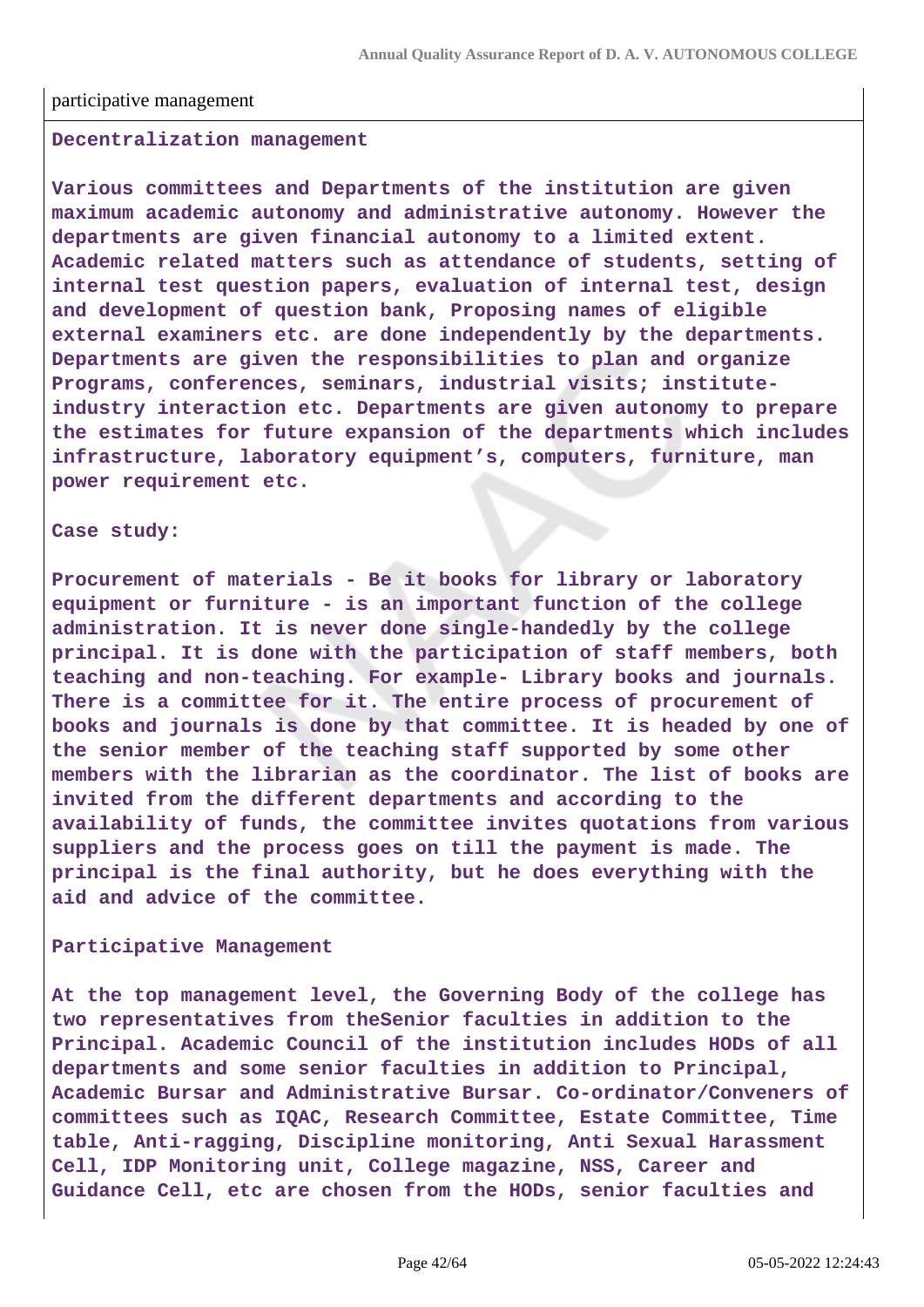#### **students.**

| <b>File Description</b>                                             | Documents        |
|---------------------------------------------------------------------|------------------|
| Upload strategic plan and<br>deployment documents on the<br>website | View File        |
| Upload any additional<br>information                                | No File Uploaded |
| Paste link for additional<br>Information                            | Nil              |

#### **6.2 - Strategy Development and Deployment**

6.2.1 - The institutional Strategic/ Perspective plan has been clearly articulated and implemented

**Our institution believes in setting up perspective plan for excellence in academic , administratve and infrastructural development. This is drawn in the form of long term and short term goals in different aspects of college functioning. These perspective plans are reflected in the annual action plans. The IQAC decides the perspective plan which is to be approved by the Principal and Governing body meetings.**

**Although the College realizes most of its perspective plans, for example the augmentation and renovation of infrastructure, and increase in laboratory equipment and Library resources by means of grants received from RUSA and IDP..2new classrooms have been constructed, 1 Girl's hostel, and Restoration of Language lab have been the achievments of the session, This activity has been verified by visits by RUSA,IDP officials and Government auditors in a periodic manner. Many of the classrooms have been made ICT by providing projectors and laptops to the departments , bringing to fore the technological advancements in teaching-learning.**

**The collegequickly adopted Online teaching during the pandemic and subsequent lockdown. Online training programmes for both teachers and students were organised to familiarise them with the virtual platform for live classroom teaching. The main features of this program are:**

- **Online classes to be taken through Google meet, google classroom and zoom and telegram.**
- **Easy scheduling of classes by teachers and prompt notification to students through whats app and telegram group**
- **Uploading of study materials in college website as well**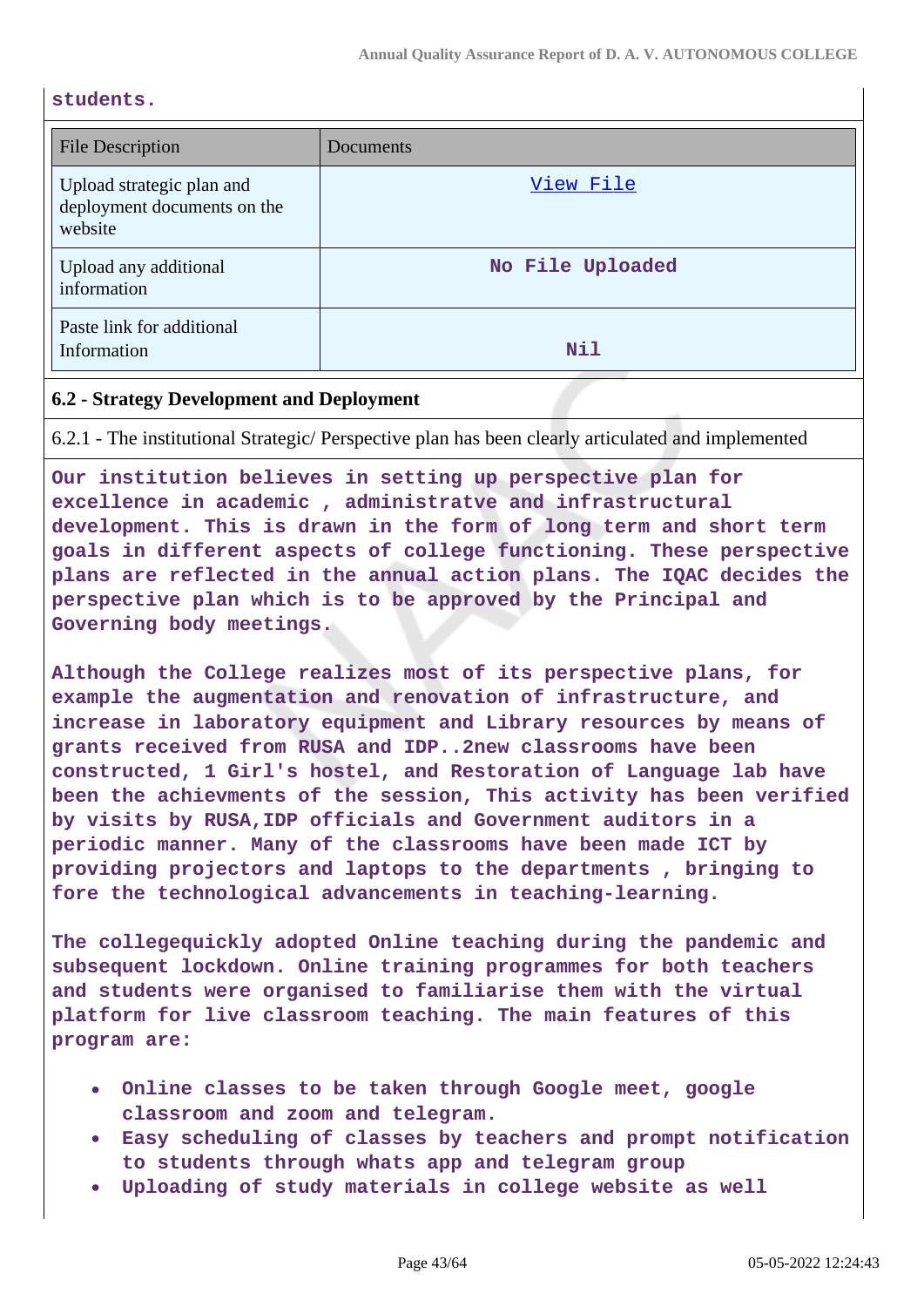**sending via social media groups for smooth access by the students.**

- **Online exam in blended mode are to be conducted where question will be sent through official groups and students are to submit the answer scripts within stipulated time.**
- **All the departments were advised to carry out the various student centric metods of teaching learning program and webinars through online mode.**

| <b>File Description</b>                                   | Documents        |
|-----------------------------------------------------------|------------------|
| Strategic Plan and deployment<br>documents on the website | View File        |
| Paste link for additional<br>information                  | Nil              |
| Upload any additional<br>information                      | No File Uploaded |

6.2.2 - The functioning of the various institutional bodies is effective and efficient as visible from the policies, administrative set-up, appointment and service rules, procedures, etc.

**The planning and infrastructural development is decided by the Head of the institution in consultation with the Governing Body. The plans proposed are discussed by the respective Cells and Committees, fine-tuned as per needs and then finalized. Financial implications and possible hurdles are thoroughly looked into and taken care of before finalising any plan. The Principal, Heads of Departments, committee / cell in-charges and office staff monitor and work together for the effective implementation of these policies.**

**Governing Body : The Governing body consists of 12 members: 1 President, 4 local eminent persons from different fields, 2 teacher representatives who are senior faculties of our college,1 educationist, 1 UGC Nominee, 1 State Govt nominee, 1 University nominee and Principal as Ex-Officio.**

**Principal:Principalis the overall in-charge of the college. Under the Principal we have the IQAC , Administrative Bursar, Accounts Bursar, Academic Bursar and different committees and their coordinators to assist principal in the overall administration.**

**IQAC-TheIQAC is meant for planning, guiding and monitoring Quality Assurance (QA) and Quality Enhancement (QE) activities of the colleges. The IQAC channelize and systematize the efforts and measures of an institution towards academic excellence. The IQAC constituted under the chairmanship of Principal, Maj. Dr.**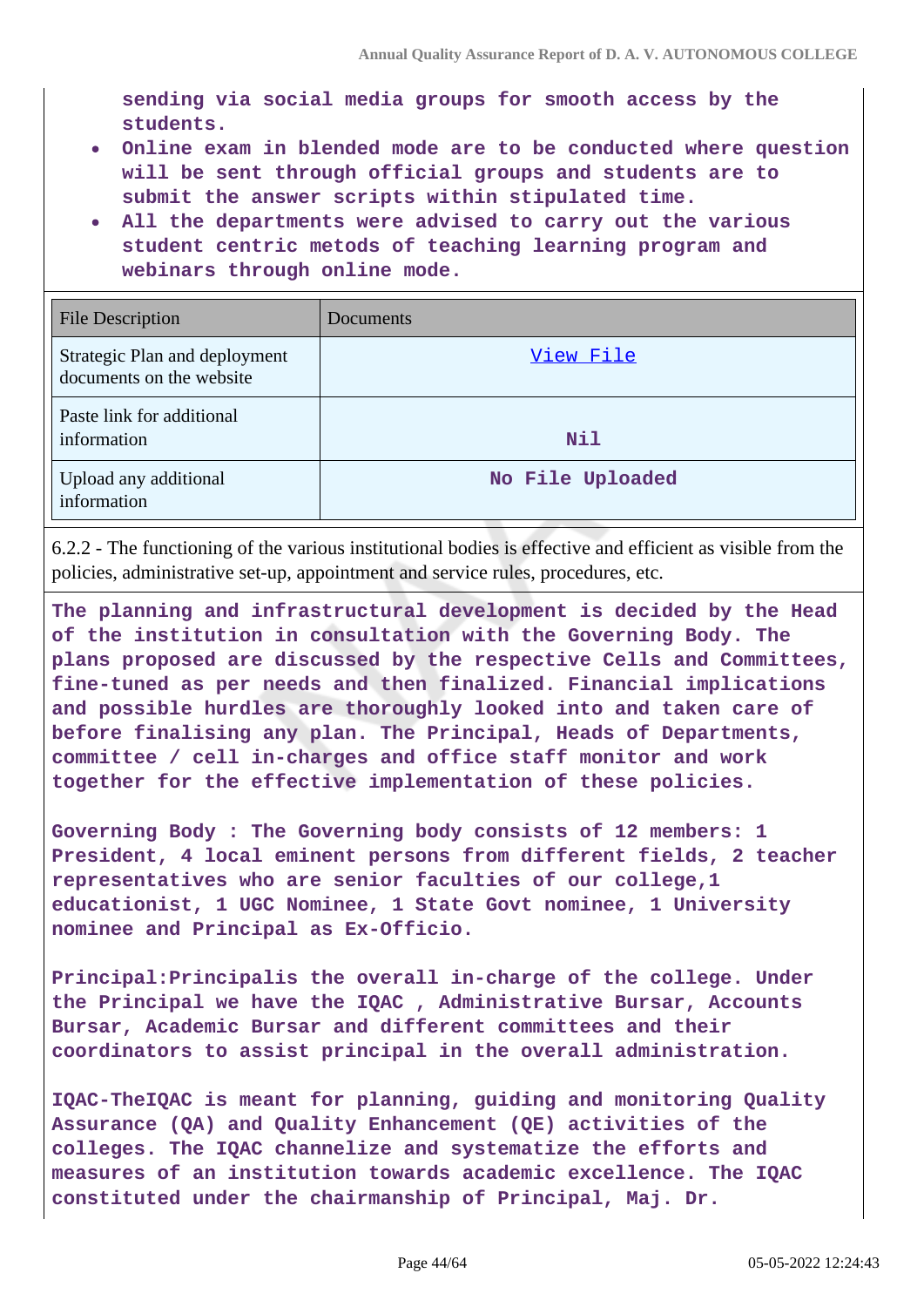**M.S.Mishra. He is assisted by a Coordinator- IQAC Smt S Panigrahi senior faculty of the College.**

**Various Committees: Research Committee, Anti Ragging Cell, Anti Sexual Harassment Cell, Grievance Redressal Cell, Discipline Committee, Career and Guidance Cell, Student Welfare Committee, Purchase Committee, Library Committee, Admission Committee, Estate Committee, Staff Council etc.**

| <b>File Description</b>                                                                                                                                            | Documents                                                                          |
|--------------------------------------------------------------------------------------------------------------------------------------------------------------------|------------------------------------------------------------------------------------|
| Paste link to Organogram on the<br>institution webpage                                                                                                             | https://davcollegetitilagarh.org/wp-<br>content/uploads/2022/03/ORGANOGRAM-DAV.pdf |
| Upload any additional<br>information                                                                                                                               | View File                                                                          |
| Paste link for additional<br>Information                                                                                                                           | https://davcollegetitilagarh.org/committee/                                        |
| B. Any three of the above<br>6.2.3 - Implementation of e-governance in<br>areas of operation: Administration Finance<br>and Accounts Student Admission and Support |                                                                                    |

| <b>File Description</b>                                             | Documents        |
|---------------------------------------------------------------------|------------------|
| ERP (Enterprise Resource)<br>Planning) Documen                      | No File Uploaded |
| Screen shots of user interfaces                                     | View File        |
| Details of implementation of e-<br>governance in areas of operation | View File        |
| Any additional information                                          | No File Uploaded |

#### **6.3 - Faculty Empowerment Strategies**

**Examination**

6.3.1 - The institution has effective welfare measures for teaching and non-teaching staff and avenues for their career development/ progression

**The college has well-defined welfare measures for the teaching and non-teaching Staff.**

- **Residential quarters with water supply are provided at a nominalrent .**
- **Leave is sanctioned to the staff for personal work,Refresher Courses/Orientation Programs/Seminars etc.**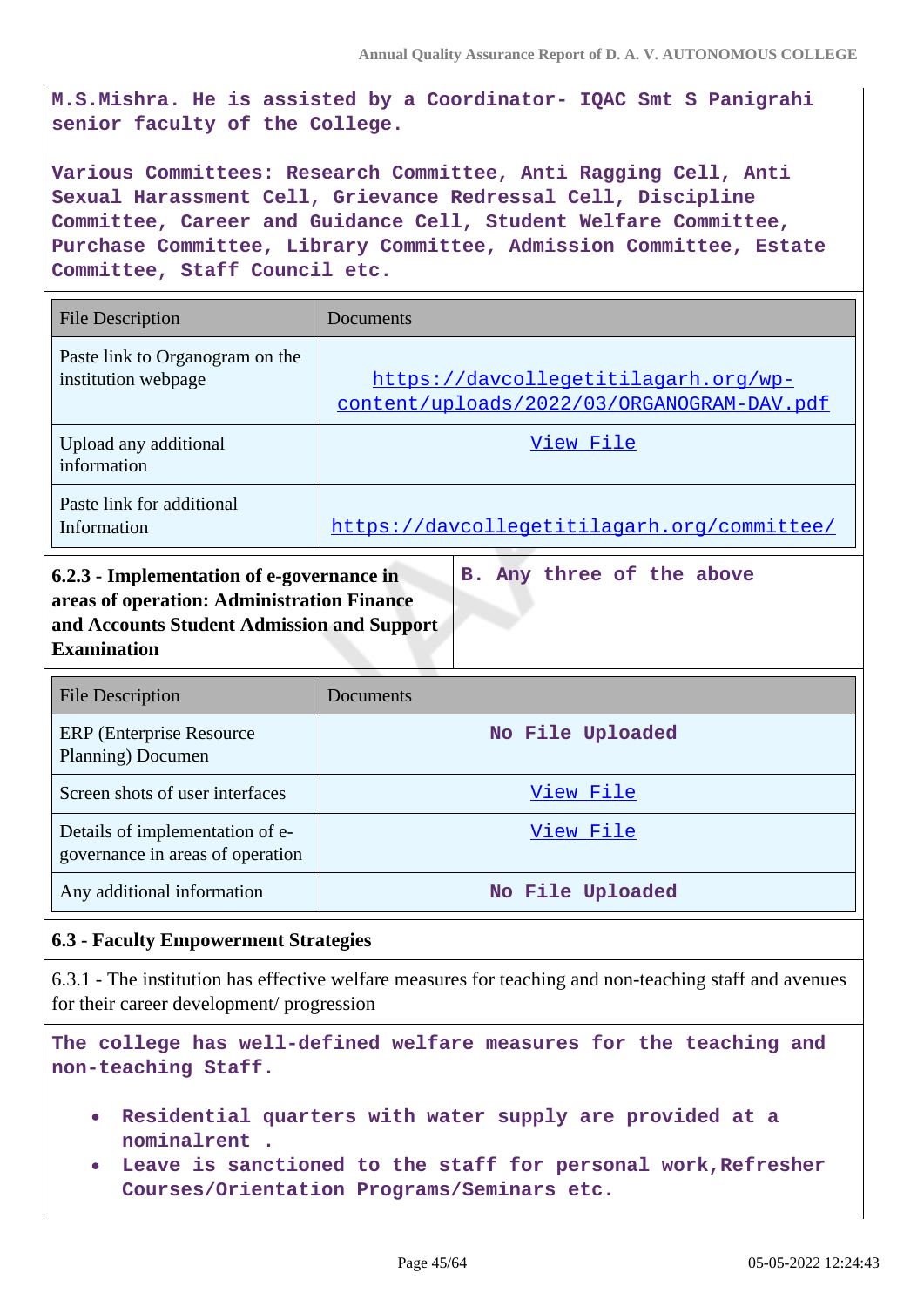- **Service benefits like EPF, EL, and Maternity Leave are sanctioned as and when required.**
- **Covid Vaccination Drive for Students and Staff are organised.**
- **Mask and Sanitizers are distributed to students and staff from time to time.**
- **Faculty members are encouraged for research and publications for their career advancement.**
- **Workspaces and reading room facilitiies/computer space are provided in the office as well as in library.**
- **Parking places are available for Staff and Students.**
- **Rehabilitation provisions for dependents of deceased staff is followed.**
- **The Management is easily approachable to the staff through proper channel.**
- **Organisational behaviour training and Human Rights training are imparted to teaching and non teaching staff.**
- **CCTVs and security guards ensure security of staff and students.**
- **Water Coolers and Air Conditioners have been set up on different usable strategic points.**
- **Washrooms for staff and students are available.**
- **Separate common rooms for Staff, Boys and Girls are available.**
- **Hospital exists in the College Campus.**
- **Post Office functions insidethe College Campus.**
- **Canteen facility is availabe inside College Campus.**  $\bullet$

| <b>File Description</b>                  | <b>Documents</b> |
|------------------------------------------|------------------|
| Upload any additional<br>information     | No File Uploaded |
| Paste link for additional<br>information | Nil              |

# **6.3.2 - Number of teachers provided with financial support to attend conferences / workshops and towards payment of membership fee of professional bodies during the year**

| File Description                                                                                                                 | Documents        |
|----------------------------------------------------------------------------------------------------------------------------------|------------------|
| Upload any additional<br>information                                                                                             | No File Uploaded |
| Details of teachers provided with<br>financial support to attend<br>conference, workshops etc during<br>the year (Data Template) | No File Uploaded |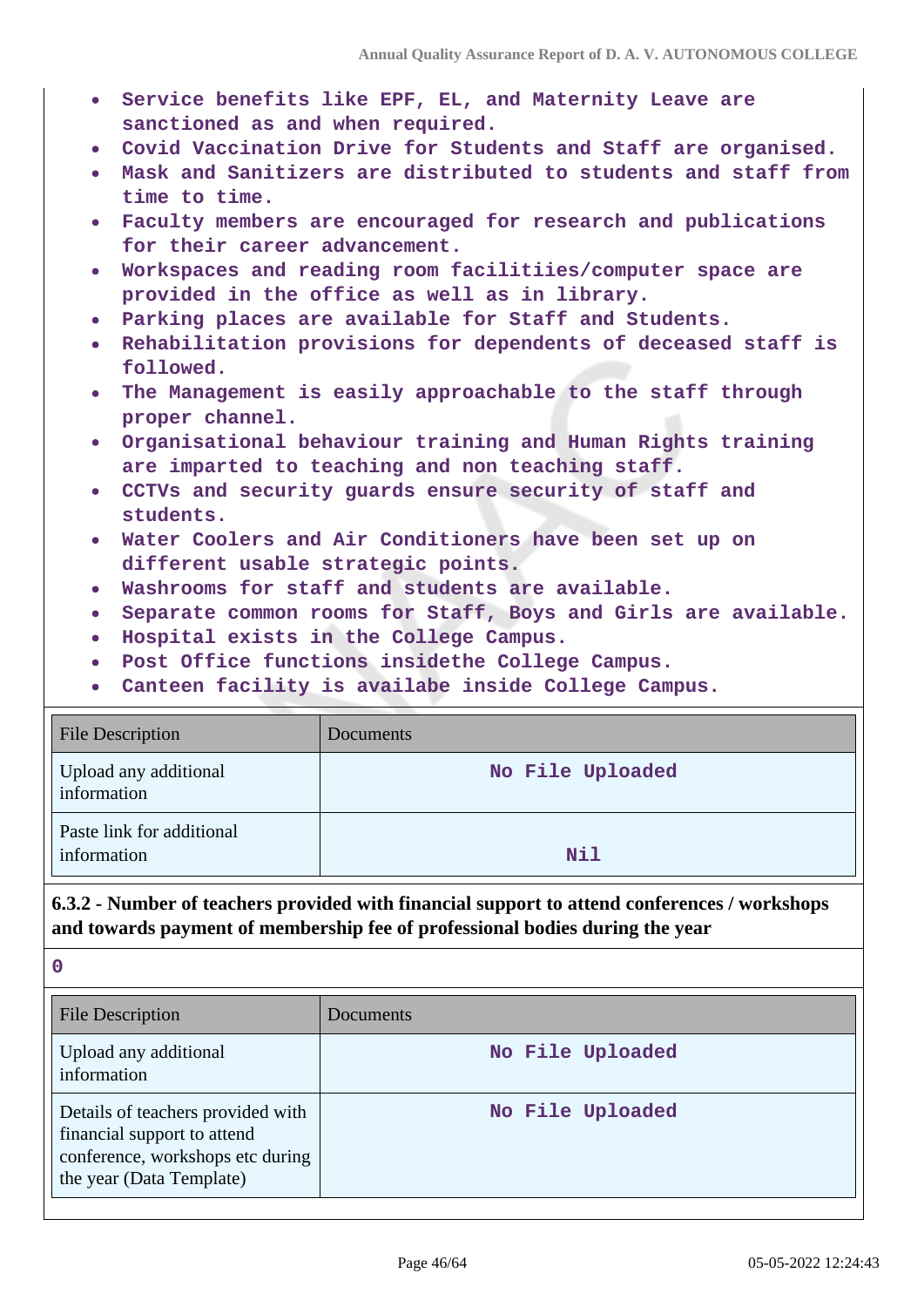# **6.3.3 - Number of professional development / administrative training programmes organized by the Institution for its teaching and non-teaching staff during the year**

| w |         |        |
|---|---------|--------|
|   | ٠<br>۰. | ı<br>I |

| <b>File Description</b>                                                                             | Documents        |
|-----------------------------------------------------------------------------------------------------|------------------|
| Reports of the Human Resource<br>Development Centres (UGC<br>HRDC/ASC or other relevant<br>centres) | View File        |
| Upload any additional<br>information                                                                | No File Uploaded |

### **6.3.4 - Number of teachers who have undergone online/ face-to-face Faculty Development Programmes during the year: (Professional Development Programmes, Orientation / Induction Programmes, Refresher Courses, Short-Term Course, etc.)**

#### **13**

| <b>File Description</b>                                                                     | Documents        |
|---------------------------------------------------------------------------------------------|------------------|
| Summary of the IQAC report                                                                  | No File Uploaded |
| Reports of the Human Resource<br>Development Centres (UGC<br>ASC or other relevant centers) | View File        |
| Upload any additional<br>information                                                        | No File Uploaded |

### **6.4 - Financial Management and Resource Mobilization**

6.4.1 - Institution conducts internal and external financial audits regularly

**Internal audit - Whatever expenditure is incurred, it is always done after an internal audit of the proposal as well as expenditure is done. For that purpose, one of our senior teacher is given the charge of Accounts Bursar. He studies the proposal, looks in to the appropriateness of the estimated expenditure and when he finds the plausibility of the expenditure then only he approves the draft for furtherance of the file. Looking at his approval, the Principal approves the proposal for any particular expenses. Similarly if the amount is a bigger one , the principal places the proposal before the Governing Body. And after getting the approval from the Governing Body, that financial activity is carried out.**

**External Audit - After the completion of every financial year, the principal invites one of the members of the CA Association as**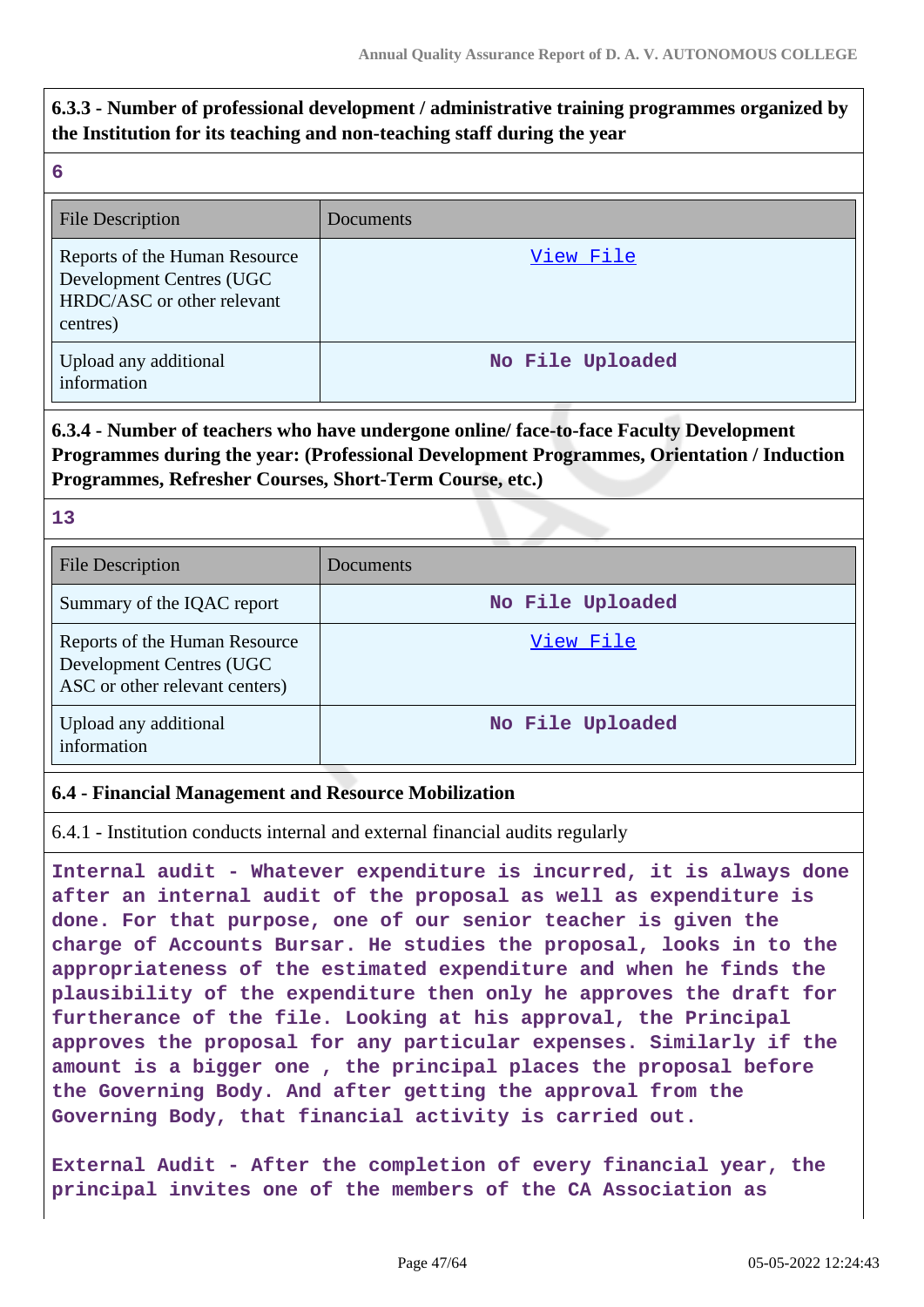**approved by the Government through the Director, Higher Education, Odisha, Bhubaneswar.The team of auditors then take up the audit of the income and expenditures incurred during the financialyear and submit the report to the Government. If any clarification is sought in any matter regarding audit , it is complied by the Principal within the stipulated time period, approved by the Governing Body.**

| <b>File Description</b>                  | Documents        |
|------------------------------------------|------------------|
| Upload any additional<br>information     | No File Uploaded |
| Paste link for additional<br>information | Nil              |

# **6.4.2 - Funds / Grants received from non-government bodies, individuals, and philanthropists during the year (not covered in Criterion III and V) (INR in lakhs)**

#### **25000**

| <b>File Description</b>                                                                                              | Documents        |
|----------------------------------------------------------------------------------------------------------------------|------------------|
| Annual statements of accounts                                                                                        | No File Uploaded |
| Details of funds / grants received<br>from non-government bodies,<br>individuals, philanthropists<br>during the year | View File        |
| Any additional information                                                                                           | No File Uploaded |

6.4.3 - Institutional strategies for mobilisation of funds and the optimal utilisation of resources

**The major source of income is fees collection from students. Before the commencement of every financial year, various proposals are submitted by the HODs,Librarian,Accountant,Sports officer etc to the Principal for preparation of the budget.The Principal then calls a meeting of HODs, Bursars, Librarian, coordinators of various cells and IQAC to decide and judiciously allocate funds. A budget is prepared and presented before the GB. Once the budget is approved, the funds are disbursed.**

**In case of special grants/funds received from funding agencies like RUSA, IDP andState Government, the Principal through the various Committees monitorsthe proper utilization of grants as per guidelines.**

**Sometimes funds are received from Local representatives with a definite purpose for developmental activities of college, students,**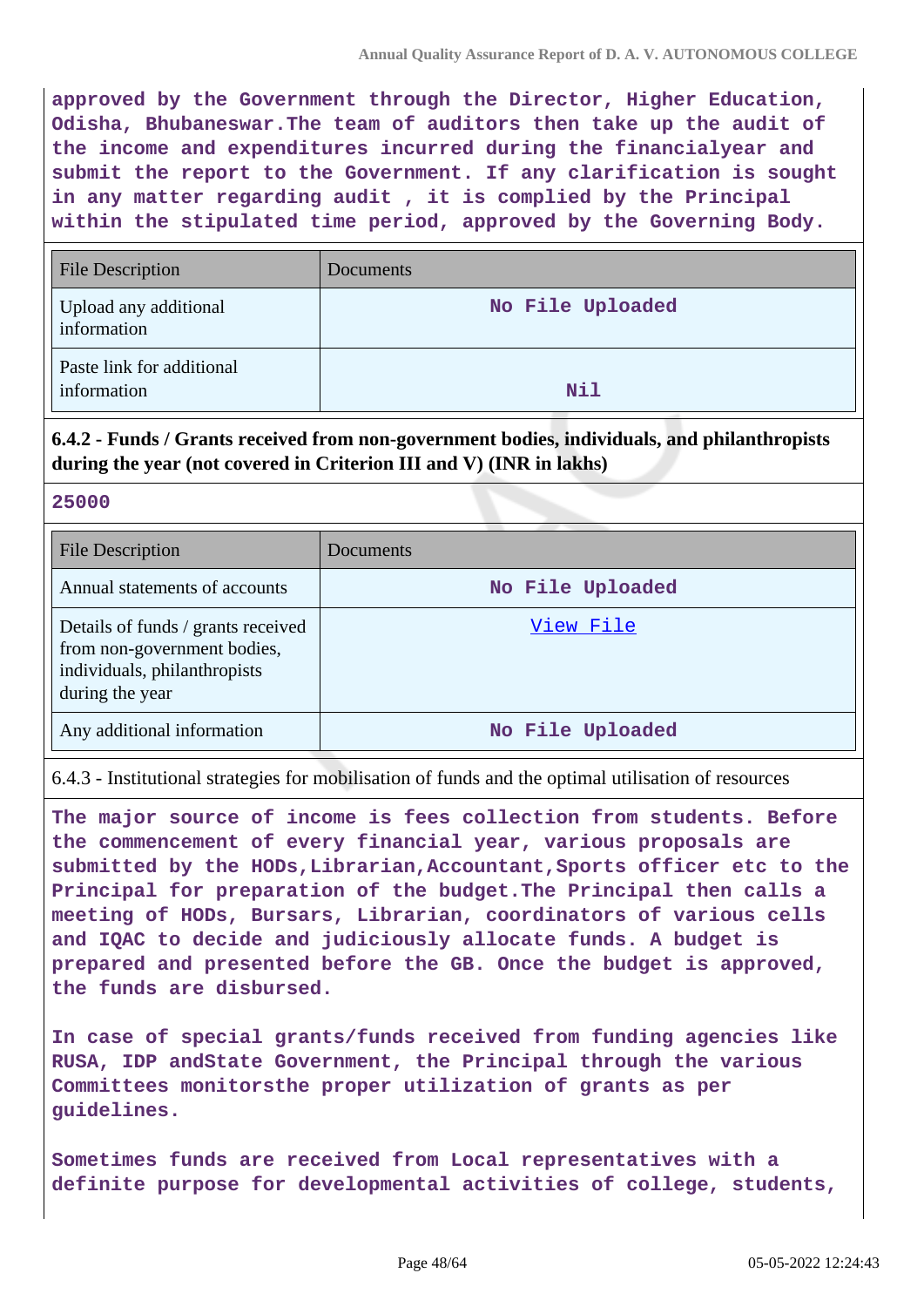**scholarships, etc.**

**The amount spent for conduct of examination, evaluation of papers, conduct of boards of studies etcare properly verified bythe Controller of examinations,scrutinised by the Accounts Bursar and thenaudited by the CA approved by the Govt. of Odisha at the end of the financial year.**

**The Accounts section of the College maintains all records of income and expenditure through CAPA to ensure financial transparency.**

| <b>File Description</b>                  | Documents  |
|------------------------------------------|------------|
| Upload any additional<br>information     | View File  |
| Paste link for additional<br>Information | <b>Nil</b> |

#### **6.5 - Internal Quality Assurance System**

6.5.1 - Internal Quality Assurance Cell (IQAC) has contributed significantly for institutionalizing quality assurance strategies and processes visible in terms of incremental improvements made during the preceding year with regard to quality (in case of the First Cycle): Incremental improvements made during the preceding year with regard to quality and post-accreditation quality initiatives (Second and subsequent cycles)

**The IQAC has consistently striven to institutionalize quality assurance strategies and processes at every level of the institution's functioning. From devising strategies to improve the teaching-learning process through increased use of ICT, online evaluation, meaningful and holistic education the IQAC has been a proactive player in the overall bench marking process.**

**The IQAC has regularly convened meetings; it has submitted the AQARs to NAAC in a timely manner; it has collected feedback in appropriate forms from different stakeholder categories, analyzed the same and used it for qualitative improvement.**

**Through discussions and recommendations,IQAC identifies the need of improvement towards teaching-learning and prepares a plan of action for upcoming session. Specific formats prepared by IQAC are used to collect information from individuals, HODs, Cells, Office, Library and Hostels. Based on these reports, incremental improvement in quality is identified, and lacunae, if any, are addressed by IQAC, through the College administration.**

**Two examples of best practices institutionalized as a resultof IQAC**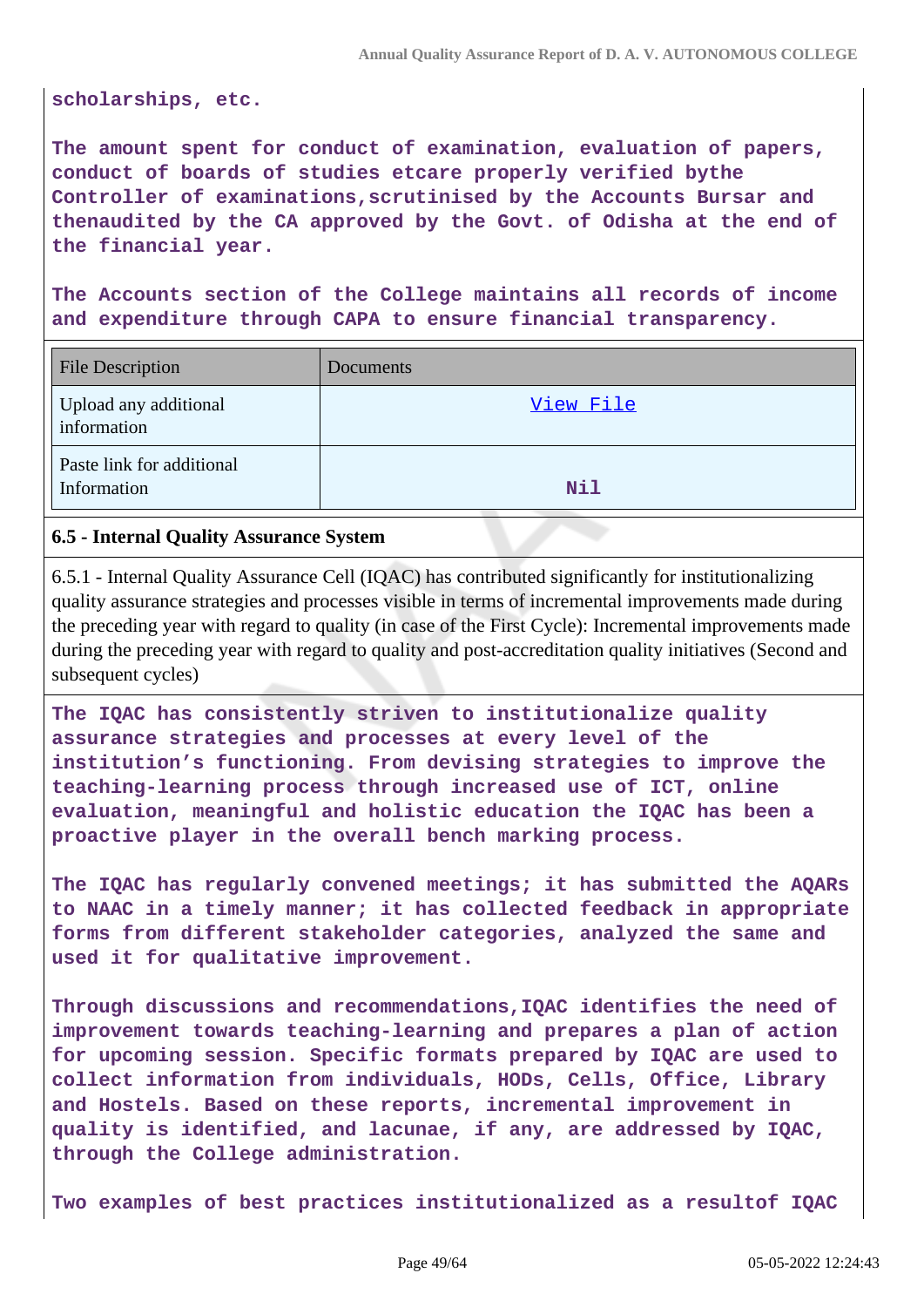#### **initiatives**

**1.The College has the system of allotting a faculty member as mentor for each student. In this mentoring process, the mentor helps in both personal as well as professional inconveniences of the students. The mentor makes an effort to know and understand the goals and interest of a students to advance the educational and personal growth of the student. IQAC through different meetings informed the faculties to regularly maintain proctorial records and use the various methods in online mode to boost the slow and advance learners. Faculties are also advised to help their mentees in online examination procedure and make sure no students are deprived of exam.**

**2.IQAC regularly encourages the faculties and students to participate and Organise Seminars, Webinars, Conferences and Workshops to strengthen the Research culture in the Institution. For this IQAC recommendsthePrincipal to form a Research Committee which will monitor the overall research activities. Through the Research Committee, IQAC encourages the faculty members and students to actively participate in research activities. Members are granted Duty Leave facility to attend conferences/workshops conducted by other institution, motivates the faculty to publish research papers in UGC approved journals. Students are exposed to different forums like seminars and conference in order to have an exchange of ideas which would contribute towards their growth. Faculty members are motivated to prepare research papers yearly and publish in UGC approved journals.**

| <b>File Description</b>                  | Documents                                                                                 |
|------------------------------------------|-------------------------------------------------------------------------------------------|
| Upload any additional<br>information     | View File                                                                                 |
| Paste link for additional<br>information | https://davcollegetitilagarh.org/wp-content/<br>uploads/2022/01/proctorial-system-DAV.pdf |

6.5.2 - The institution reviews its teaching-learning process, structures and methodologies of operation and learning outcomes at periodic intervals through its IQAC as per norms

**IQAC of the college is viewed as a coordinating and facilitating organ among various wings of the college with an objective to assure quality and excellence. In the process of quality initiatives, IQAC pragmatically contributes to the improvement, enhancement and further development of the teaching-learning process. It ensures a proactive role of both the students and faculties.**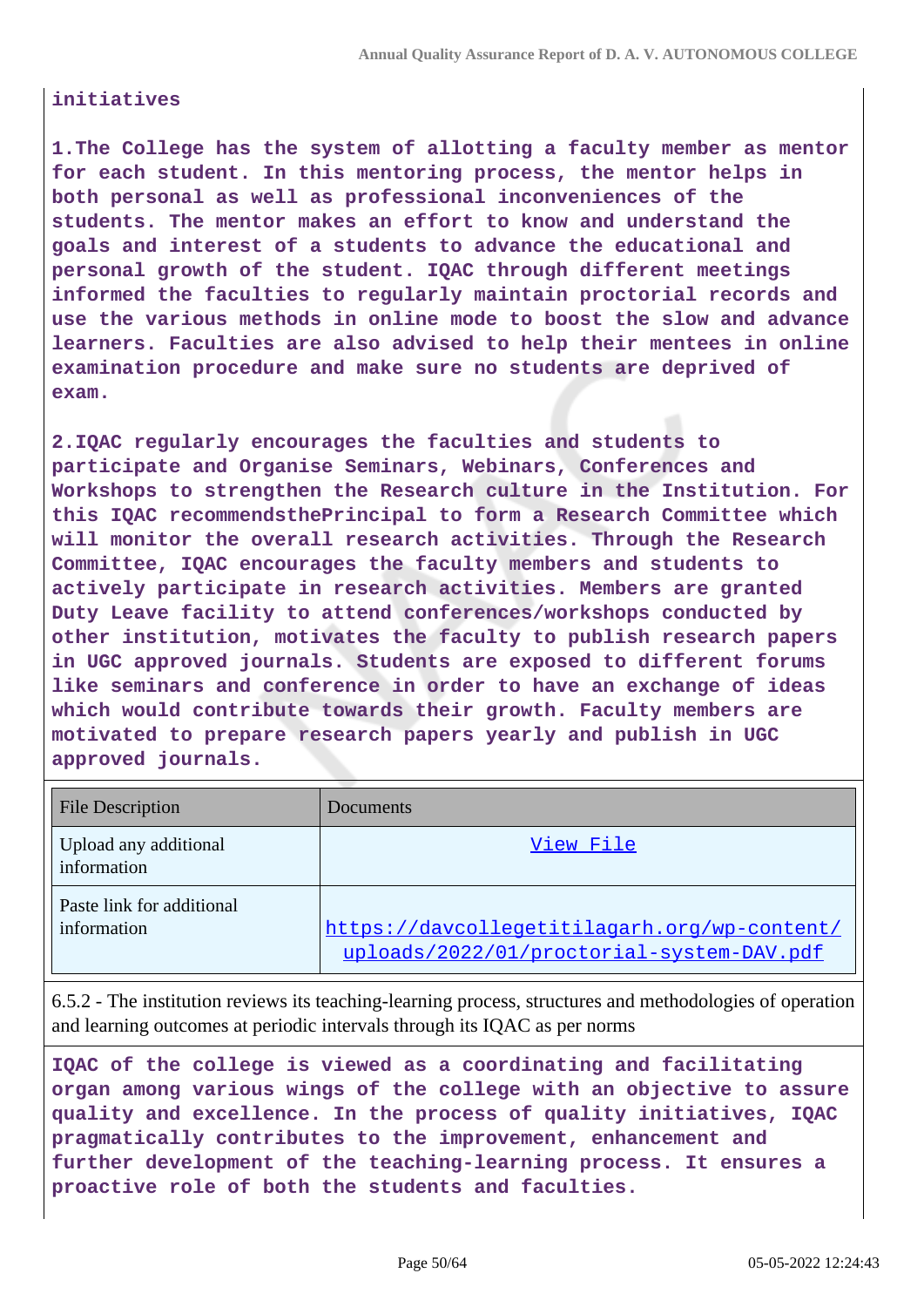**Some of activities of IQAC in this regard are:**

- **A platform for open dialogue and feedback is periodically organized by IQAC. It brings greater participation and better mutual understanding in the teaching-learning process. This has been fulfilled through students' assessment of staff and curriculum collected through feedback forms to be compulsorily filled by Students of various Departments of the College.**
- **The teaching plan for semester is effectively implemented as**  $\circ$ **per the requirements. Faculty members are instructed to maintain their lesson plan in the beginning of the semester for their respective subjects. The lesson plans includes topics, planned date, content analysis. Lesson plans are followed by the teachers and is monitored by the Head of the Department.**
- **The IQAC also envisions greater integration of teaching, technology, infrastructure and support services to facilitate the smooth flow of teaching and learning process.**
- **The IQAC of College organises regular FDP program for the Teaching and Non-teaching faculty to enhance their understanding about ICT teaching and learning process.**
- **The academic monitoring committee conducts regular visit to**  $\circ$ **the classes regarding the regularity and punctuality of class work. The Principal is informed on daily basis.**
- **The Principal (chairman IQAC) keeps vigil on the completion of**  $\circ$ **syllabus and ascertains information regarding the quantum syllabus completed, so that the prescribed syllabus is completed within stipulated time.**
- **The learning objectives like Program and Course outcomes are frequently reviewed and feedbacks from ex-students of the department about their higher studies and achievements are recorded to check the progress.**

| <b>File Description</b>                                                                                                                                                                                                                                                                 | Documents |                       |
|-----------------------------------------------------------------------------------------------------------------------------------------------------------------------------------------------------------------------------------------------------------------------------------------|-----------|-----------------------|
| Upload any additional<br>information                                                                                                                                                                                                                                                    |           | View File             |
| Paste link for additional<br>information                                                                                                                                                                                                                                                |           | Nil                   |
| 6.5.3 - Quality assurance initiatives of the<br>institution include Regular meeting of the<br><b>IQAC</b> Feedback collected, analysed and used<br>for improvement of the institution<br>Collaborative quality initiatives with other<br>institution(s) Participation in NIRF Any other |           | B. Any 3 of the above |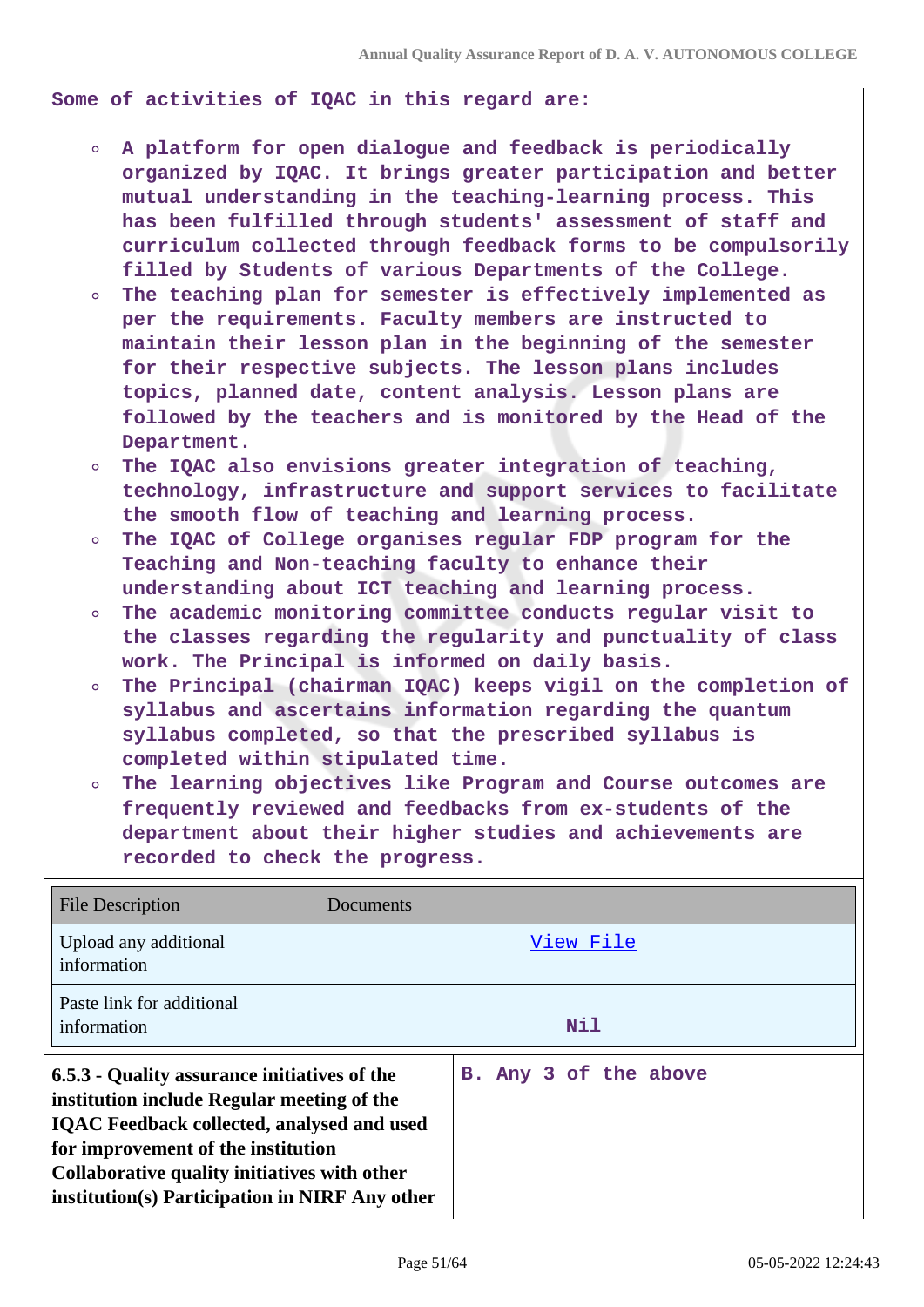# **quality audit recognized by state, national or international agencies (such as ISO Certification)**

| <b>File Description</b>                                                  | Documents                                                                             |
|--------------------------------------------------------------------------|---------------------------------------------------------------------------------------|
| Paste the web link of annual<br>reports of the Institution               | https://davcollegetitilagarh.org/wp-content/<br>uploads/2022/03/6.5.3-igac-report.pdf |
| Upload e-copies of accreditations<br>and certification                   | View File                                                                             |
| Upload details of quality<br>assurance initiatives of the<br>institution | View File                                                                             |
| Upload any additional<br>information                                     | View File                                                                             |

### **INSTITUTIONAL VALUES AND BEST PRACTICES**

### **7.1 - Institutional Values and Social Responsibilities**

7.1.1 - Measures initiated by the Institution for the promotion of gender equity during the year

**Gender equity is the process of being fair to women and men. Equity leads to equality. Gender equality is when people of all genders have equal rights, responsibilities and opportunities. Gender equality prevents violence against women and girls. It's essential for economic prosperity. Societies that value women and men as equal are safer and healthier. Gender equality is a human right. It impacts people of all ages and backgrounds. It is essential for economic prosperity.**

**Gender Equity Vision for all DAVians is to:**

- **Live in a safe, ease and equal ambience .**
- **Have equal access to power, resources, education and opportunities.**
- **Be treated with dignity, respect and fairness.**
- **Promotion ofindiscriminate environment inside the campus.**  $\bullet$

**Institution shows gender sensitivity in providing facilities such as:**

**1. Committees- Various committees like Grievance Redressal Committee, Anti-Ragging Committee, Anti -Sexual Harassment Committee are theretomonitor the boy and girl students about**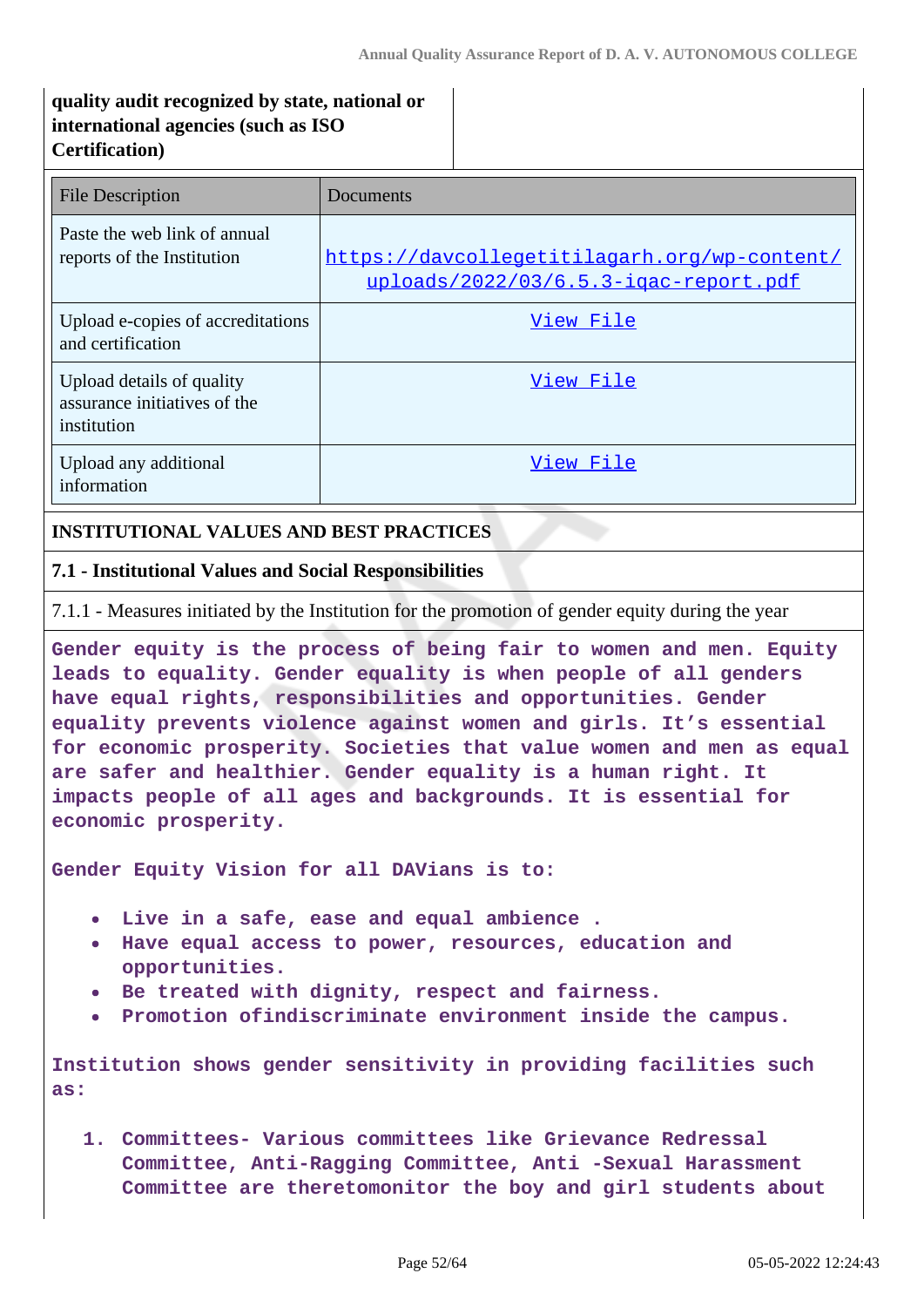**various aspects in the college.**

- **2. Safety and Security: It is ensured by 24-hour security by providing security guard at the College entrance, CCTV Cameras, Fire extinguishers and alert staff ensuring discipline.**
- **3. Mentor-mentee system: There is a provision of proctorial system where one mentor is assigned with 20 students. The mentors looks into academic as well as personal counseling of students.**
- **4. Counselling: Various moral and religious lectures are organised from time to time, by eminent personalities of the locality. Speakers as well as college faculties play a pivotal role in controlling any type of deviant behaviour. The female teaching faculty in particular are advised to counsel girl students in class,library, common room(wherever it suits) to educate about sexual harassment either collectively or individually. The teachers are further instructed to counsel in cordial and cooperative manner so that senses of care, loveand belonging prevail among the student community.**
- **5. Awareness programs: The College regularly organizes talks and awareness programs on Rights of women, Self-defence, Health and Hygiene of Young Girls, Developing Psychological and Mental Strength, and Debate Competitions, Presentation Competitions, Rangoli Competition , etc. on relevant issues.Lady doctors, Gynaecologist and members from different social organisations are often invited to interact with students in assembly, where only female faculty members remain present for the development of hygienic awareness**
- **6. Common Room: The college has common rooms for students and staff with attached wash rooms where first-aid facility is provided at hand. A female attendant caters to the needs of the girls in Girls'Common Room. Indoor games like Carom, Chess are provided. News Papers are also provided to the Common Rooms.**
- **7. Medical Facility: The college provides basic medical facility necessary for the students and staffs. The college is fortunate to have a Primary Health Centerinside it's campus. Medical aid is provided free of cost at the timeof emergency and as and when required.**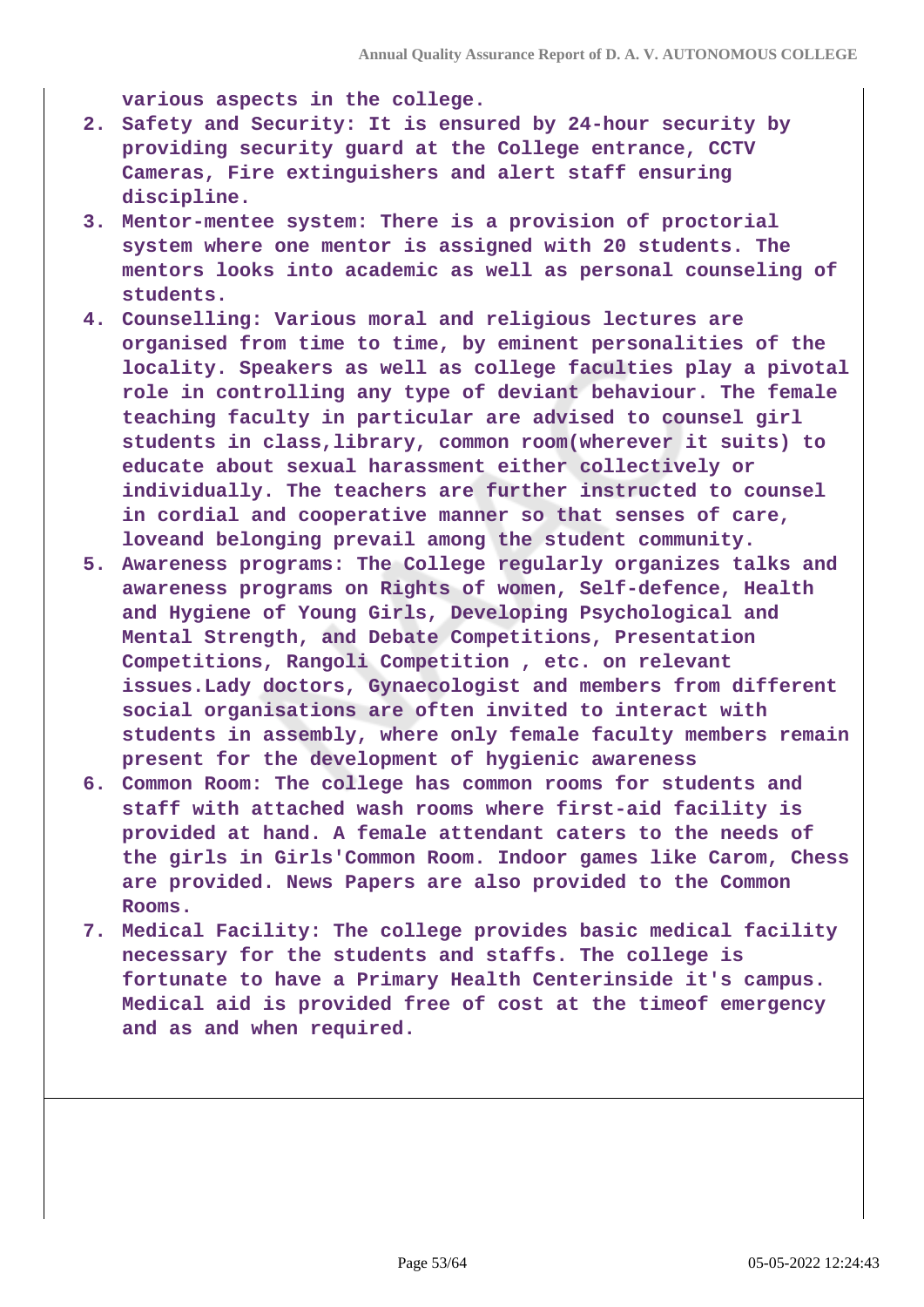| <b>File Description</b>                                                                                                                                                                                                                    | Documents |                      |
|--------------------------------------------------------------------------------------------------------------------------------------------------------------------------------------------------------------------------------------------|-----------|----------------------|
| Upload any additional<br>information                                                                                                                                                                                                       |           | View File            |
| Paste link for additional<br>Information                                                                                                                                                                                                   |           | Nil                  |
| 7.1.2 - The Institution has facilities for<br>alternate sources of energy and energy<br>conservation: Solar energy Biogas plant<br>Wheeling to the Grid Sensor-based energy<br>conservation Use of LED bulbs/power-<br>efficient equipment |           | D. Any 1of the above |
| <b>File Description</b>                                                                                                                                                                                                                    | Documents |                      |
| <b>Geotagged Photographs</b>                                                                                                                                                                                                               |           | View File            |
| Any other relevant information                                                                                                                                                                                                             |           | No File Uploaded     |

7.1.3 - Describe the facilities in the institution for the management of the following types of degradable and non-degradable waste (within a maximum of 200 words)

**Awareness about Waste Pollution and method of disposal is spread among students through talks on environment conservation and they are encouraged to create least waste, and instructed for proper disposal. The Institution takes initiatives for the management of wastes which is generated within it's campus.**

**Solid Waste Management: For collecting the solid waste from every corner of the campus substantial number of dustbins have been installed at strategic points. All DAVians are in the habit of throwing the waste material in the dustbins. The waste from dustbins are taken away periodically by the waste collection agency of the Municipal Body. The Solid waste generated in the campus includes paper, plastic, biomass etc. The minimal amount of Non Biodegradable waste is mostly burnt in pits. The Biodegradable portion too is dumped in pits for decomposition over time. During the autumn season a large quantity of fallen dry leaves are collected and dumped to decompose for manure.**

**Other solid wastes like Old newspapers, used papers, and E- waste are collected at the semester end and sold to scrap vendors, adding to revenue.**

**E-Waste Management:**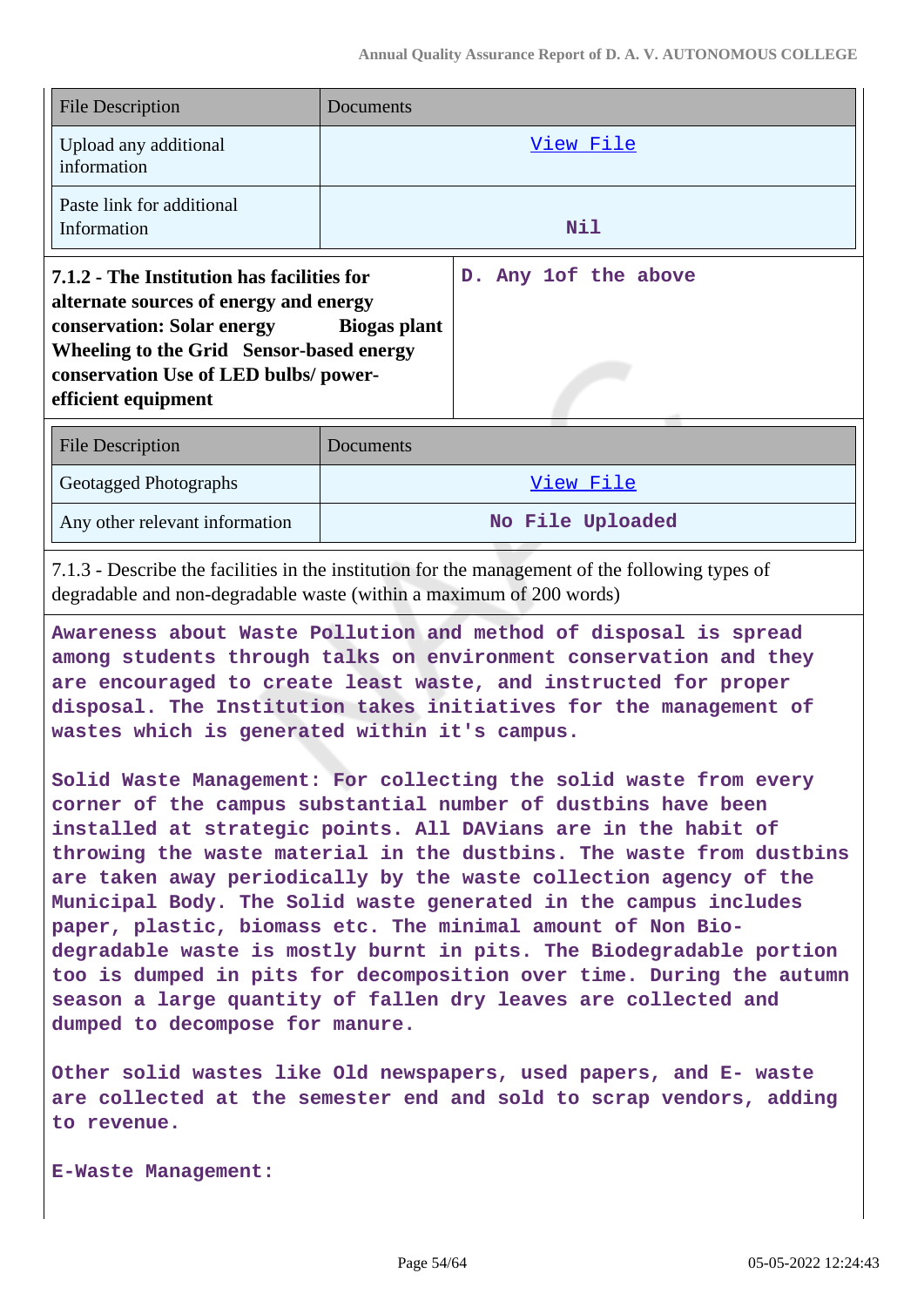**The electronic equipments such as computers and its accessories are collected and handed over to retailers for exchange of new computers and accessories,until which it is stored in a separately designated room.**

**Liquid Waste : It includes, laboratory waste, canteen, Hostel etc. Canteen and Hostel were closed due to COVID-19. Waste generated from laboratory does not contain any hazardous chemical waste. Wash rooms wastes are directed to a septic tank. The laboratory wastes are also disposed off taking proper measures. The chemicals are diluted with water having proper care before disposal.**

| <b>File Description</b>                                                                                                                                                                                                                                        | Documents |                              |
|----------------------------------------------------------------------------------------------------------------------------------------------------------------------------------------------------------------------------------------------------------------|-----------|------------------------------|
| Relevant documents like<br>agreements/MoUs with<br>Government and other approved<br>agencies                                                                                                                                                                   |           | No File Uploaded             |
| Geotagged photographs of the<br>facilities                                                                                                                                                                                                                     |           | View File                    |
| Any other relevant information                                                                                                                                                                                                                                 |           | No File Uploaded             |
| 7.1.4 - Water conservation facilities available<br>in the Institution: Rain water harvesting Bore<br>well /Open well recharge Construction of tanks<br>and bunds Waste water recycling Maintenance<br>of water bodies and distribution system in the<br>campus |           | A. Any 4 or all of the above |
| <b>File Description</b>                                                                                                                                                                                                                                        | Documents |                              |
| Geotagged photographs / videos<br>of the facilities                                                                                                                                                                                                            |           | View File                    |
| Any other relevant information                                                                                                                                                                                                                                 |           | No File Uploaded             |
| 7.1.5 - Green campus initiatives include                                                                                                                                                                                                                       |           |                              |
| 7.1.5.1 - The institutional initiatives for<br>greening the campus are as follows:<br>1. Restricted entry of automobiles<br>2. Use of bicycles/ Battery-powered<br>vehicles<br>3. Pedestrian-friendly pathways<br>4. Ban on use of plastic<br>5. Landscaping   |           | A. Any 4 or All of the above |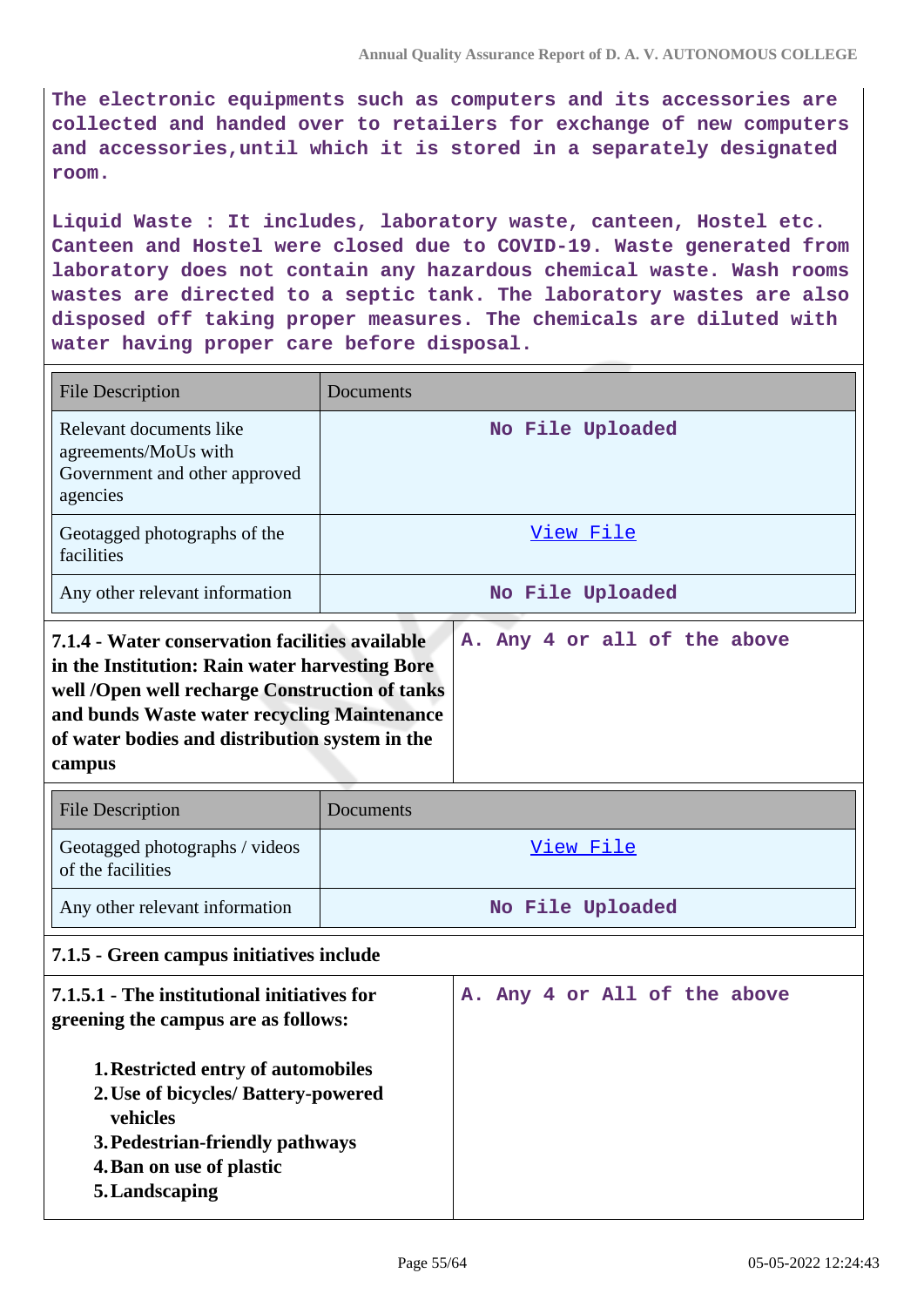| <b>File Description</b>                                                                                                                          | Documents                    |
|--------------------------------------------------------------------------------------------------------------------------------------------------|------------------------------|
| Geotagged photos / videos of the<br>facilities                                                                                                   | View File                    |
| Various policy documents /<br>decisions circulated for<br>implementation                                                                         | View File                    |
| Any other relevant documents                                                                                                                     | No File Uploaded             |
| 7.1.6 - Quality audits on environment and energy undertaken by the institution                                                                   |                              |
| 7.1.6.1 - The institution's initiatives to<br>preserve and improve the environment and<br>harness energy are confirmed through the<br>following: | A. Any 4 or all of the above |

- **1. Green audit**
- **2. Energy audit**
- **3.Environment audit**
- **4.Clean and green campus recognitions/awards**
- **5.Beyond the campus environmental**
- **promotional activities**

| <b>File Description</b>                                                         | Documents        |
|---------------------------------------------------------------------------------|------------------|
| Reports on environment and<br>energy audits submitted by the<br>auditing agency | View File        |
| Certification by the auditing<br>agency                                         | No File Uploaded |
| Certificates of the awards<br>received                                          | No File Uploaded |
| Any other relevant information                                                  | View File        |

**7.1.7 - The Institution has a disabled-friendly and barrier-free environment: Ramps/lifts for easy access to classrooms and centres Disabledfriendly washrooms Signage including tactile path lights, display boards and signposts Assistive technology and facilities for persons with disabilities: accessible website, screenreading software, mechanized equipment, etc. Provision for enquiry and information: Human assistance, reader, scribe, soft copies of**

**C. Any 2 of the above**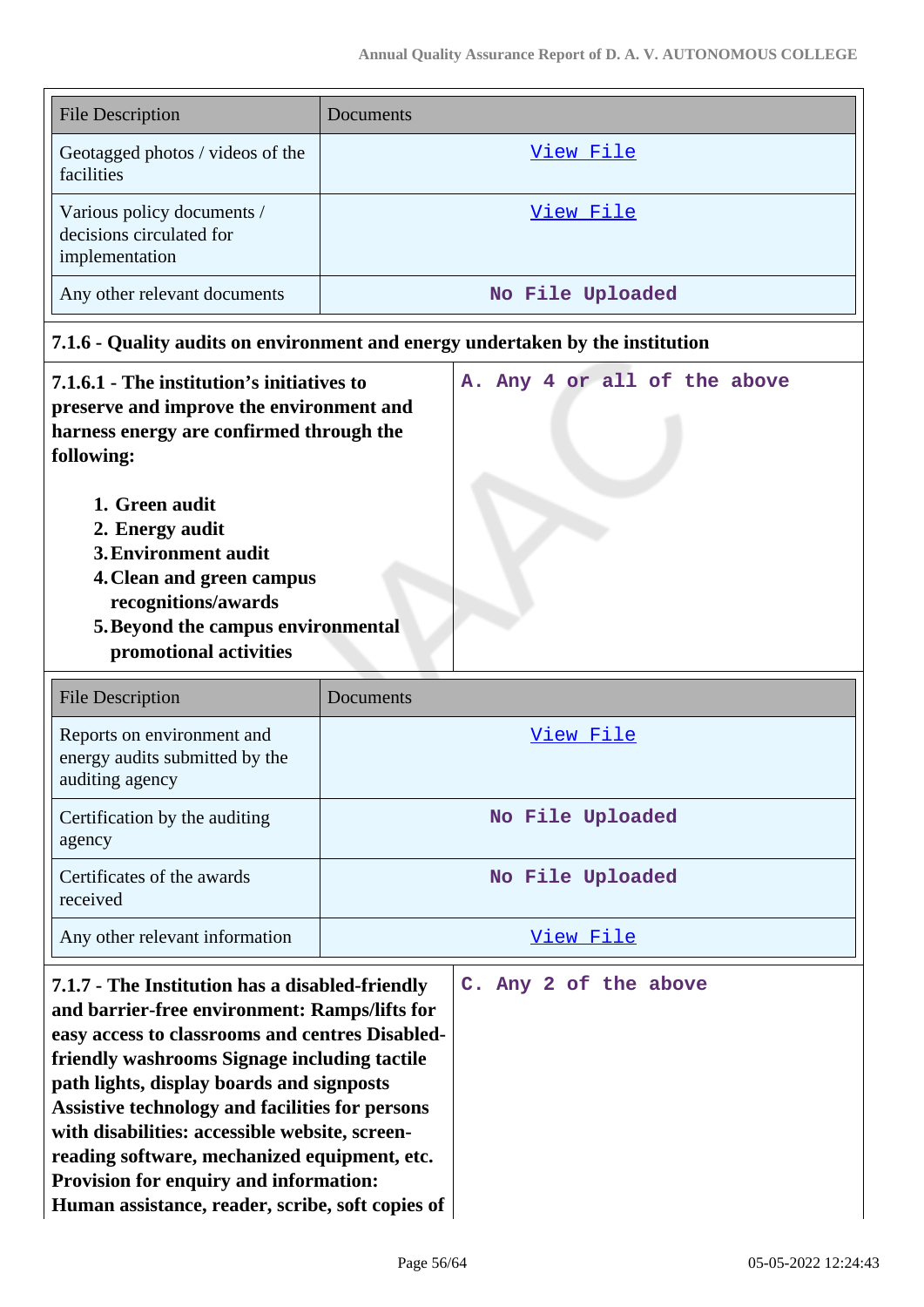#### **reading materials, screen reading, etc.**

| <b>File Description</b>                                         | Documents        |
|-----------------------------------------------------------------|------------------|
| Geotagged photographs / videos<br>of facilities                 | View File        |
| Policy documents and brochures<br>on the support to be provided | No File Uploaded |
| Details of the software procured<br>for providing assistance    | No File Uploaded |
| Any other relevant information                                  | No File Uploaded |

7.1.8 - Describe the Institutional efforts/initiatives in providing an inclusive environment i.e. tolerance and harmony towards cultural, regional, linguistic, communal, socio-economic and other diversities (within a maximum of 200 words).

**Institution provides an inclusive environment for everyone with tolerance and harmony towards cultural, regional, linguistic, communal, socio economic and other diversities by organising sports, cultural and academic activities includingdepartmental Welcomes and Farewell ceremonies ,observance of national days and festivals like Republic Day, Independence Day, Saraswati Puja, Ganesh Puja, Women's Day, Yoga Day, NCC Day, World Literacy Day, Bhasha Diwas, Hindi Diwas, Teachers Day, Children's Day. Institute has Code of Ethics for students and staffs which has to be followed by each one of them irrespective of their cultural, regional, linguistic, communal, socioeconomic and other diversities.**

**Cultural programmes on the Annual Day Celebration and College Foundation Day are organized as joint effort that lays much emphasis on mutual cooperation and awareness of the rich cultural heritage of our institution, state and country.Celebration in the form of other competitions like essay, debate, quiz, extempore speech, creative writing, poster making foster the spirit of brotherhood and healthy competition. Dramatic and Cultural Activities like song, dance, mono action competition promote collaborative efforts among students. Blood donation camps, Various NSS, NCC and Red Cross activities enhances the spirit of selflessness, sacrifice and promote social responsibilities. Condolence meetings of National figures, local war martyrs, staff and students are organized in the college to promote a sense of unity and belongingness.**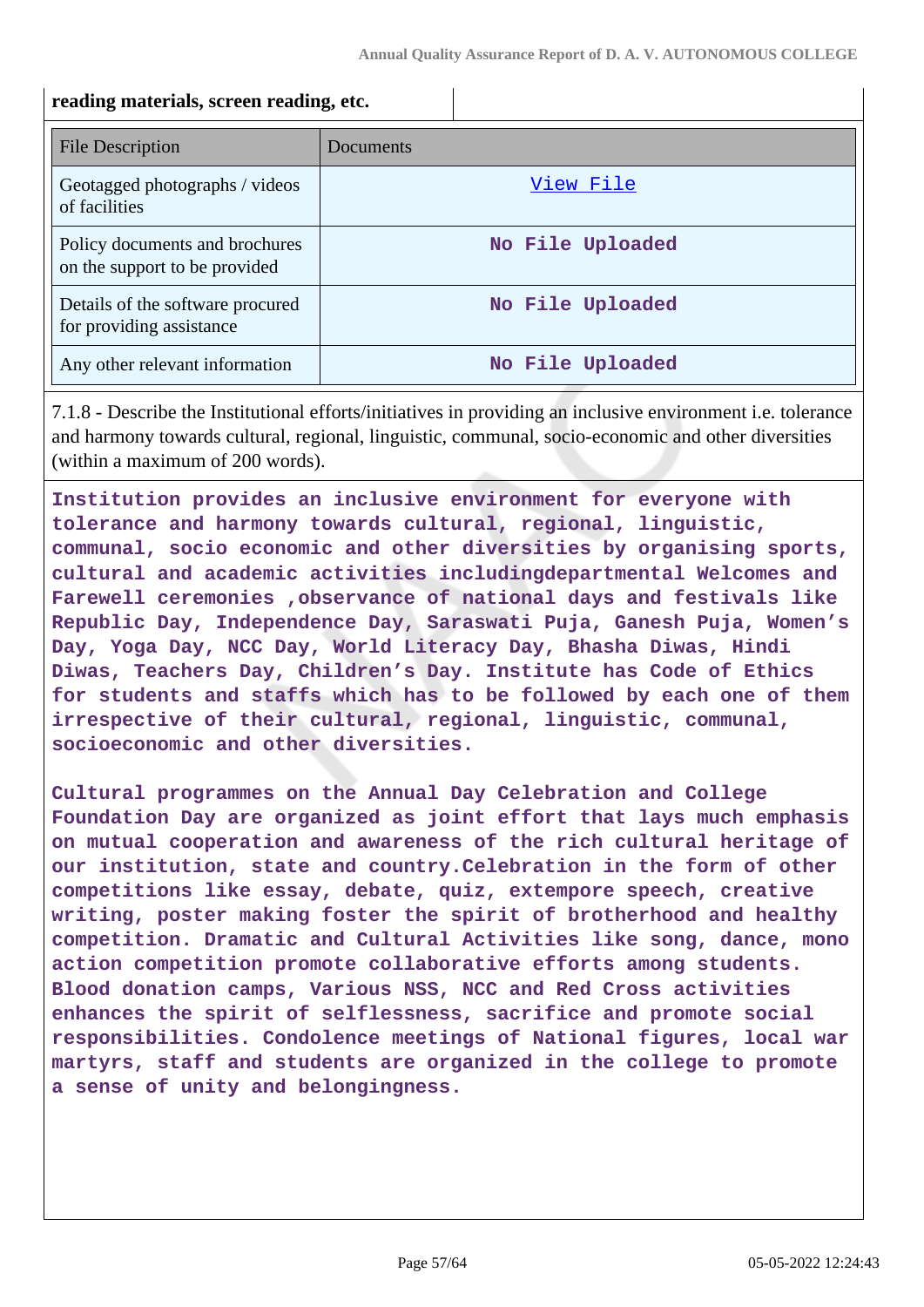| <b>File Description</b>                                                                                                                      | Documents |
|----------------------------------------------------------------------------------------------------------------------------------------------|-----------|
| Supporting documents on the<br>information provided (as<br>reflected in the administrative<br>and academic activities of the<br>Institution) | View File |

7.1.9 - Sensitization of students and employees of the institution to constitutional obligations: values, rights, duties and responsibilities of citizens:

**The Vision and Mission of the College encourages its stakeholders to become good citizens. Swachhata related activities engender feeling of responsibility and habit towards cleanliness. The institution celebrates national festivals with zeal and fervour. Programs based on the lives and philosophy of great leaders of the nation are conducted throughout the year. Awareness programmes are conducted, based on Government Schemes like Swachh Bharat Mission, Drive Against Plastics, Tree Plantation, Prevention Against Covid Pandemic, Vaccination Drive, Blood Donation Camps etc.**

**To promote awareness on the Constitutional Rights and Obligations to the nation, lectures are frequently organized on Indian Constitutional Provisions, including Fundamental Rights and Directive Principles. Lectures on Human Rights and Responsibilities, and Legal rights etc are also conducted. The college establishes policies that reflect core values. Code of Conduct has been formulated for students, staff and employees of the institution. Webinars and invited lectures were conducted on Gender Equality. Environment Protection Act, Prevention of Corruption Act, Protection Against Cybercrime. Pledges on Unity Day, Constitution Day, apart from reciting the Preamble of the Constitution on Independence Day and Republic Day reaffirm their commitment towards becoming responsible citizens. At a local level, the students are also encouraged to play their role as caring citizens by conduct of and participation in various drives that aim towards betterment of society through blood donation programs, rallies on organ and blood donation, caring of the aged and infirm by visits to places such as old age homes where they are able to donate in cash and kind or to render service and care. Environmental science and ethics and values constitutes the part of curricular teaching and evaluation to sensitize the students on the preservation of the ecosystem and environment and building of a responsible citizen. Our NCC students are motivated for excellence in their field and frequently they are selected for RDC to parade on Rajpath on IndependenceDay and Republic day.**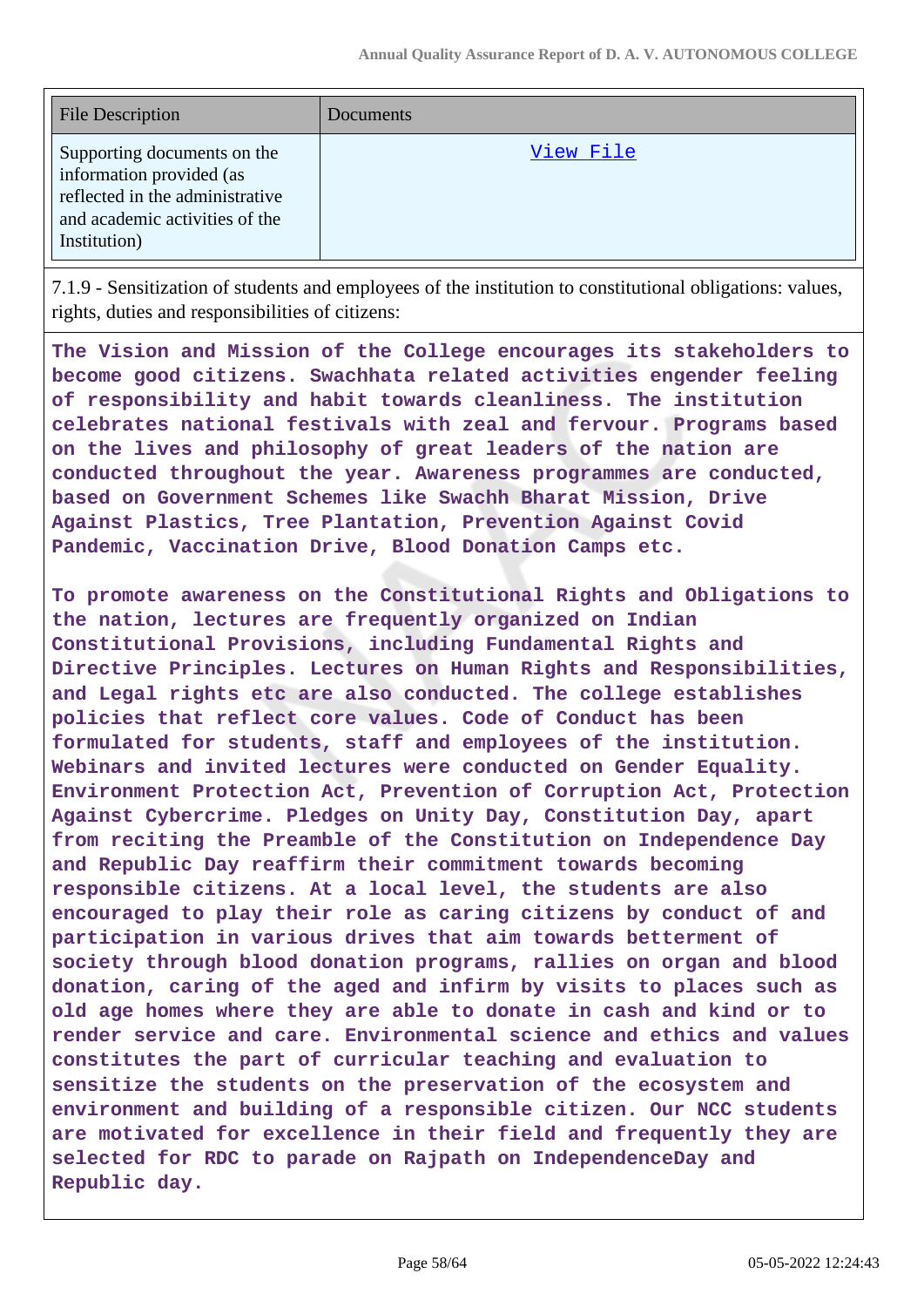| <b>File Description</b>                                                                                                                                                                                                                                                                                                                                                                                                                                                                                            | Documents           |
|--------------------------------------------------------------------------------------------------------------------------------------------------------------------------------------------------------------------------------------------------------------------------------------------------------------------------------------------------------------------------------------------------------------------------------------------------------------------------------------------------------------------|---------------------|
| Details of activities that inculcate<br>values necessary to transform<br>students into responsible citizens                                                                                                                                                                                                                                                                                                                                                                                                        | No File Uploaded    |
| Any other relevant information                                                                                                                                                                                                                                                                                                                                                                                                                                                                                     | No File Uploaded    |
| 7.1.10 - The institution has a prescribed code<br>of conduct for students, teachers,<br>administrators and other staff and conducts<br>periodic sensitization programmes in this<br>regard: The Code of Conduct is displayed on<br>the website There is a committee to monitor<br>adherence to the Code of Conduct Institution<br>organizes professional ethics programmes for<br>students, teachers, administrators and other<br>staff Annual awareness programmes on the<br><b>Code of Conduct are organized</b> | A. All of the above |
| <b>File Description</b>                                                                                                                                                                                                                                                                                                                                                                                                                                                                                            | Documents           |
| Code of Ethics - policy document                                                                                                                                                                                                                                                                                                                                                                                                                                                                                   | View File           |
| Details of the monitoring<br>committee composition and<br>minutes of the committee<br>meeting, number of programmes<br>organized, reports on the various<br>programmes, etc. in support of<br>the claims                                                                                                                                                                                                                                                                                                           | <u>View File</u>    |
| Any other relevant information                                                                                                                                                                                                                                                                                                                                                                                                                                                                                     | No File Uploaded    |

7.1.11 - Institution celebrates / organizes national and international commemorative days, events and festivals

**The various International days,National and local festivals observed in our institution are as following-**

**World Environment Day- 5th June- various programmes like planting tree, awareness on afforestation and deforestation and conservation of natural resources are organized by students through social outreach committees.**

**Independence Day-A program is organized to celebrate India's Independence day to commemorate the sacrifices of our freedom fighters and to promote patriotism, national unity among the students**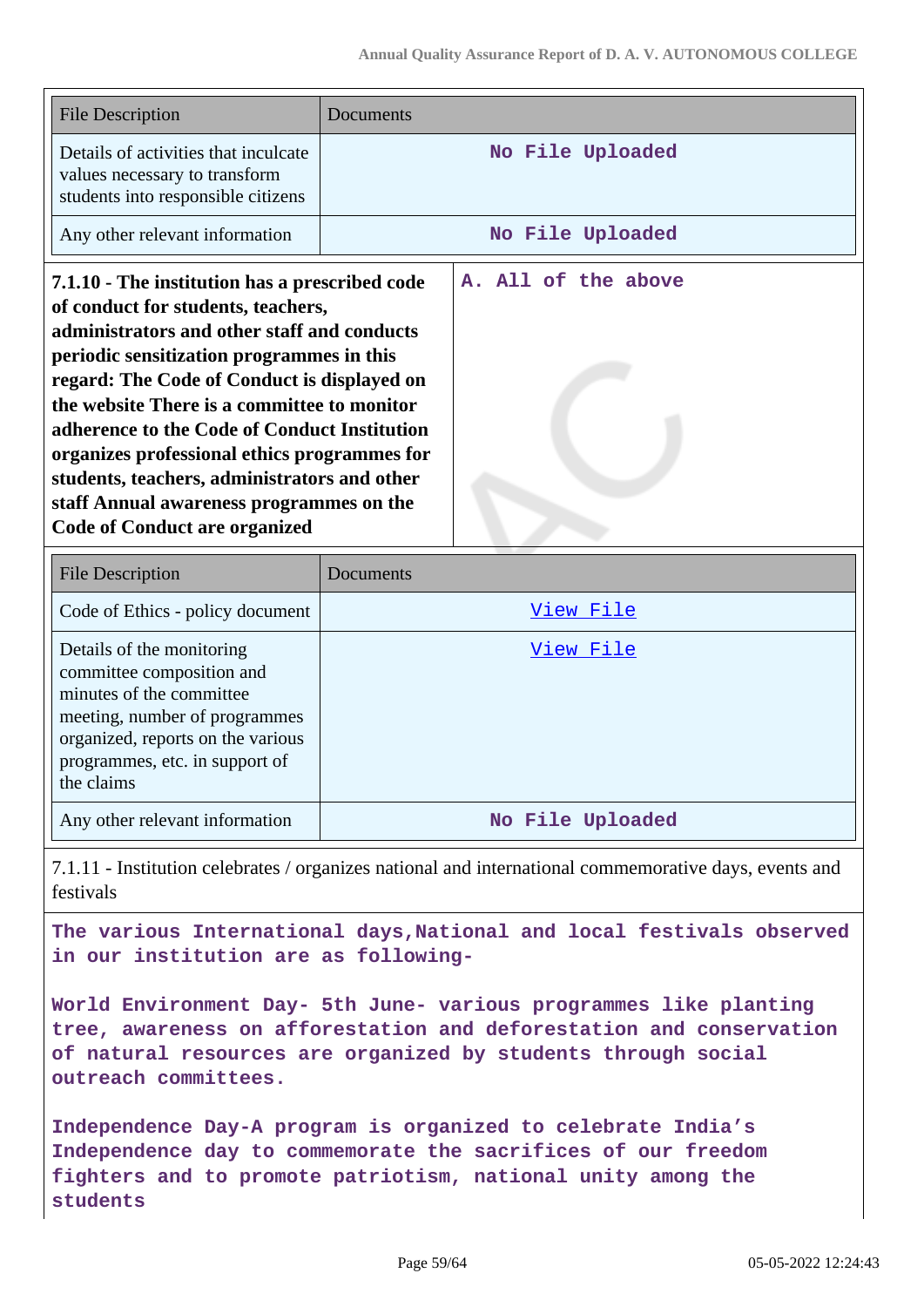**Teachers Day – Sept 5- Continuing the tradition of Guru Puja, students organize programmes to express their obligation to the teachers on the occasion of the Birth anniversary of Dr Sarvapalli Radhakrishan.**

**Ganesh Puja – Students and teacher observe Ganesh Puja every year in the college premises with great fanfare and spirit of festivity paying tribute to Lord Ganesha.**

**Nuakhai Bhetghat- A local festival of Western Odisha is celebrated inside the campus inviting the eminent students and staffs to foster a spirit of unity and fraternity.**

**Gandhi Jayanti- Lectures on Gandhian Principles and values and on his vision and contribution towards nation building and International peace are organized to make students aware. This day is also celebrated as International non violence day.**

**World Aids day dec-1- Webinar on awareness on Aids and its prevention was organized with experts from medical department.**

**Human Rights day- Dec 10 –Workshop for students was organised to create awareness on human rights and the constitutional and legal provisions our country has to protect it.**

**Swami Dayananda Jayanti- feb 12 Life, Teachings and ideologies of Swami Dayananda Saraswati were discussed on an august gathering on this day.**

**Parakram Diwas 23.01.2021- A seminar was organized with chief speaker Dr. Ajambar Malla to remember the works of Netaji Subhash Chandra Bhose and Veer Surendra Sai.**

**NATIONAL VOTERS DAYon 25.01.21- On this day all the students and staff took pledge in the name of constitution and awareness among students was created on the role and responsibilities of voters.**

**Republic day – Republic day is celebrated in our institution with great pride and fanfare. Our NCC cadets perform Parade before the higher authority of district as well as in Rajpath Delhi.**

**Bhasha Divas feb 21 -Celebration of International Mother Tongue Day – Intra college competitions are organized prior to the day and is commemorated by an invited Honorable guest.**

**Saraswati Puja- Hawan and Puja of Devi Saraswati, goddess of**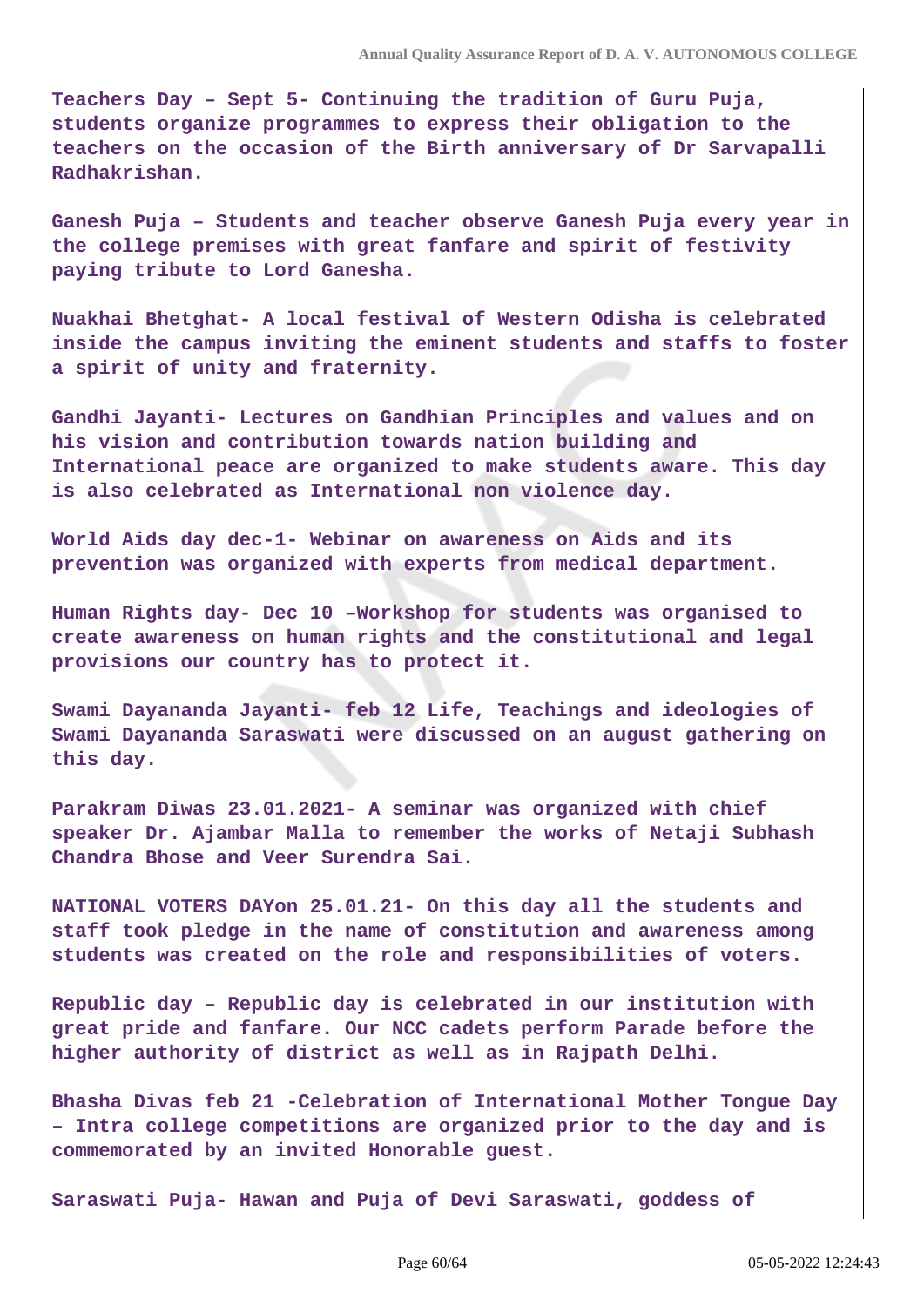**Learning is observed every year by students and teachers.**

**Hindi Diwas (to commemorate the adoption of Hindi in devanagri script) – Various competition along with a special lecture is organized every year.**

**Utkal Diwas- April 1- The foundation day of Odisha state is celebrated in our institution paying tribute to the great leaders and the rich cultural heritage we inherit.**

**International Women's day celebration- 8th March each year is celebrated by various programmes on women empowerment.**

| <b>File Description</b>                                                              | Documents        |
|--------------------------------------------------------------------------------------|------------------|
| Annual report of the celebrations<br>and commemorative events for<br>during the year | No File Uploaded |
| Geotagged photographs of some<br>of the events                                       | View File        |
| Any other relevant information                                                       | No File Uploaded |

#### **7.2 - Best Practices**

7.2.1 - Provide the weblink on the Institutional website regarding the Best practices as per the prescribed format of NAAC

#### **(A)-1.Title of the Practice: Ethical teaching**

**2. Goal: To imbibe moral sense among the students. As professional and formal education mostly deals with the specific knowledge on a particular field, character building mostly remains neglected. The goal of ethical teaching is to promote honesty, integrity, spiritualism and character building which contribute towards the balance growth of the personality.**

**3. The context: Morality gets shadowed with the present day growth of modernism, materialism and westernism. Because of the too much use of mass media, most of the students remains distracted. Mobile, internet and online games and various social media thrives on keeping people oblivious of their purpose. Therefore it is the need of the hour to instillmoral sense and sense of responsibility among students through a continuous practice of ethical oration.**

**4. The Practice: Eminent speakers from different walks of life,eminent personshaving deep moral sense and integrity are**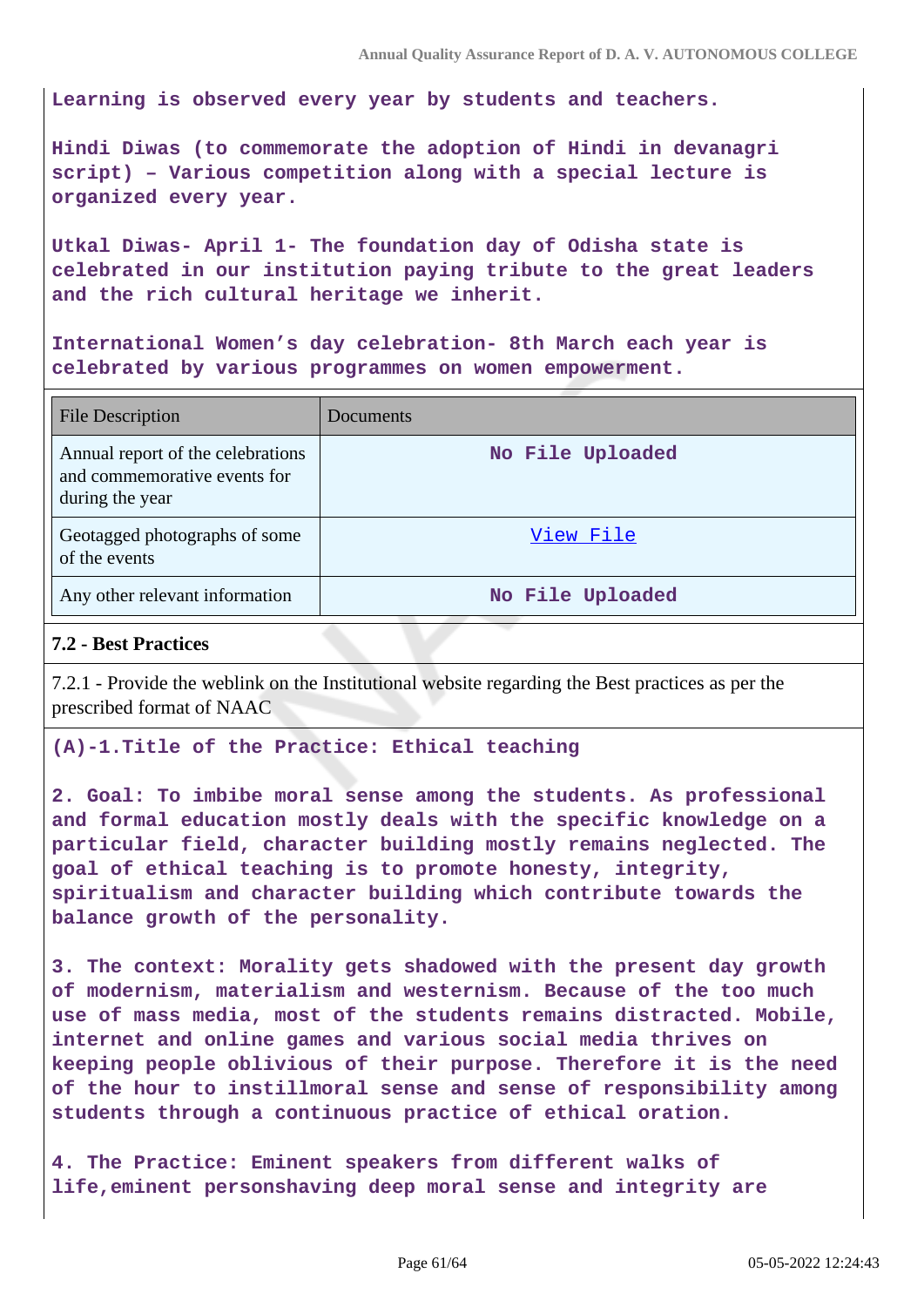**invited to deliver speech to our students. Through their speeches they impress upon our students that honesty, integrity and hard work are the basis of success. They teach on emotional management, stress management, and other such soft skills through various examples to make them self-reliant and strong enough to cope of with the different challenges of modern complex life. Further, the practice of yoga strengthens them physically, mentally and spiritually.**

**5. Evidence of success: The interest of students to participate in the discussion with the speakers shows the impact of ethical teaching sessions upon them. Their queries and attendance in the session itself are the insignia of the impact. In previous several years, the ambiance of our college is such that no cases of ragging, harassment, eve-teasing, alcoholism and drugs have been reported. The employer's feedback are very heartening and encouraging as they are very much satisfied with the positive attitude and work culture of DAVians in their institutions.**

**6. Problems encountered and resources required: The problem has been encountered in this year of corona being pandemic one. Though it has not been possible to continue the regular practice in physical mode this year, the same ismanaged through Webinars. As the student strength of thecollege is around 1600,a big indoor hall which can accommodate all the students is needed. Because of financial constraints these activities aremanaged with the help of local resource persons.**

**(B) 1. Title of the Practice: Green Environment**

**2. Goal: To protect and enhance the Green Environment .**

**3. The context: Titilagarh very often tops the heat map of the state. Because of local deforestation , air pollution and soil erosion, this practice is the most suitable one to promotethe green environment.Studentsare being taught about global warming, green house effects and related heath hazard issuesin their class rooms in the name of Environmental Studies.**

**4. The practice: The practice of taking care of the green environment is continually being done by the extension activities through NSS and NCC. A governmental program of Banamahotsav (social afforestation) is being observed on the first week of July of every year. The planted trees inside the various stretches of the college campus are protected and taken care of. In social outreach programs, the nearby villages are also visited to create awareness on environment.**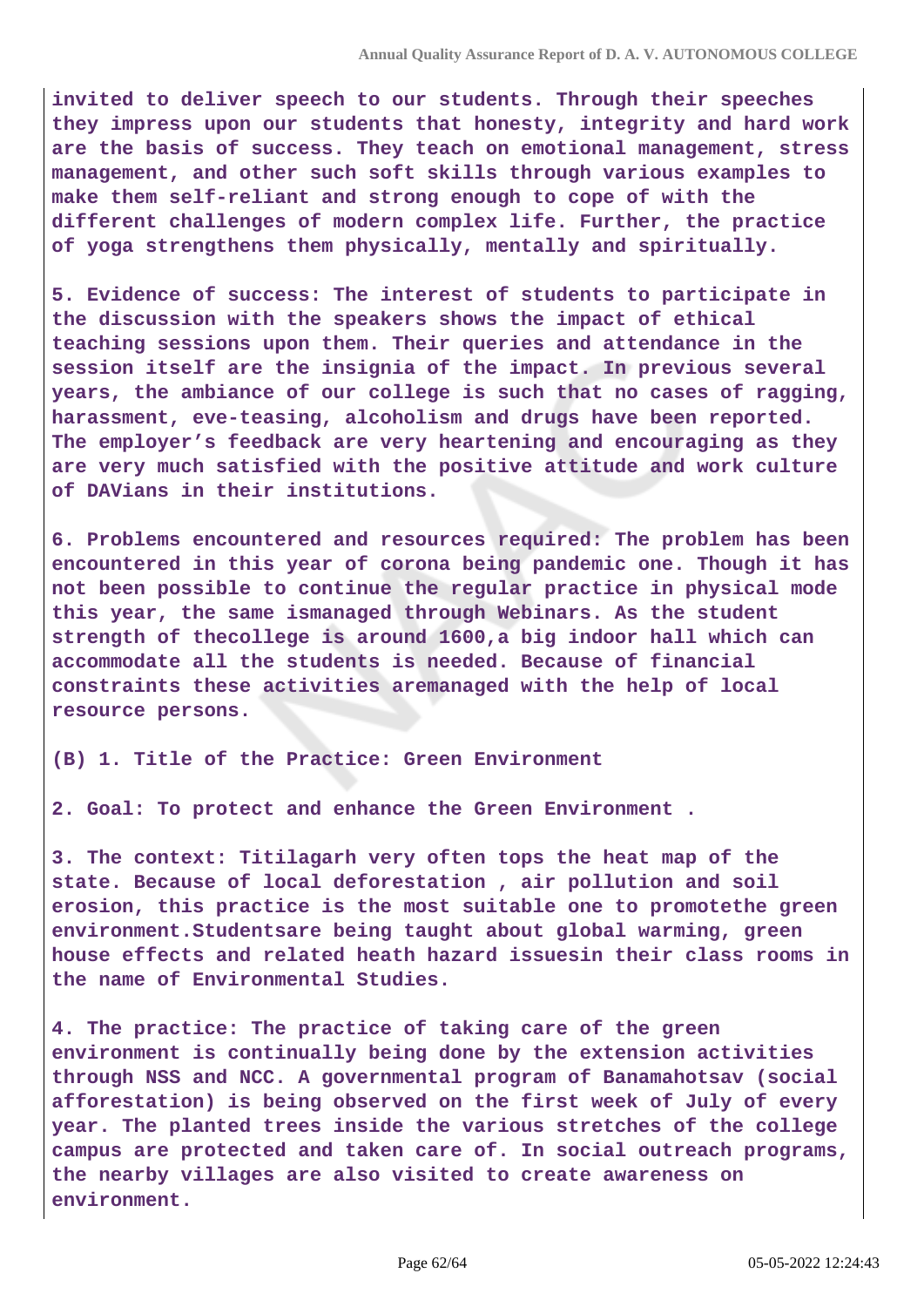**5. Evidence of success: The result of such program is reflected in the college campus. The entire campus is full of green trees. Anybody could feel the pleasure of shadows of the trees in the scorching sun of the summer.**

**6. Problems encountered and resources required: At several points the old fence of the college area have been damaged living it open to the miscreants to damage the tress. Besides the water connection facilities are yet to reach the nook and corners of various planted areas. If we can avail this facility and have resource enough to repair and construct the boundary wall all around, we can promote greenery with various useful and medicinal plants in the remaining portion of the college campus.**

| <b>File Description</b>                        | <b>Documents</b>                                                                       |
|------------------------------------------------|----------------------------------------------------------------------------------------|
| Best practices in the Institutional<br>website | https://davcollegetitilagarh.org/wp-content/<br>uploads/2020/11/TWO-BEST-PRACTICES.pdf |
| Any other relevant information                 | Nil                                                                                    |

#### **7.3 - Institutional Distinctiveness**

7.3.1 - Highlight the performance of the institution in an area distinct to its priority and thrust (within a maximum of 200 words)

**Institutional Distinctiveness**

**Educational upliftment of backward and minority communities of Our Region**

**Titilagarh is situated in the socio-economic backward region of Western Odisha. Almost 88% people of this district live in rural areas and the rate of illiteracy is 44% as per Census Report 2011. The DAV Autonomous College plays an important role in promoting higher education among the people of this backward region.**

**More than 35% of our students are from the downtrodden sections of the society and more than 50% of it are girl students.Since the number of girl students are increasing every year,agirls' hostel has been constructed to be fuctional from the aegis of RUSA 2.0. A boys' hostel for the SC/ST students is to be constructed in near future.**

**To keep pace with the progressive age of technology we have a specific department for Computer Science and smart class rooms. Post-**